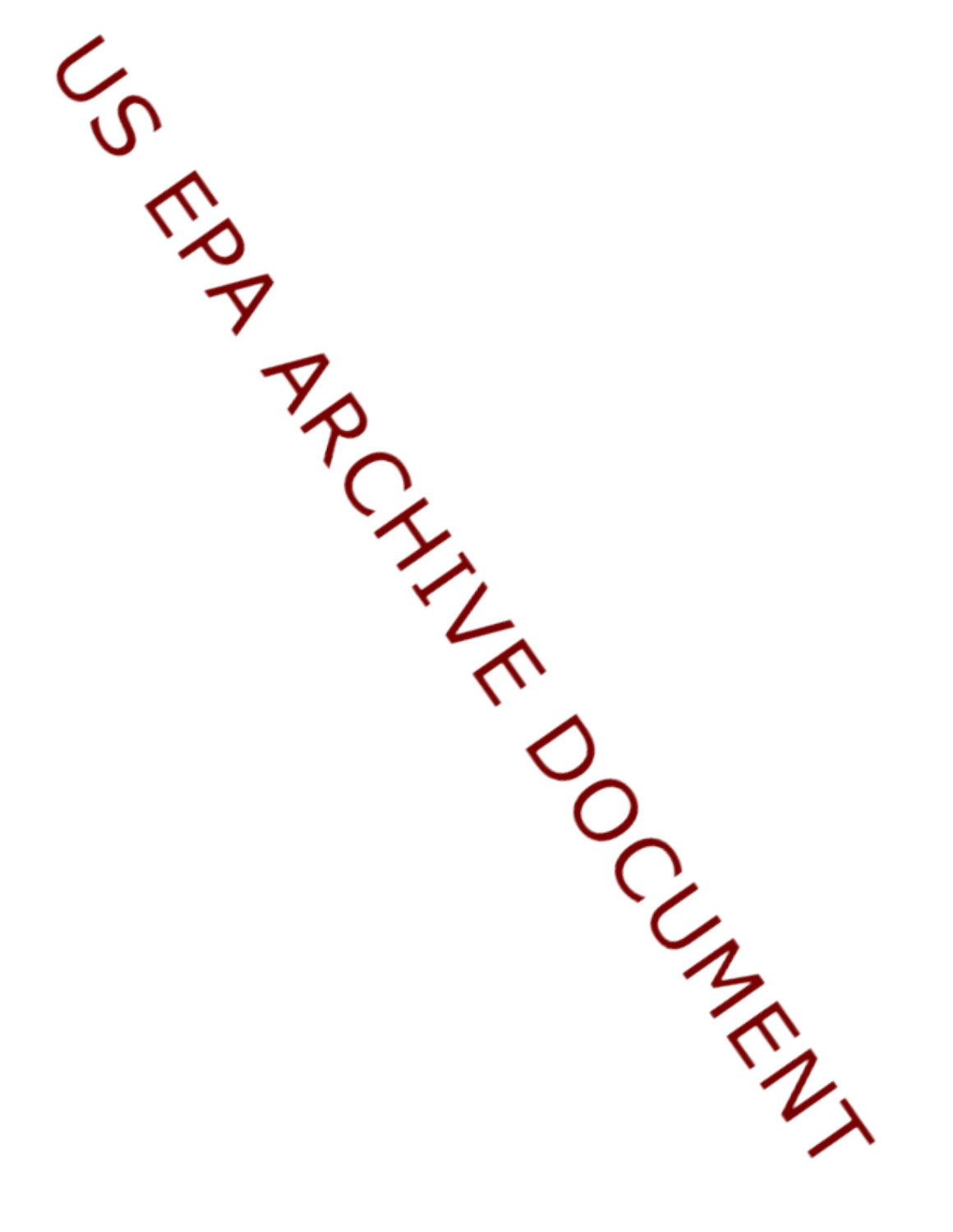# **Environmental Technology Verification Program**  Advanced Monitoring Systems Center

Test/QA Plan for Verification of Enzymatic Test Kits

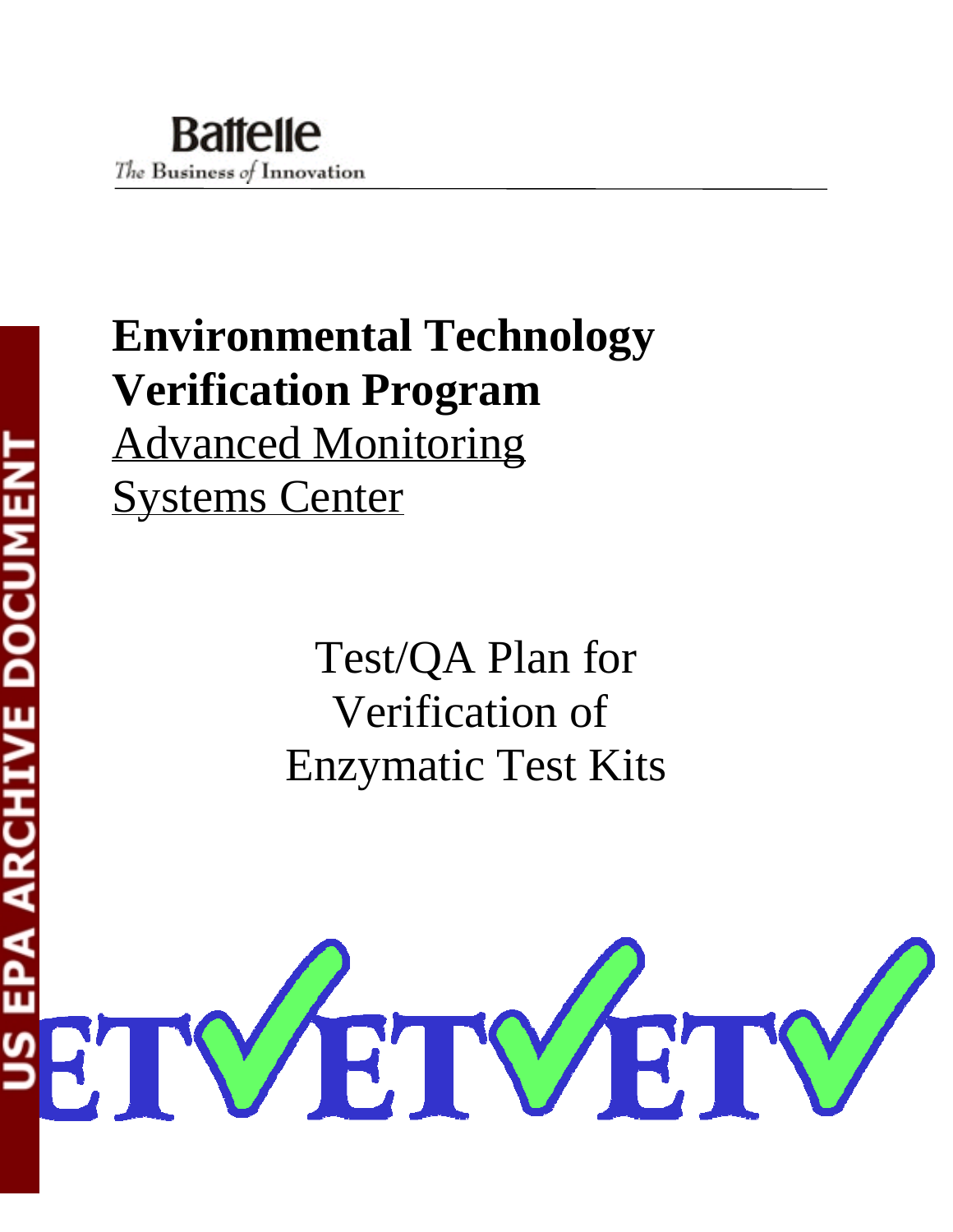# **TEST/QA PLAN**

**for** 

# **Verification of Enzymatic Test Kits**

**September 21, 2005** 

**Prepared by** 

**Battelle 505 King Avenue Columbus, OH 43201-2693**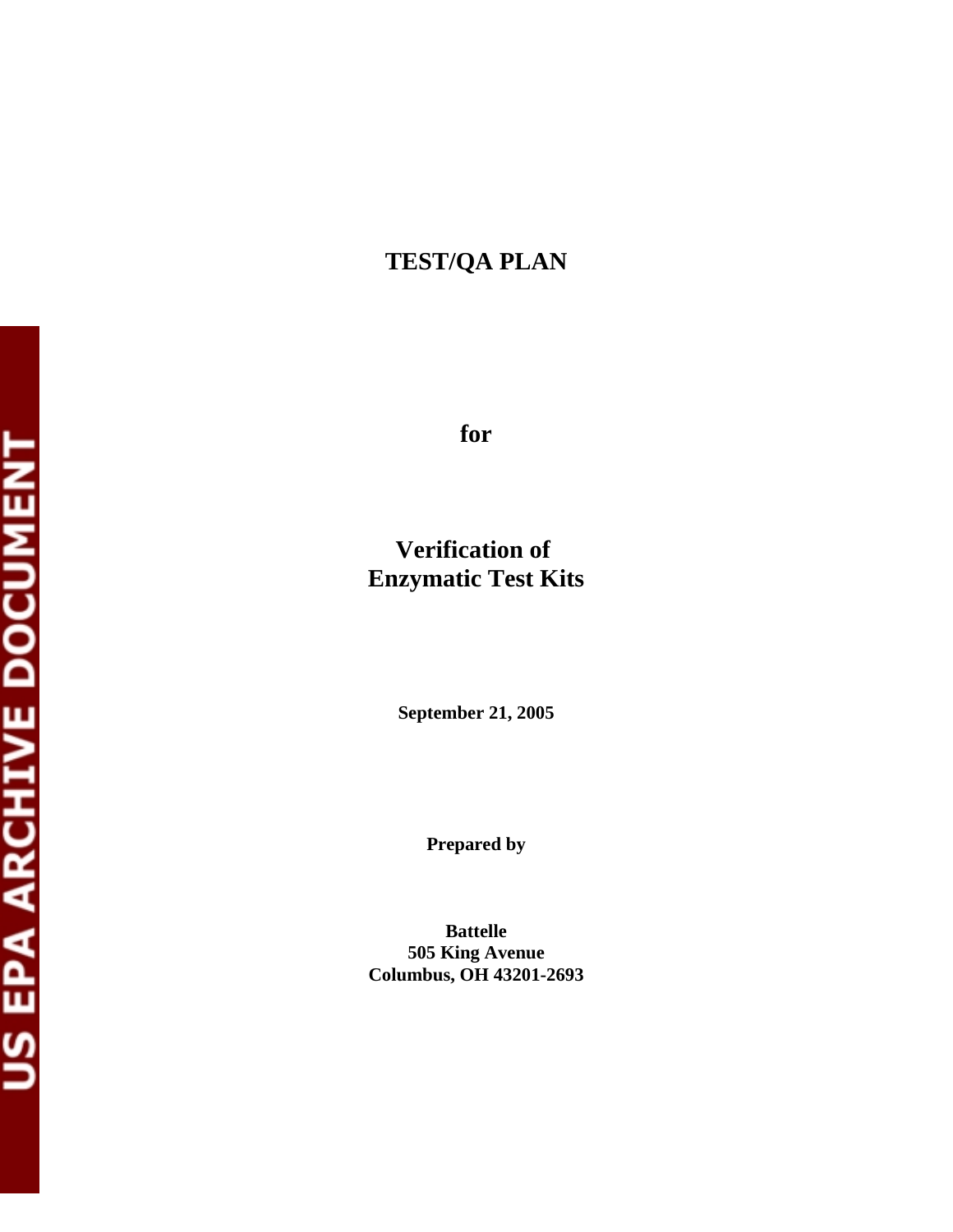Enzymatic Test Kits Test/QA Plan Page 2 of 44 Version 1 September 21, 2005

# **A2 TABLE OF CONTENTS**

# A PROJECT MANAGEMENT A1 Title Page ............................................................. 1 A2 Table of Contents ....................................................... 2 A3 Distribution List ........................................................ 5 A4 Verification Test Organization ............................................ 6 A5 Background .......................................................... 11 A6 Verification Test Description and Schedule . . . . . . . . . . . . . . . . . . . . . . . . . . . . . . . . . . 12 A7 Quality Objectives ..................................................... 14 A8 Special Training/Certification ............................................. 14 A9 Documentation and Records .............................................. 15 B MEASUREMENT AND DATA ACQUISITION B1 Experimental Design .................................................... 16 B2 Reference Sample Collection .............................................. 25 B3 Sample Handling and Custody Requirements ................................. 26 B4 Laboratory Reference Methods ............................................ 27 B5 Quality Control Audits and Requirements .................................... 29 B6 Instrument/Equipment Testing, Inspection, and Maintenance .................... 32 B7 Instrument/Equipment Calibration and Frequency ............................. 32 B8 Inspection/Acceptance of Supplies and Consumables ........................... 34 B9 Non-Direct Measurements ................................................ 34 B10 Data Management ...................................................... 34 C ASSESSMENT AND OVERSIGHT C1 Assessments and Response Actions ........................................ 37 C2 Reports to Management .................................................. 39 D DATA VALIDATION AND USABILITY D1 Data Review, Validation, and Verification Requirements ............................... 40 D2 Validation and Verification Methods ....................................... 40 D3 Reconciliation with User Requirements ..................................... 41 E HEALTH AND SAFETY E1 Standard/Test Sample Preparation .......................................... 42 E2 Sample Handling during Verification Testing ................................. 42 E3 Testing with VX, GB, and GD ............................................. 42 F REFERENCES ........................................................ 43

# Section Page

| l                              |  |
|--------------------------------|--|
|                                |  |
| I                              |  |
| I                              |  |
| ı                              |  |
| I<br>ı                         |  |
|                                |  |
| I                              |  |
| I                              |  |
| L<br>ı                         |  |
| נ<br>η                         |  |
|                                |  |
| l                              |  |
|                                |  |
|                                |  |
| l                              |  |
|                                |  |
| l                              |  |
| C                              |  |
|                                |  |
| C<br>J                         |  |
| $\overline{\mathfrak{l}}$<br>I |  |
|                                |  |
|                                |  |
| I                              |  |
|                                |  |
|                                |  |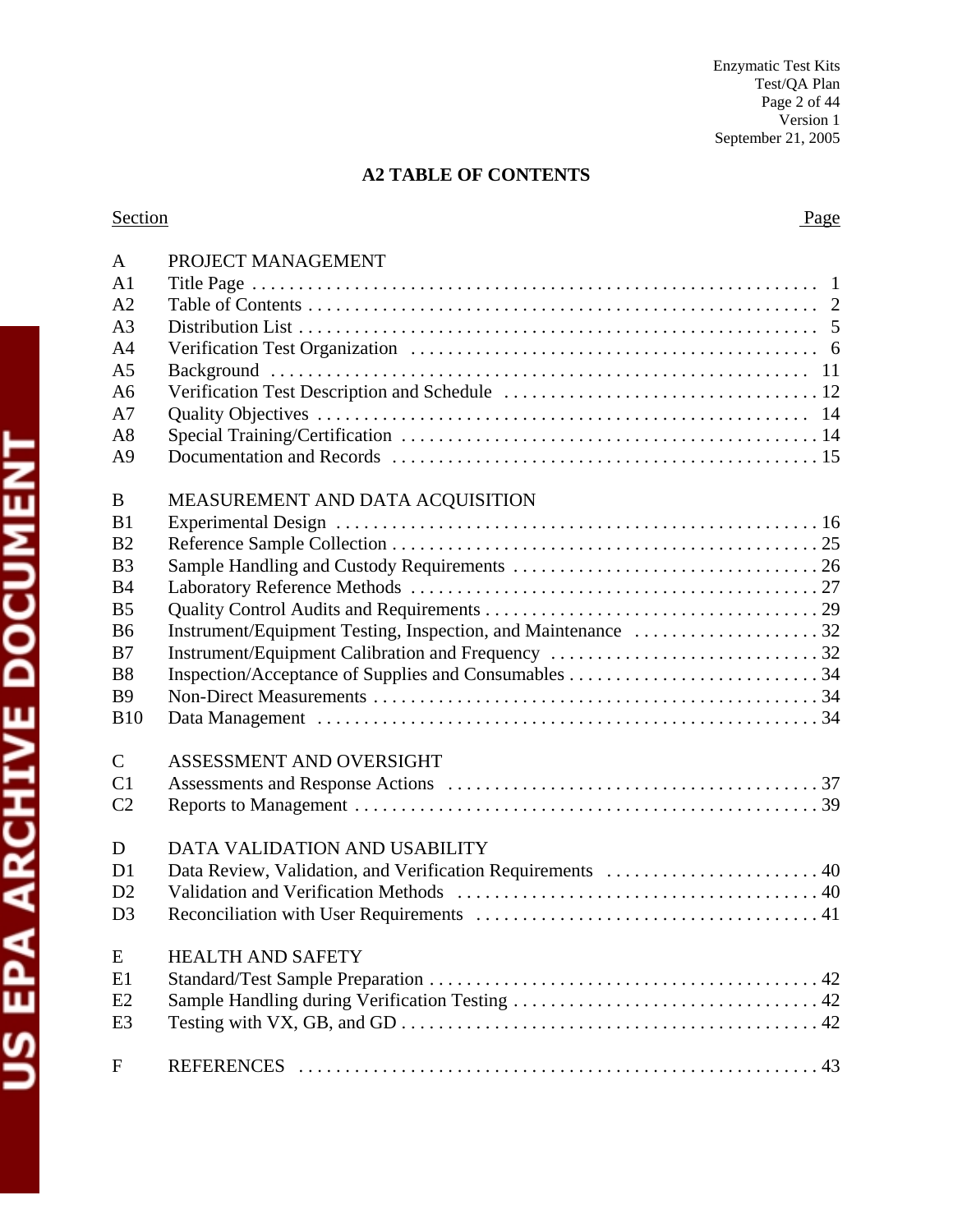| List of Figures | Page |
|-----------------|------|
| Figure 1        |      |
| List of Tables  |      |
| Table 1         |      |
| Table 2         |      |
| Table 3         |      |
| Table 4         |      |
| Table 5         |      |
| Table 6         |      |
| Table 7         |      |
| Table 8         |      |
| Table 9         |      |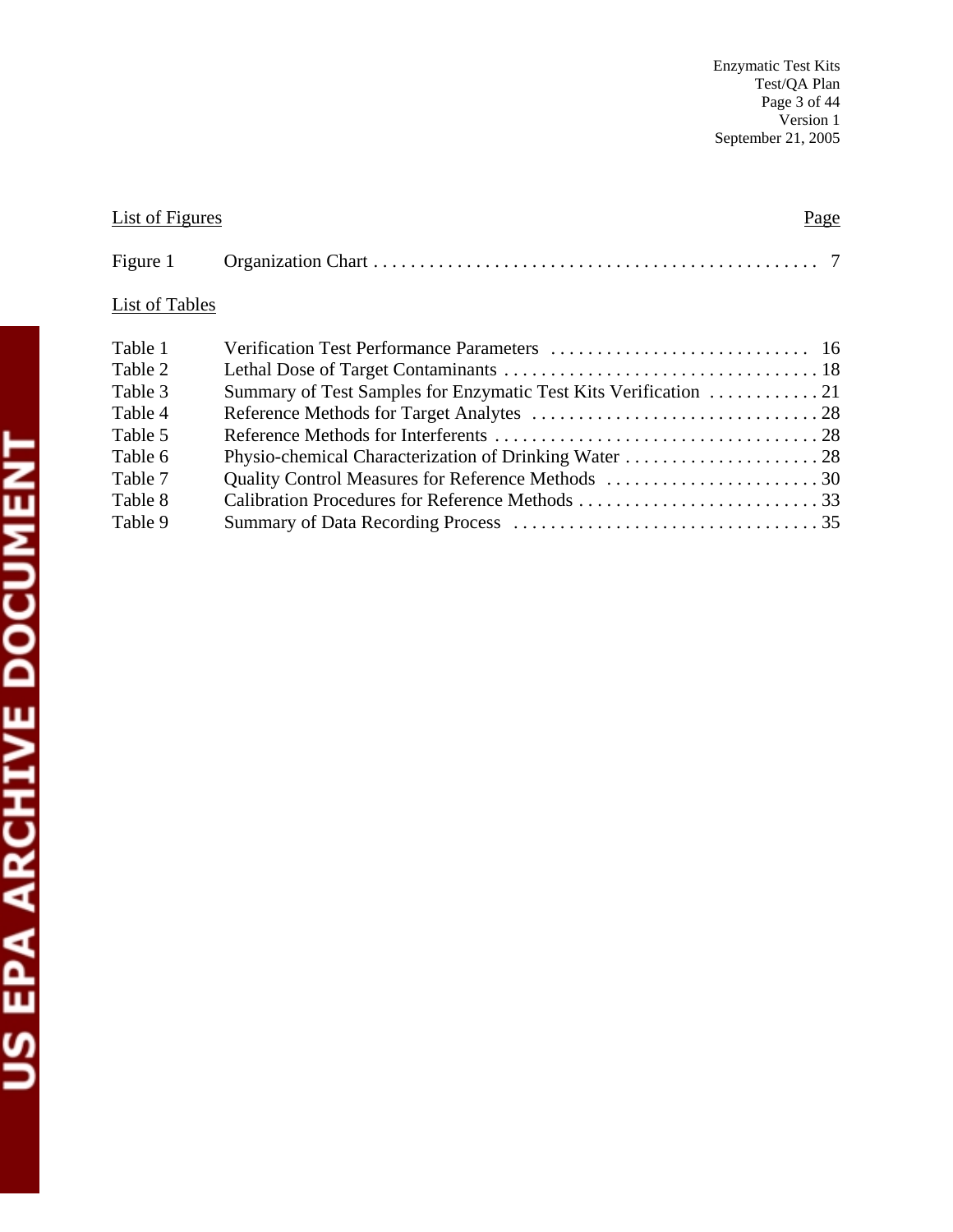# ETV Advanced Monitoring Systems Center

Test/QA Plan for Verification of Enzymatic Test Kits

Version 1

September 21, 2005

APPROVAL:

Name \_\_\_\_\_\_\_\_\_\_\_\_\_\_\_\_\_\_\_\_\_\_\_\_\_\_\_\_\_\_\_\_\_\_

Company \_\_\_\_\_\_\_\_\_\_\_\_\_\_\_\_\_\_\_\_\_\_\_\_\_\_\_\_\_\_\_

Date \_\_\_\_\_\_\_\_\_\_\_\_\_\_\_\_\_\_\_\_\_\_\_\_\_\_\_\_\_\_\_\_\_\_\_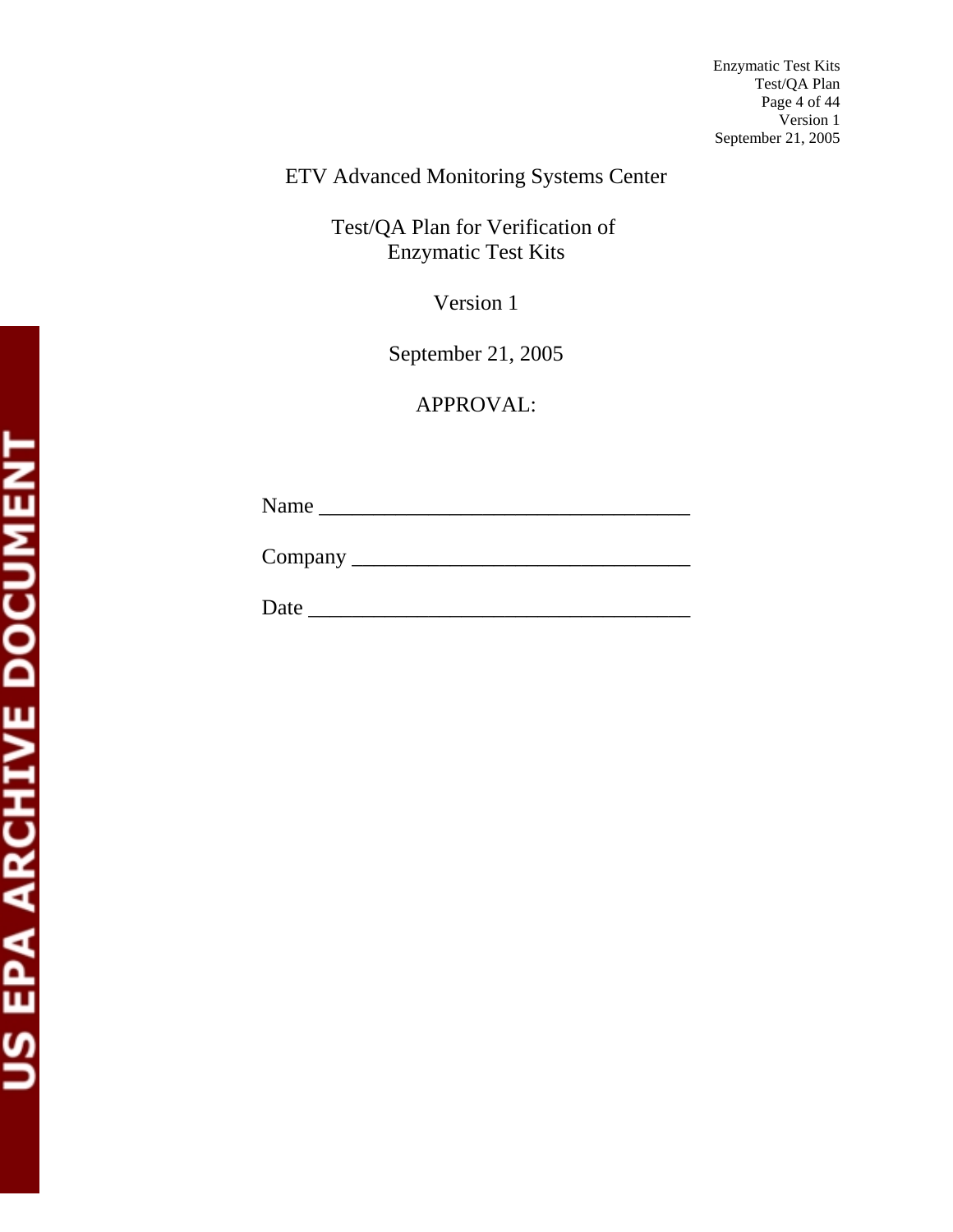Enzymatic Test Kits Test/QA Plan Page 5 of 44 Version 1 September 21, 2005

# **A3 DISTRIBUTION LIST**

James Blundi Severn Trent Services 3000 Advance Lane Colmar, PA 18915

Fernando Rubio Abraxis LLC 54 Steamwhistle Drive Warminster, PA 18974

Ken Hayes Aqua Survey, Inc. 469 Point Breeze Rd. Flemington, NJ 08822

Tristan Ruysschaert, Ph.D. Protein-BioSensor Incubateur Midi-Pyrenees 29, rue Jeanne Marvig France- 31400 Toulouse

Elizabeth A. Betz U.S. Environmental Protection Agency-**HEASD** National Exposure Research Laboratory E205-01 EPA Mailroom Research Triangle Park, NC 27711

Robert Fuerst U.S. Environmental Protection Agency-**HEASD** National Exposure Research Laboratory D205-05 EPA Mailroom Research Triangle Park, NC 27711

Karen Riggs Amy Dindal Stephanie Buehler Zachary Willenberg Chris Fricker Battelle 505 King Ave. Columbus, OH 43201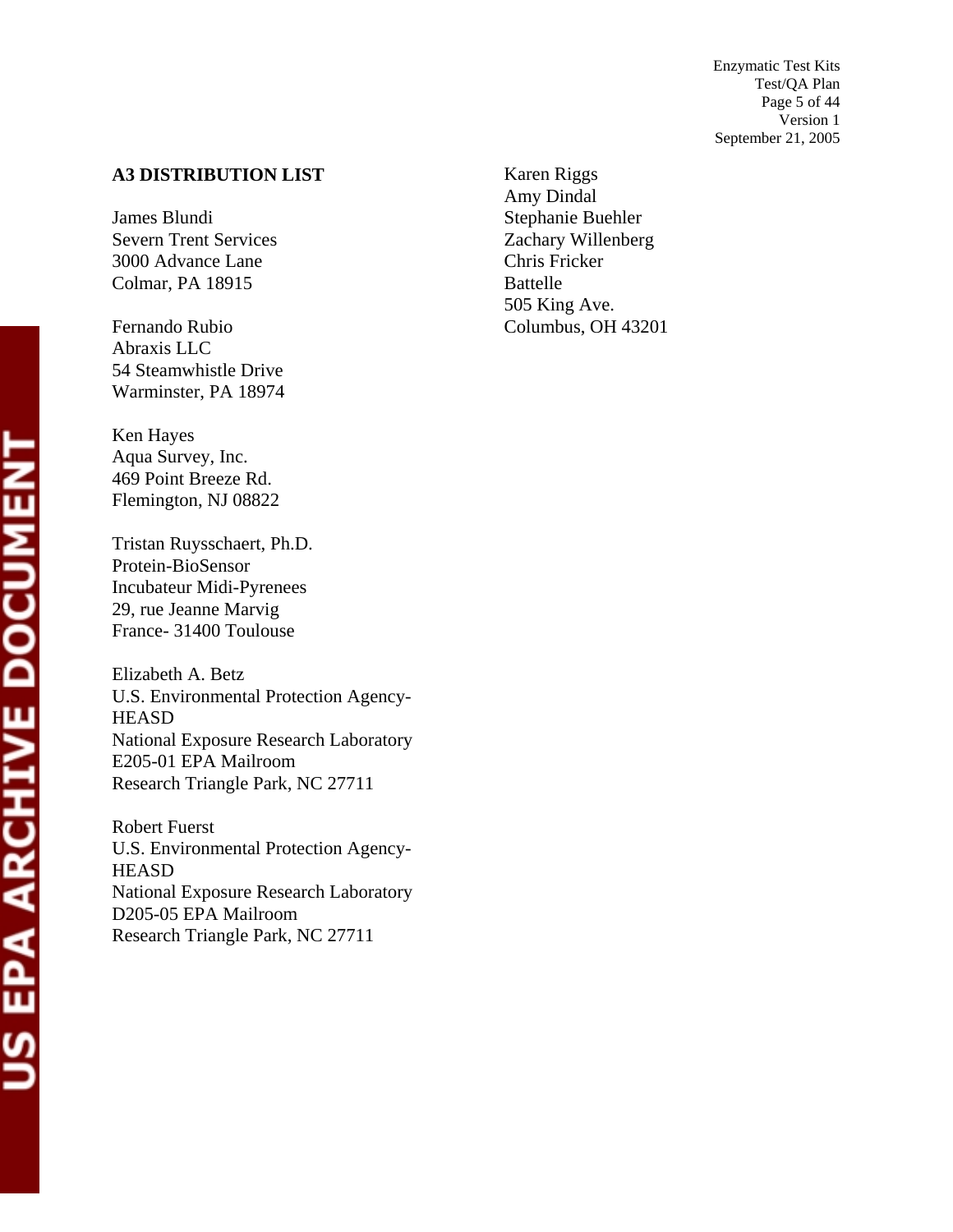# **SECTION A**

### **PROJECT MANAGEMENT**

# **A4 VERIFICATION TEST ORGANIZATION**

The verification test will be conducted under the auspices of the U.S. Environmental Protection Agency (EPA) through the Environmental Technology Verification (ETV) Program. It will be performed by Battelle, which is managing the ETV Advanced Monitoring Systems (AMS) Center through a cooperative agreement with EPA. The scope of the AMS Center covers verification of monitoring technologies for contaminants and natural species in air, water, and soil.

The day to day operations of this verification test will be coordinated and supervised by Battelle personnel, with the participation of the vendors who will be having the performance of their enzymatic test kits verified. The testing will be conducted at Battelle in Columbus and West Jefferson, Ohio. Battelle staff will operate the test kits during the verification test. Each vendor will provide sufficient supplies to allow for completion of the test (as described in this document) and training to Battelle staff on the use of the enzymatic test kit. Quality assurance (QA) oversight will be provided by the Battelle Quality Manager and the EPA AMS Center Quality Manager at his/her discretion. The organization chart in Figure 1 identifies the responsibilities of the organizations and individuals associated with the verification test. Roles and responsibilities are defined further below.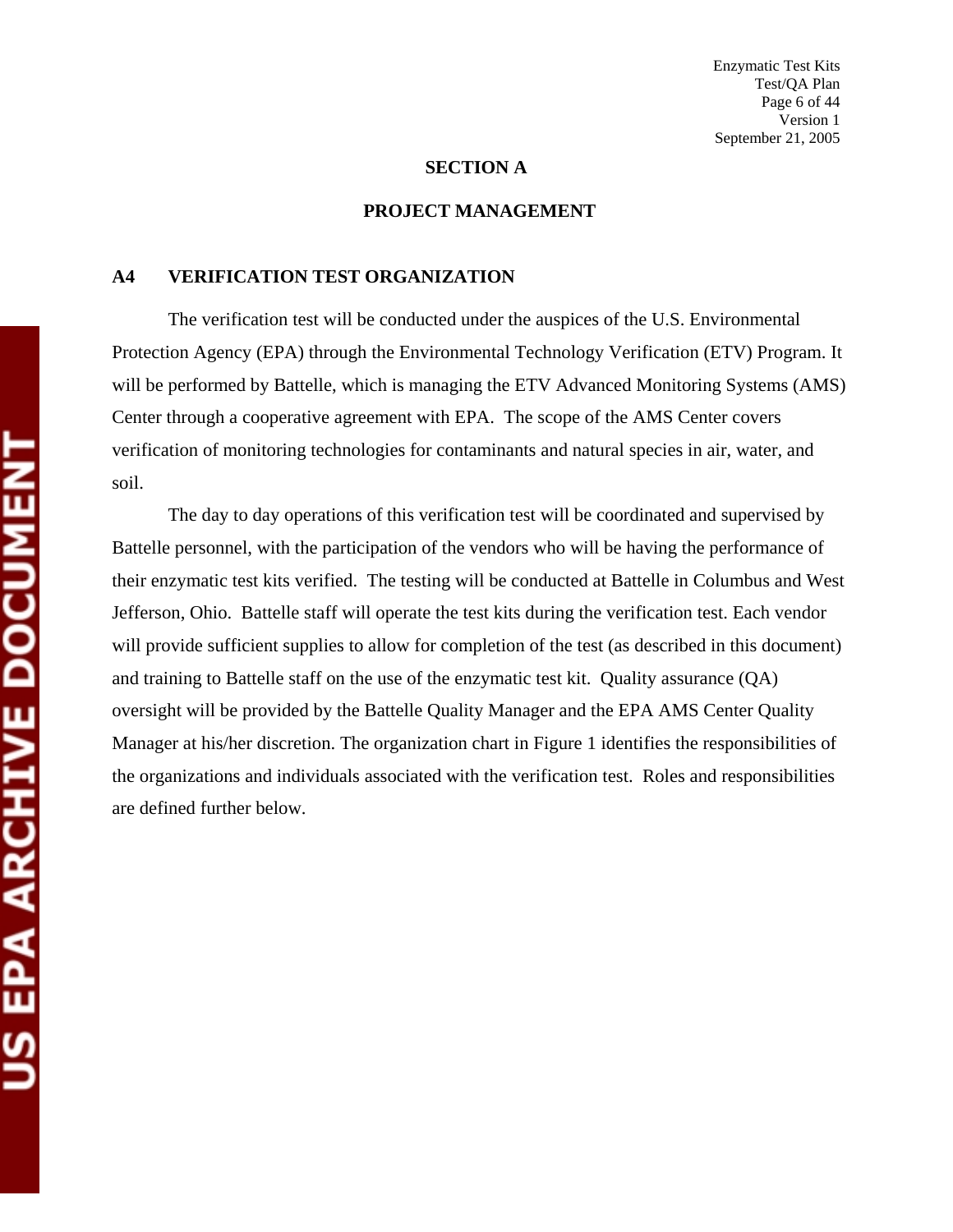Enzymatic Test Kits Test/QA Plan Page 7 of 44 Version 1 September 21, 2005



**Figure 1. Organization Chart**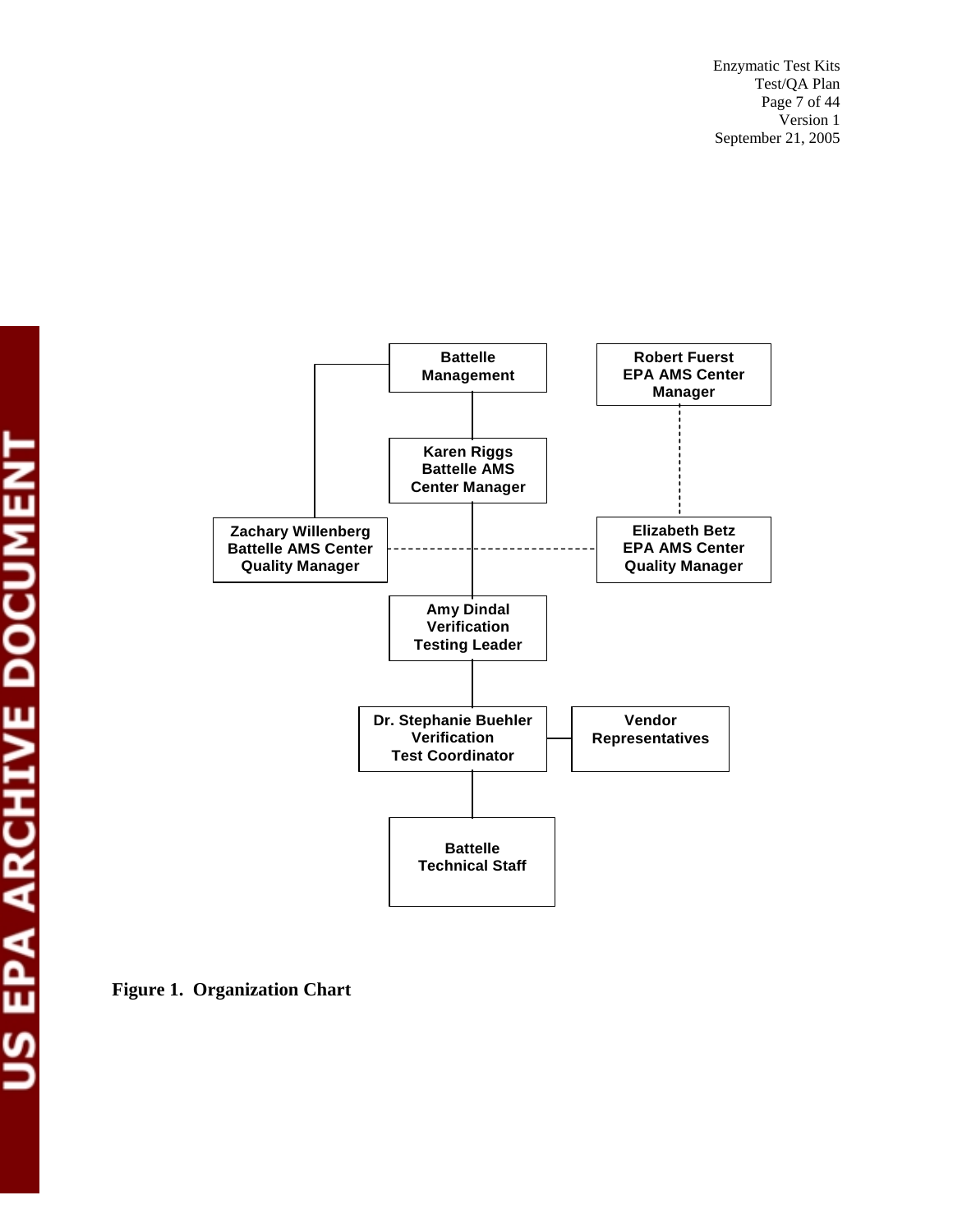# **A4.1 Battelle**

Dr. Stephanie Buehler is the AMS Center's Verification Test Coordinator for this test. In this role, Dr. Buehler will have overall responsibility for ensuring that the technical, schedule, and cost goals established for the verification test are met. Specifically, Dr. Buehler will:

- C Assemble a team of qualified technical staff to conduct the verification test.
- C Direct the team in performing the verification test in accordance with the test/QA plan.
- C Ensure that all quality procedures specified in the test/QA plan and in the AMS Center Quality Management  $Plan<sup>1</sup> (QMP)$  are followed.
- C Prepare the draft and final test/QA plan, verification reports, and verification statements.
- C Revise the draft test/QA plan, verification reports, and verification statements in response to reviewers' comments.
- C Respond to any issues raised in assessment reports and audits, including instituting corrective action as necessary.
- C Serve as the primary point of contact for vendor representatives.
- C Coordinate distribution of the final test/QA plan, verification reports, and verification statements.
- C Establish a budget for the verification test and manage staff to ensure the budget is not exceeded.
- C Ensure that confidentiality of sensitive vendor information is maintained.

Ms. Amy Dindal is a Verification Testing Leader for the AMS Center. Ms. Dindal will provide technical guidance and oversee the various stages of verification testing. She will

- C Support Dr. Buehler in preparing the test/QA plan and organizing the testing.
- C Review the draft and final test/QA plan.
- C Review the draft and final verification reports and verification statements.
- C Support Dr. Buehler in responding to any issues raised in assessment reports and audits.

Ms. Karen Riggs is Battelle's manager for the AMS Center. Ms. Riggs will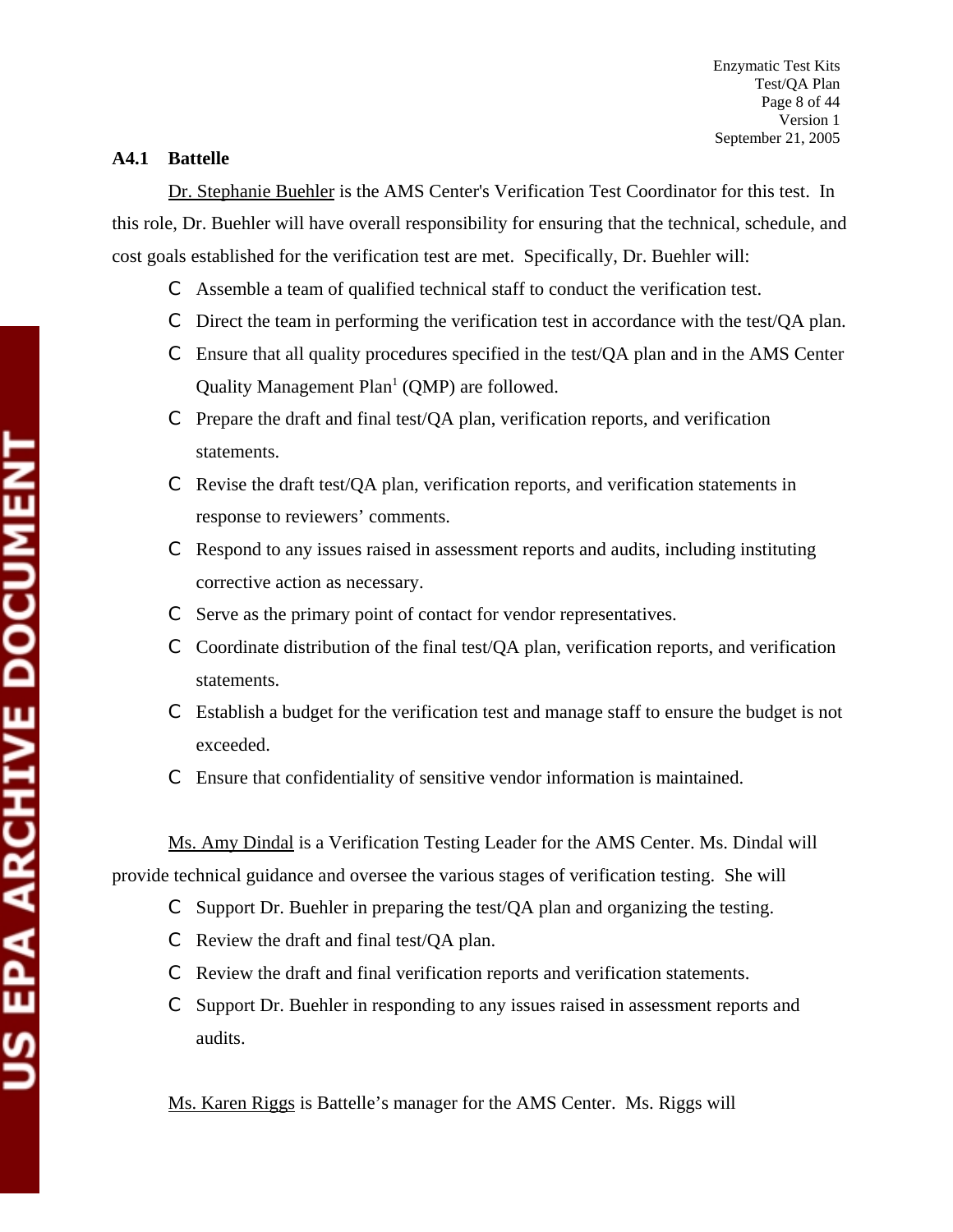- C Review the draft and final test/QA plan.
- C Review the draft and final verification reports and verification statements.
- C Ensure that necessary Battelle resources, including staff and facilities, are committed to the verification test.
- C Ensure that confidentiality of sensitive vendor information is maintained.
- C Maintain communication with EPA's project and quality managers.
- C Facilitate a stop work order if Battelle or EPA QA staff discovers adverse findings that will compromise test results.

Battelle Technical Staff will conduct the testing of the enzymatic test kits during the verification test. The responsibilities of the technical staff will be to:

- C Assist in the collection, receipt, and storage of drinking water samples.
- C Maintain and operate the test kits after proper training is provided by the vendor.
- C Perform the verification testing as described in the test/QA plan, including the preparation of all test samples.
- C Make qualitative observations about the operation of the enzymatic test kits.
- C Record the results for each enzymatic test kit and transmit them to the Verification Test Coordinator on a daily basis.
- C Perform reference method measurements indicated in this test/QA plan.
- C Troubleshoot any problems with the enzymatic test kits and communicate them to the Verification Test Coordinator immediately.

# Mr. Zachary Willenberg is Battelle's Quality Manager for the AMS Center. Mr.

Willenberg will:

- C Review the draft and final test/QA plan.
- C Conduct a technical systems audit at least once during the verification test, or designate other QA staff to conduct the audit.
- C Audit at least 10% of the verification data.
- C Prepare and distribute an assessment report for each audit.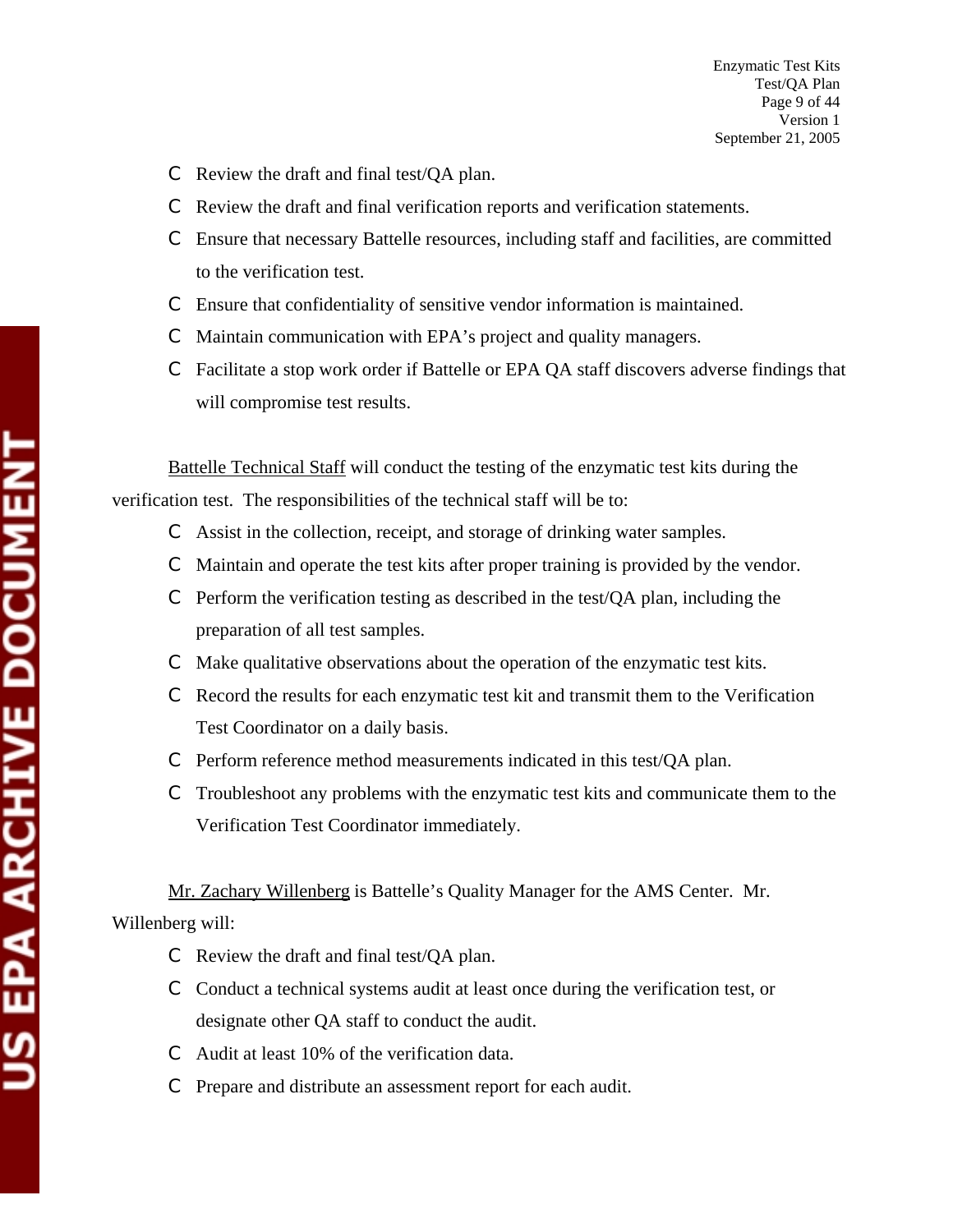- C Verify implementation of any necessary corrective action.
- C Notify Battelle's AMS Center Manager to issue a stop work order if self audits indicate that data quality is being compromised.
- C Provide a summary of the QA/QC activities and results for the verification reports.
- C Review the draft and final verification reports and verification statements.
- C Assume overall responsibility for ensuring that the test/QA plan is followed.

# **A4.2 Vendors**

The responsibilities of the vendor representatives are as follows:

- C Review the draft test/QA plan.
- C Approve the test/QA plan prior to test initiation.
- C Provide enough off-the-shelf enzymatic test kits for evaluation of all test samples during the verification test.
- C Provide all other equipment/supplies/reagents/consumables needed to operate their test kits for the duration of the verification test.
- C Provide training to Battelle staff in the operation of their enzymatic test kit.
- C Provide written instructions for operation of enzymatic test kits.
- Review and provide comments on the draft verification report and statement.

# **A4.3 EPA**

EPA's responsibilities in the AMS Center are based on the requirements stated in the "Environmental Technology Verification Program Quality Management Plan" (EPA QMP)<sup>2</sup>. The roles of the specific EPA staff are as follows:

Ms. Elizabeth Betz is EPA's AMS Center Quality Manager. For the verification test, Ms. Betz will:

- C Review the draft test/QA plan.
- C Perform at her option one external technical system audit during the verification test.
- C Notify the EPA AMS Center Manager of the need for a stop work order if external audit indicates that data quality is being compromised.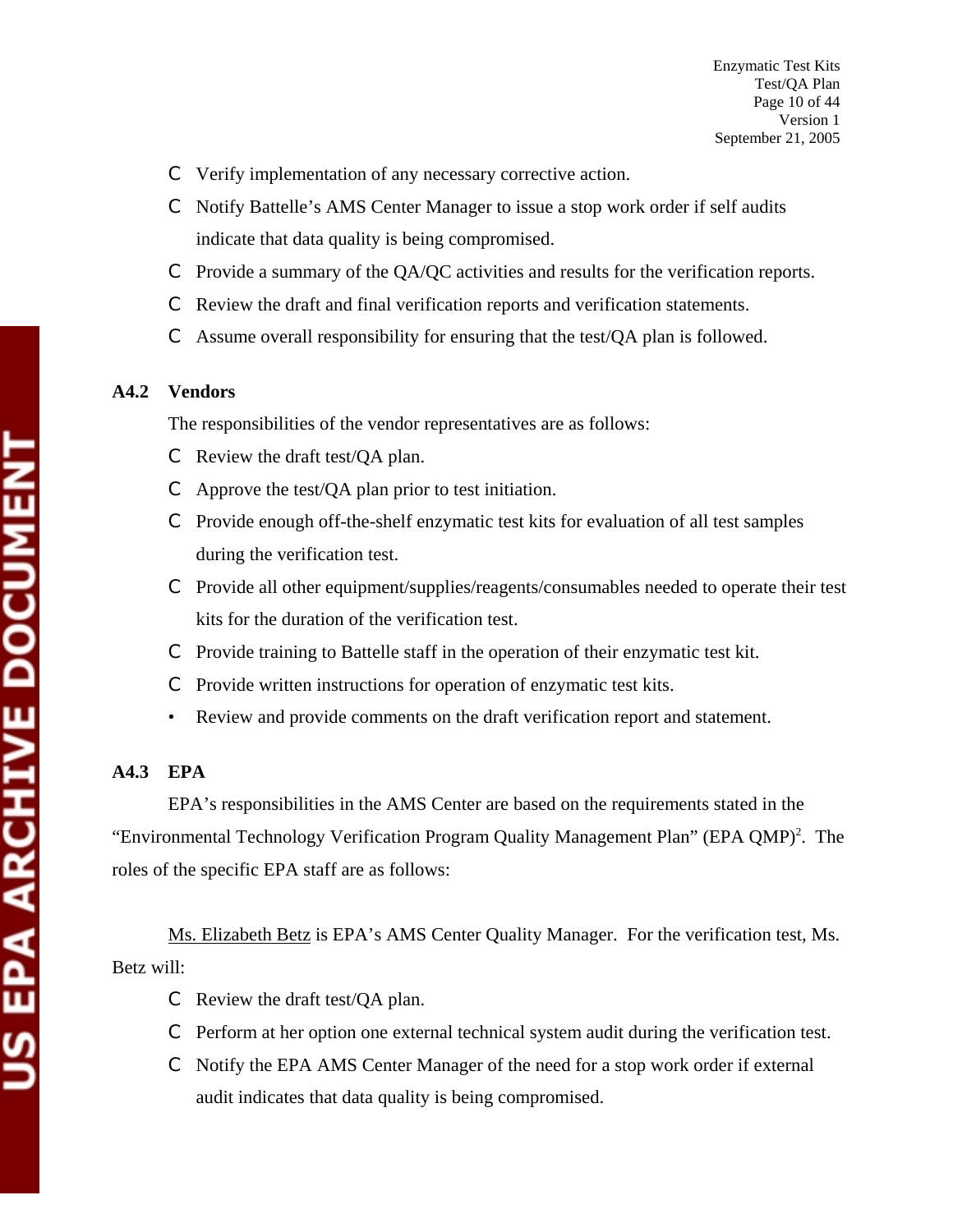- C Prepare and distribute an assessment report summarizing results of external audit.
- C Review draft verification reports and statements.

Mr. Robert Fuerst is EPA's manager for the AMS Center. Mr. Fuerst will:

- C Review the draft test/QA plan.
- C Approve the final test/QA plan.
- C Review the draft verification reports and statements.
- C Oversee the EPA review process for the verification reports and statements.
- C Coordinate the submission of verification reports and statements for final EPA approval.
- C Contact the AMS Center Manager to issue a stop work order if an EPA assessment indicates that data quality is being compromised.

# **A4.4 Subcontract Laboratory**

Any laboratory providing reference measurements will follow the requirements of the reference methods as well as the QC requirements as stated in this test/QA plan. A subcontract laboratory will provide reference measurements for the drinking water characterization as well as confirmation of the interferent solution concentrations. The responsibilities of this laboratory will include:

- C Proper receipt and handling of sample material.
- C Accurate measurement of the target analyte(s) or target parameter(s).
- C Submission of data and any supporting documents to Battelle.
- C Participation in audit by Battelle AMS Quality Manager or EPA AMS Quality Manager, if requested.

# **A5 BACKGROUND**

The ETV Program's AMS Center does third-party verification testing of commercially available technologies that detect natural species and contaminants in air, water, and soil. A stakeholder committee of buyers and users of such technologies recommend the technology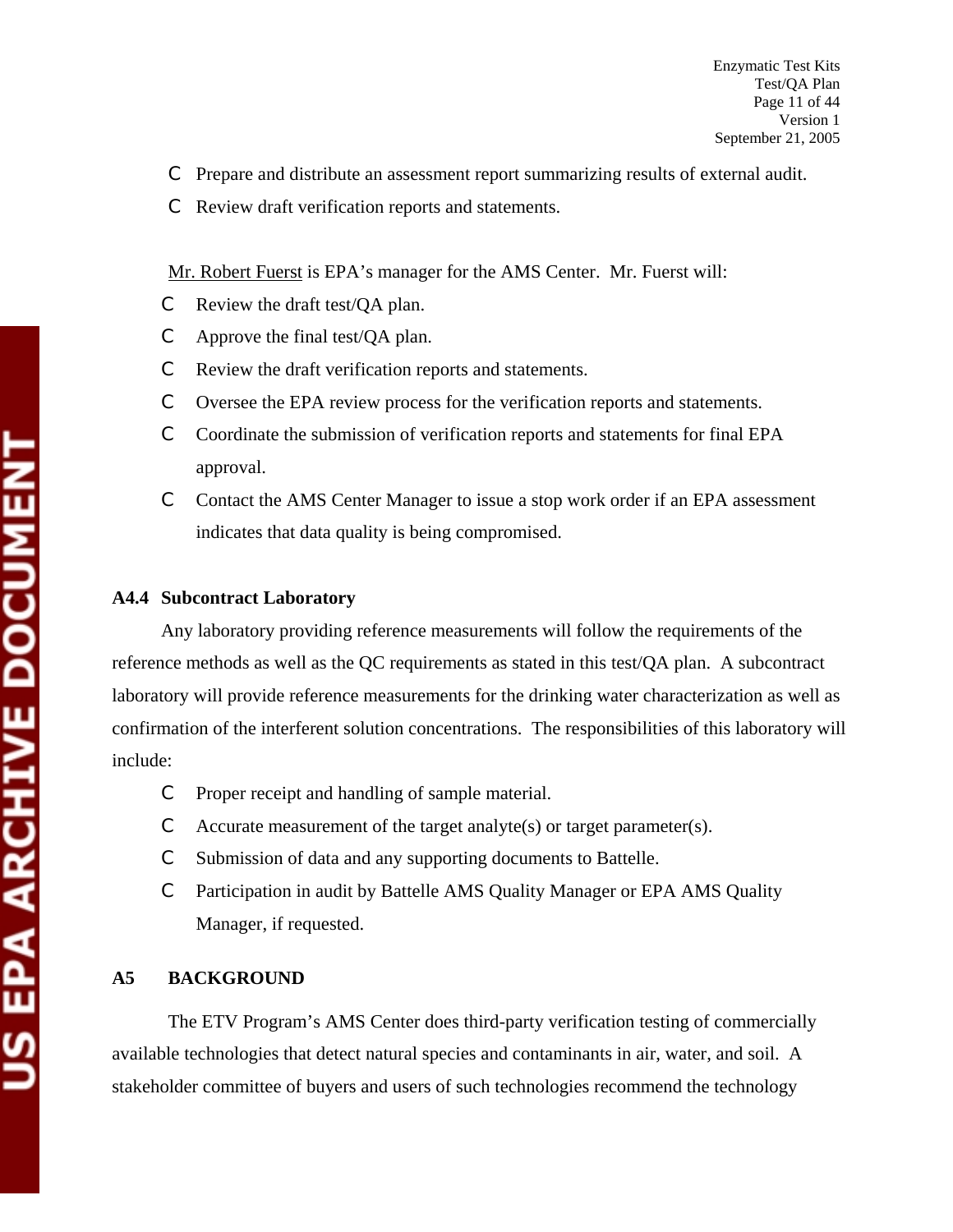categories and technologies within those categories as priorities for testing. Enzymatic test kits for detection of chemical agents were identified as a priority technology category through the AMS Center stakeholder process.

# **A6 VERIFICATION TEST DESCRIPTION AND SCHEDULE**

### **A6.1 Summary of Technology Category**

Enzymatic test kits are qualitative technologies that can detect the presence of chemical agents, carbamate pesticides, and/or organophosphate (OP) pesticides. These kits are generally designed to be handheld and portable. This verification test will assess the ability of the enzymatic test kits to detect these compounds in water.

Enzymatic test kits generally rely on the presence or absence of color or a color change to indicate that a chemical agent, carbamate pesticide, or OP pesticide has been detected. These test kits cannot determine the specific contaminant that is present, nor can they determine the amount of contaminant(s) present. However, some technologies can indicate the concentrations range of chemical agent, carbamate pesticide, or OP pesticide that is present (e.g., high, medium, or low) through a sliding color scale.

To detect chemical agents, carbamate pesticides, and OP pesticides, enzymatic test kits rely on the reaction of the cholinesterase enzyme. Under regular conditions, the enzyme reacts normally with other chemicals that might be present in the test kit. When a chemical agent, carbamate pesticide, or OP pesticide is present, the activity of the enzyme is inhibited by these compounds. The effects of this inhibition will then generally lead to a color change in the test kit, indicating the presence of a chemical agent, carbamate pesticide, or OP pesticide. For some kits, a color change may indicate the absence of the contaminant.

This verification test will assess the performance of each enzymatic test kit relative to key verification parameters including accuracy, precision, and false positive and negative rates in detecting selected chemical agents, carbamate pesticide and OP pesticide in American Society of Testing and Materials (ASTM) Type II deionized (DI) water, in the presence of possible interferents added to ASTM Type II DI water, and in drinking water obtained from a variety of geographically dispersed U.S. water utilities that use various water treatment processes.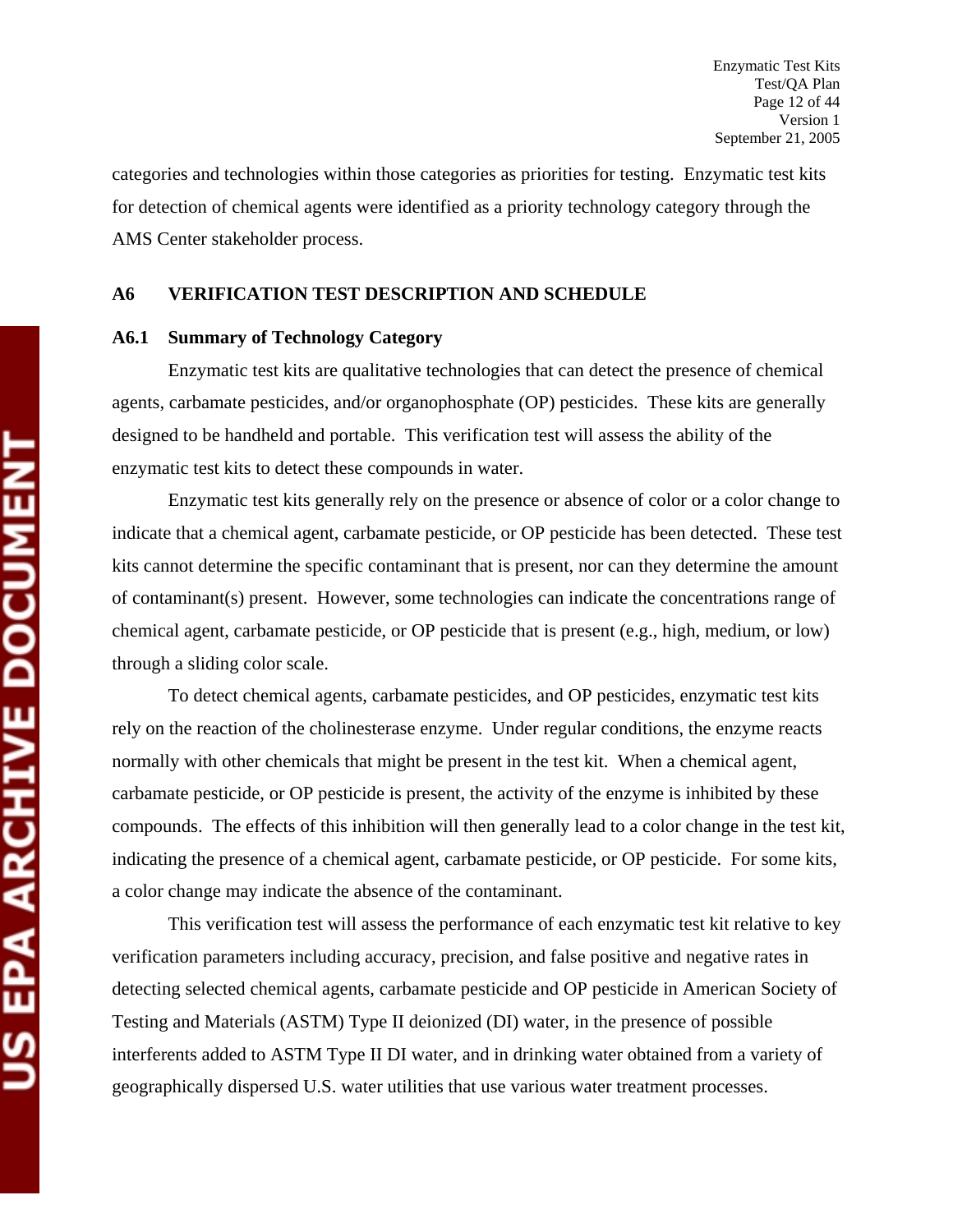Qualitative characteristics of each enzymatic test kit, such as ease of use, sample throughput, and cost, will also be assessed and reported. While most of the testing will occur in a laboratory, the enzymatic test kits that are designed for field use will be tested outside of the laboratory. In performing the verification test, Battelle will follow the technical and QA procedures specified in this test/QA plan and will comply with the quality requirements in the AMS Center QMP<sup>1</sup>.

# **A6.2 Verification Schedule**

The verification test of enzymatic test kits will begin in September 2005 and last through October 2005. At the close of testing, individual reports will be drafted for each technology, reviewed, and submitted to EPA for final signature. All reports will be submitted to EPA in electronic (Word and Adobe portable document format [pdf]) and hard copy formats.

#### **A6.3 Test Facility**

The verification test will take place at Battelle facilities in Columbus and West Jefferson, Ohio. A portion of the test (field portability) will also be conducted in a non-laboratory environment. Testing with chemical agents will take place at the Hazardous Materials Research Facility (HMRC). The HMRC, located in the North area of Battelle's West Jefferson Campus, is an ISO 9001 certified facility. The HMRC and its personnel have demonstrated the capability for storing and safely handling chemical agents, Class A poisons, toxins, agent simulants, and other hazardous materials.

The HMRC research laboratories meet or exceed all requirements for the safe use, storage, decontamination, and accountability of chemical agents as defined by Army Regulation 50-6 (Chemical Surety).3 Operations withing the laboratories always are conducted in accordance with Battelle's Chemical Safety Information Program.<sup>4</sup> Any non-disposable equipment that is part of a particular technology and that comes into contact with chemical agent(s) will not be able to be returned to the vendor because of restrictions on the release of such equipment.<sup>5</sup>

The pesticides to be evaluated in this test are not required to be used in a specially designed facility as are the chemical agents. Thus, testing of these chemicals will take place in qualified laboratories in the Battelle Columbus Operations facilities.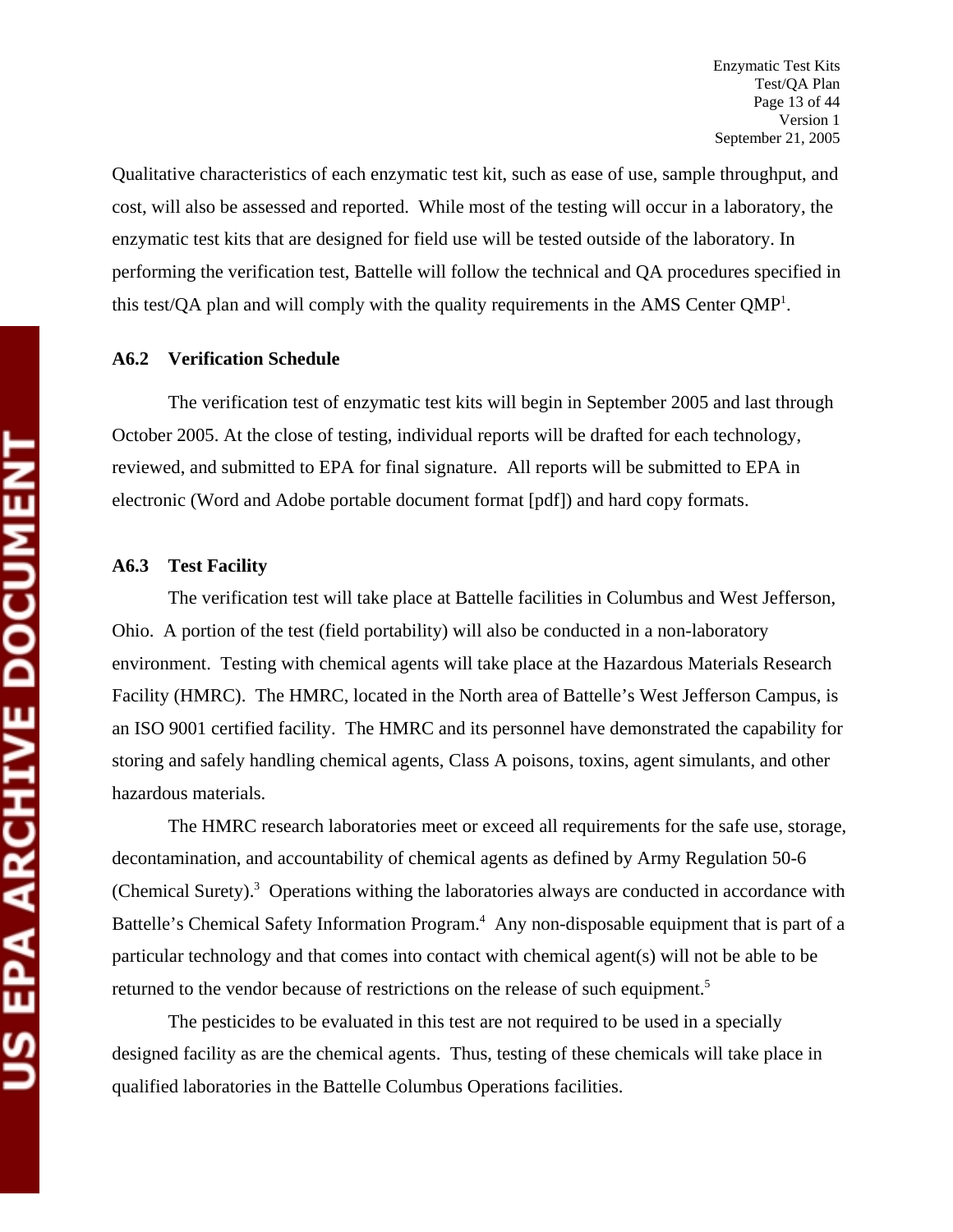# **A7 QUALITY OBJECTIVES**

This verification test will evaluate the performance of enzymatic test kits for the identification of chemical agents, carbamate pesticides, and OP pesticides in water. Only qualitative results (e.g., presence/absence of contaminant at specified levels) will be considered for each technology. In the instance where semi-quantitative (e.g., percent inhibition) measures are used in determining the results for a particular technology, a qualitative result will be reported (i.e., presence or absence of the contaminant of interest) as with the other technologies, and the semi-quantitative measure used to determine that result will also be reported for that sample but will not be used in any other data analyses as described in Section B1.2.

Method blank and positive and negative control samples will be included as QC samples for each technology. The quality of the reference measurements will be monitored using QC samples and procedures, as described in the testing laboratory's procedures or the method. These requirements are further discussed in Section B. Performance evaluation audit samples will also be used to confirm the accuracy of the reference solution concentrations (see Section C1.1).

The Battelle Quality Manager or his designee will perform a technical systems audit (TSA) at least once during this verification test and will audit at least 10% of the verification data acquired. The EPA AMS Center Quality Manager also may conduct an independent TSA, at her discretion.

# **A8 SPECIAL TRAINING/CERTIFICATION**

Battelle staff will have appropriate training and experience. Documentation of training is maintained for all Battelle technical staff in training files at their respective locations. Chemical warfare agent testing will be conducted by staff with the appropriate training that will be documented in their training record. Any use of respirators will be conducted by staff with the appropriate training. The Battelle Quality Manager will verify the presence of appropriate training records prior to the start of testing. The technology vendor will be required to train Battelle technical staff in the operation of his/her technology prior to the start of testing. Battelle will document this training with a consent form, signed by the vendor, that states which specific Battelle staff have been trained to use the enzymatic test kit.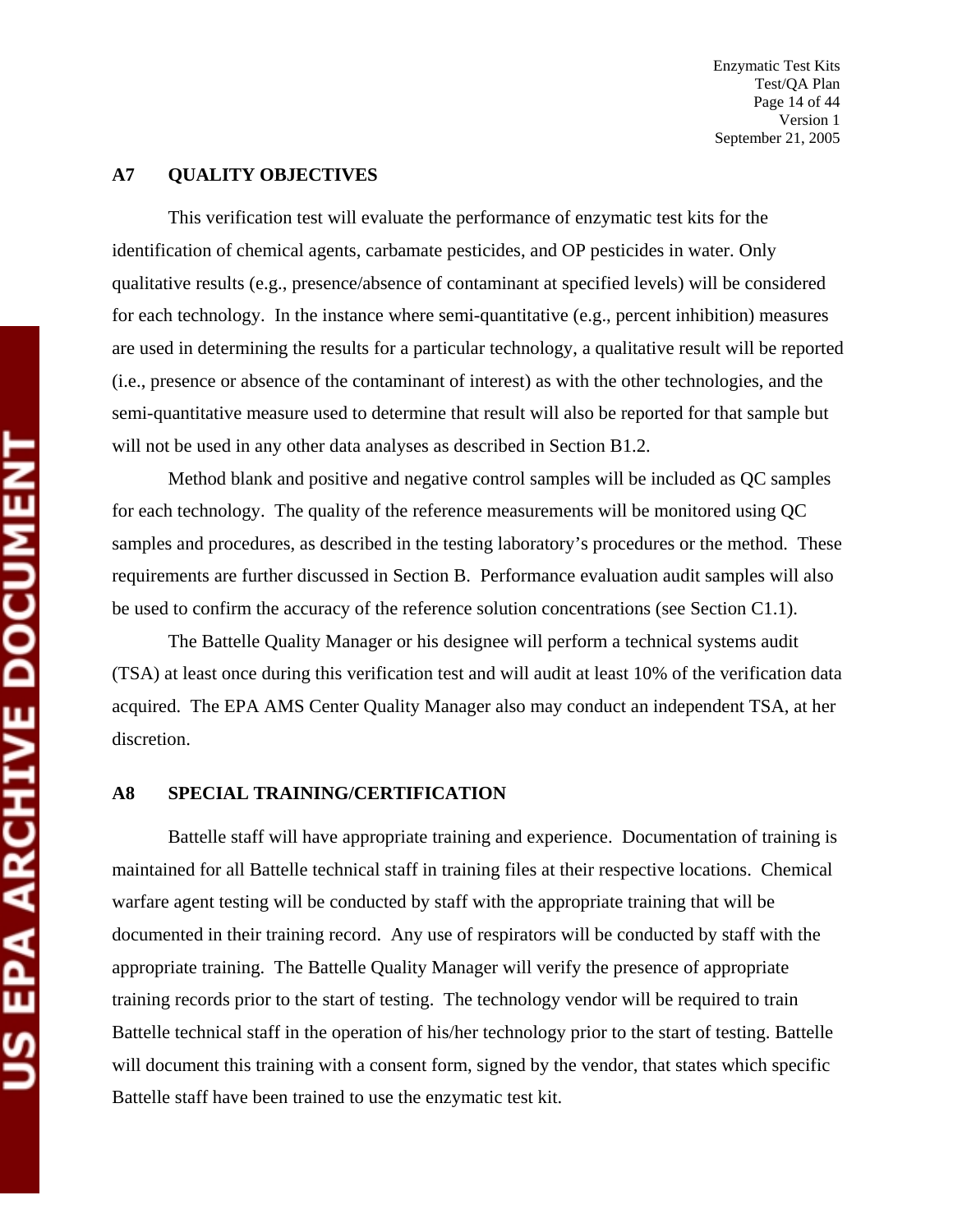# **A9 DOCUMENTATION AND RECORDS**

The records for this verification test include the test/QA plan, the protocols, chain of custody forms, laboratory record books (LRB), data collection forms, electronic files (both raw data and spreadsheets), and the final verification report and statement. All of these records will be maintained in the Verification Test Coordinator's office or at the testing locations during the test and will be transferred to permanent storage at Battelle's Records Management Office at the conclusion of the verification test. All Battelle LRBs are stored indefinitely, either by the Verification Test Coordinator or Battelle's Records Management Office. EPA will be notified before disposal of any files. The results from the reference measurements made by the Battelle or subcontractor laboratory will be submitted to Battelle after making the measurement and obtaining the results of the analyses. Section B10 further details the data recording practices and responsibilities. QA documents generated over the course of this verification test include audit and assessment reports and will be maintained by the Battelle Quality Manager.

All written records must be in ink. Any corrections to notebook entries, or changes in recorded data, must be made with a single line through the original entry. The correction is then to be entered, initialed, and dated by the person making the correction. In all cases, strict confidentiality of the raw data from each vendor's technology, and separation of data from different technologies, will be maintained throughout the verification test. Separate files (including manual records, printouts, and/or electronic data files) will be kept for each instrument.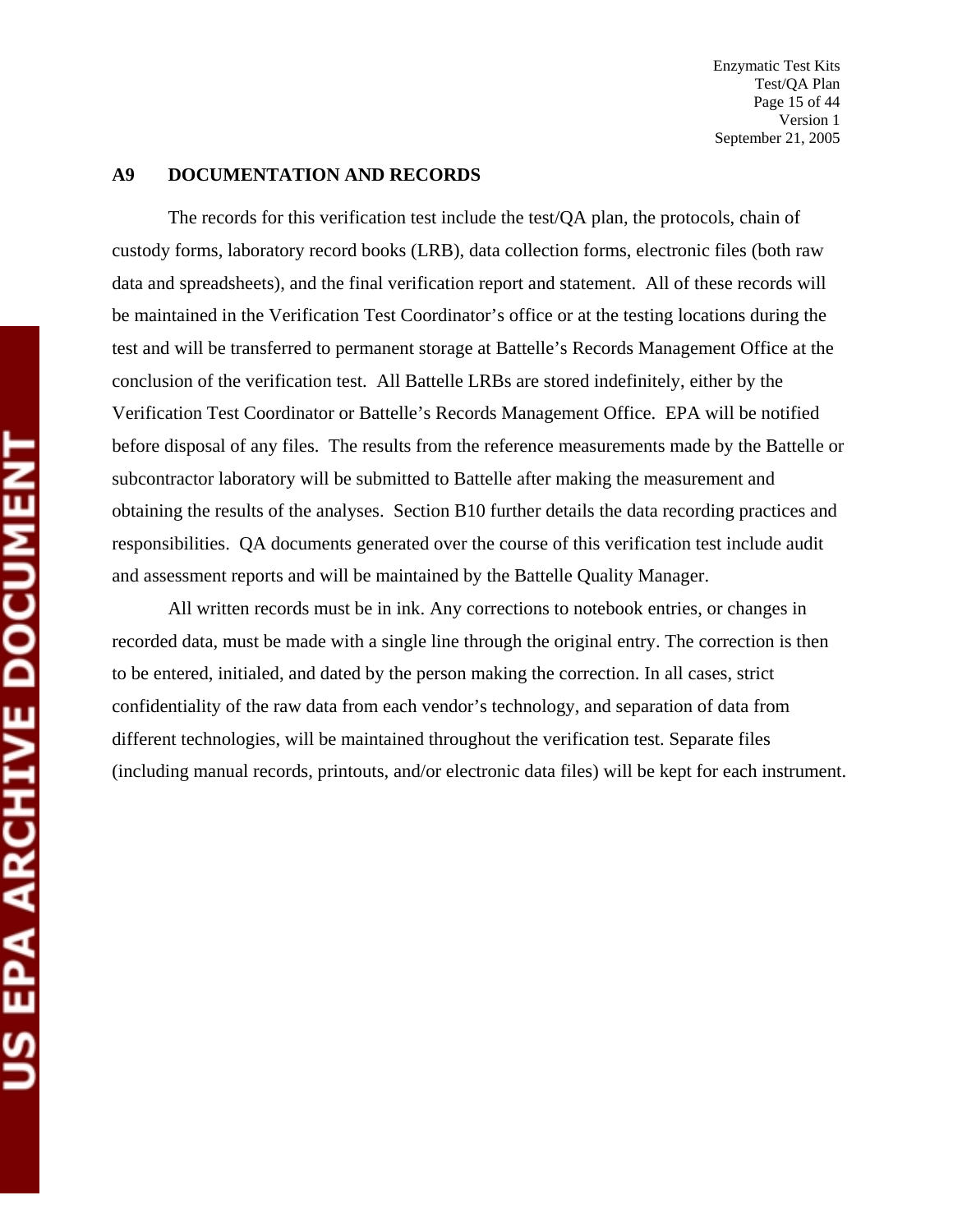# **SECTION B MEASUREMENT AND DATA ACQUISITION**

# **B1 EXPERIMENTAL DESIGN**

This verification test will specifically address verification of enzymatic test kits for the detection of GB, GD, and VX (chemical agents); aldicarb (carbamate pesticide); and dicrotophos (OP pesticide) in drinking water. The contaminants were selected based on the capabilities of the technologies being tested and the importance of these contaminants. The enzymatic test kits participating in this test will be evaluated on qualitative results (as noted in Section A7), indicating only the presence or absence of the contaminants within a specified concentration interval (see Section B1.1). The performance of the enzymatic test kits will be verified based on the parameters identified in Table 1. These parameters are discussed in detail in Section B1.2.

| <b>Performance</b>          | <b>Method of Evaluation</b>                                            |
|-----------------------------|------------------------------------------------------------------------|
| <b>Parameter</b>            |                                                                        |
| Accuracy                    | Frequency of positive responses in the presence of nominal             |
|                             | concentrations of each contaminant in ASTM Type II DI water            |
| Precision                   | Determined by repeatability of response from triplicate                |
|                             | measurements of each test sample                                       |
| False Positive/Negative     | Determined by response in the presence or absence of a contaminant     |
| Rates                       | in various matrices                                                    |
| Potential Matrix and        | Evaluation of performance in various matrices and in the presence of   |
| <b>Interference Effects</b> | potential interferents                                                 |
| Portability                 | Evaluation of operational factors obtained in a non-laboratory setting |
| <b>Operational Factors</b>  | Observational factors such as operator observations, ease of use, and  |
|                             | sample throughput                                                      |

| <b>Table 1. Verification Test Performance Parameters</b> |  |  |  |  |  |
|----------------------------------------------------------|--|--|--|--|--|
|----------------------------------------------------------|--|--|--|--|--|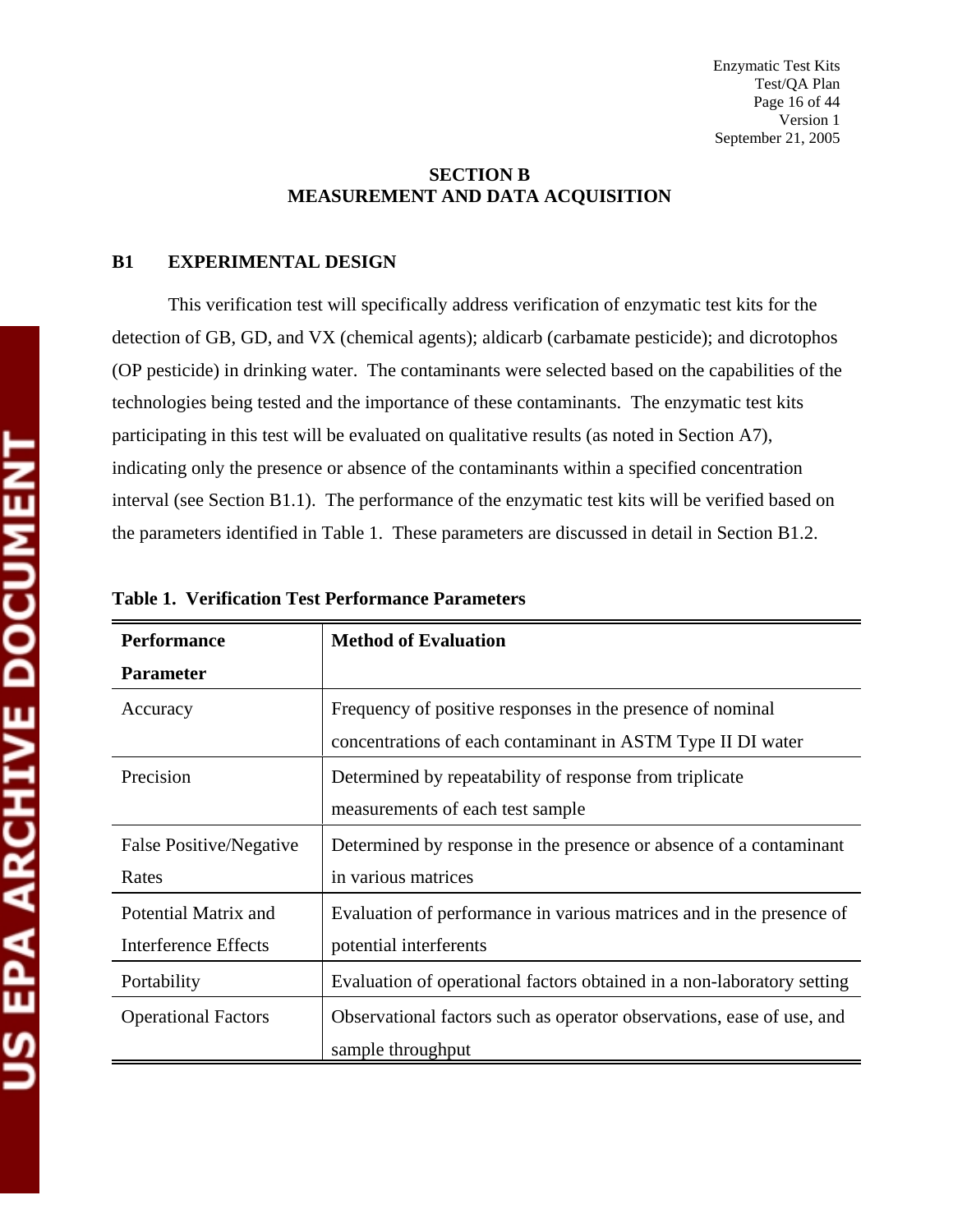#### **B1.1 Test Procedures**

The following sections describe the test procedures that will be used to evaluate each of the enzymatic test kit performance parameters listed in Table 1. Performance testing will be conducted on each kit separately, and will follow the operational procedures specified by the vendor, including analysis of quality control (QC) samples.

This verification test will determine the performance capabilities of enzymatic test kits to detect GB, GD, VX, aldicarb, and dicrotophos in three types of samples—performance test (PT), drinking water (DW), and QC. Each sample type is described in detail in the following sections. Contaminants will be tested individually on each technology. Stock solutions of each contaminant will be prepared in the ASTM Type II DI water or appropriate reagents from certified standards. Samples will then be prepared in the appropriate matrix using these stock solutions. Samples will be prepared and analyzed on the same day, with samples being prepared as close in time to their use with a test kit as possible. To minimize the loss of analytes to hydrolysis, contaminant stock solutions prepared in DI water will be made on a daily basis unless the stability of the analyte in water has been previously demonstrated. Aliquots of each stock solution will be diluted to the appropriate concentration using volumetric glassware and volumetric or calibrated pipettes. In some cases, reference solutions will be prepared in ASTM Type II DI water using the stock solutions to determine their concentration; otherwise, the concentration of the stock solutions will be confirmed. Reference methods for confirming solution concentrations are discussed in Section B4 (see Tables 4 and 5). All DW samples will be dechlorinated prior to their use to minimize the hydrolysis of the contaminants. The DW samples will also be characterized for typical water quality parameters (see Sections B1.1.2 and B4) prior to use.

# *B1.1.1 PT Samples*

PT sample types will be prepared in ASTM Type II DI water. The first type of PT sample will consist of ASTM Type II DI water spiked with a contaminant at five concentrations. Concentrations will include the lethal dose concentration given in Table 2 for each contaminant along with dilutions at approximately 10, 100, 1,000, and 10,000 times less than the lethal dose. The lethal dose of each contaminant was determined by calculating the concentration at which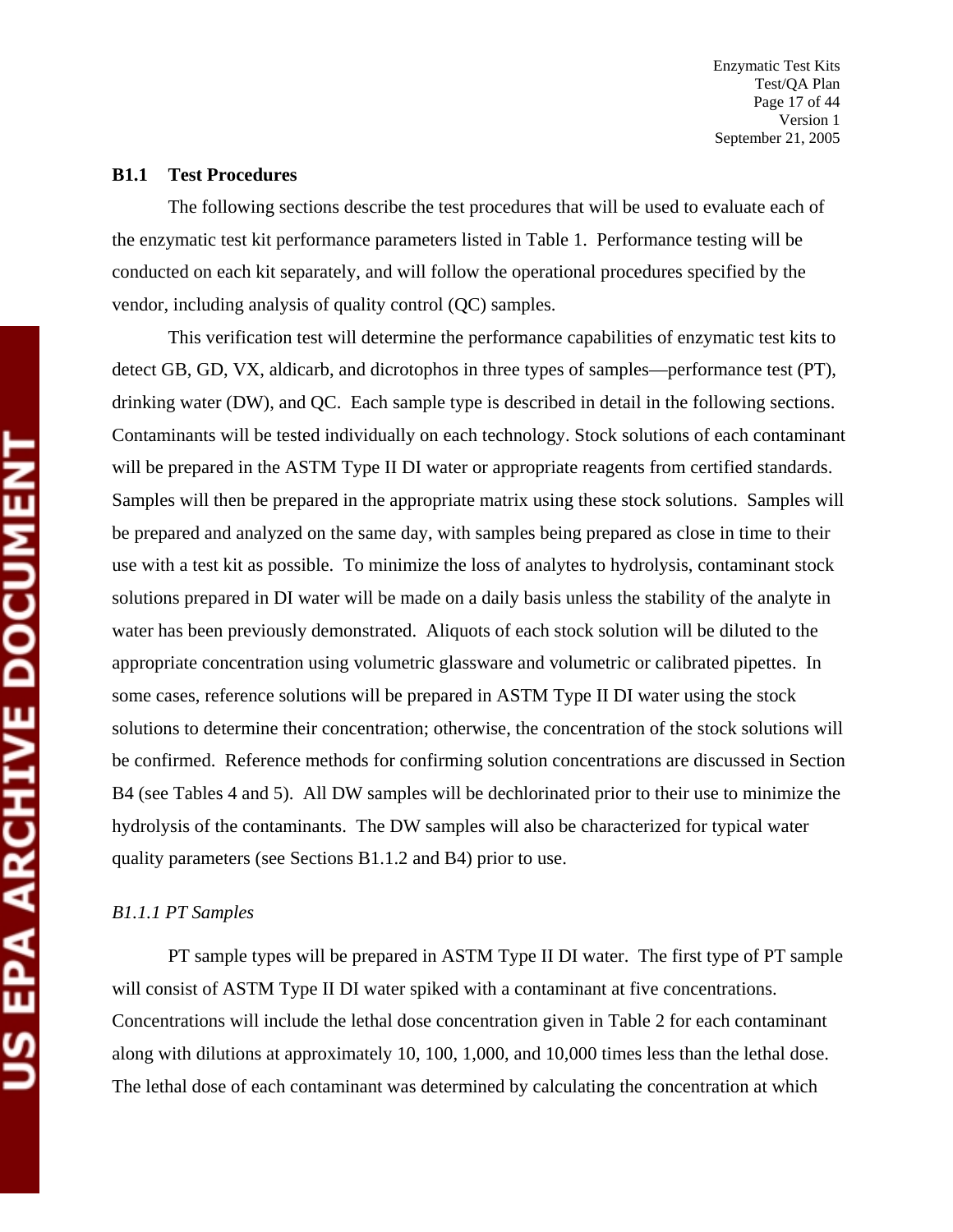250 mL of water is likely to cause the death of a 70-kg person based on human oral  $LD_{50}$  data.<sup>6,7</sup> Human oral  $LD_{50}$  data was not available for aldicarb, so rat oral  $LD_{50}$  data was used instead.<sup>8</sup> Each concentration level for the PT samples will be analyzed in triplicate.

| <b>Contaminant (common</b> | <b>Oral Lethal Dose</b>   | <b>Contaminant Class</b> |  |
|----------------------------|---------------------------|--------------------------|--|
| name)                      | <b>Concentration</b>      |                          |  |
| VX.                        | 2.1 milligrams (mg)/Liter | Chemical agent           |  |
|                            | (L)                       |                          |  |
| GB (sarin)                 | $20 \text{ mg/L}$         | Chemical agent           |  |
| GD (soman)                 | $1.4 \text{ mg/L}$        | Chemical agent           |  |
| Aldicarb                   | $260 \text{ mg/L}$        | Carbamate pesticide      |  |
|                            |                           | Organophosphate          |  |
| Dicrotophos                | $1400 \text{ mg/L}$       | pesticide                |  |

**Table 2. Lethal Dose of Target Contaminants** 

The second type of PT sample will be potential interferent samples. Three replicates of each interferent PT sample will be analyzed to determine each enzymatic test kit's susceptibility to these commonly found interferents in DW. There will be two types of interferent PT samples. One will contain calcium and magnesium from carbonates spiked into ASTM Type II DI water, and the other will contain humic and fulvic acids obtained from the International Humic Substances Society spiked into ASTM Type II DI water. Each of these interferent mixtures will be prepared at two different concentration levels. One concentration will be near the upper limit of what would be expected in drinking water (250 mg/L total concentration for calcium and magnesium, 5 mg/L total concentration for humic and fulvic acids) and one concentration at a mid-low range of what would be expected (50 mg/L total concentration for calcium and magnesium, 1 mg/L total concentration for humic and fulvic acids). These spiked interferent levels will be confirmed through analysis of aliquots by the subcontract laboratory. Also, each contaminant will be added to these samples along with the potential interferent, at a concentration consistent with a 10x dilution of the lethal dose, and analyzed in triplicate.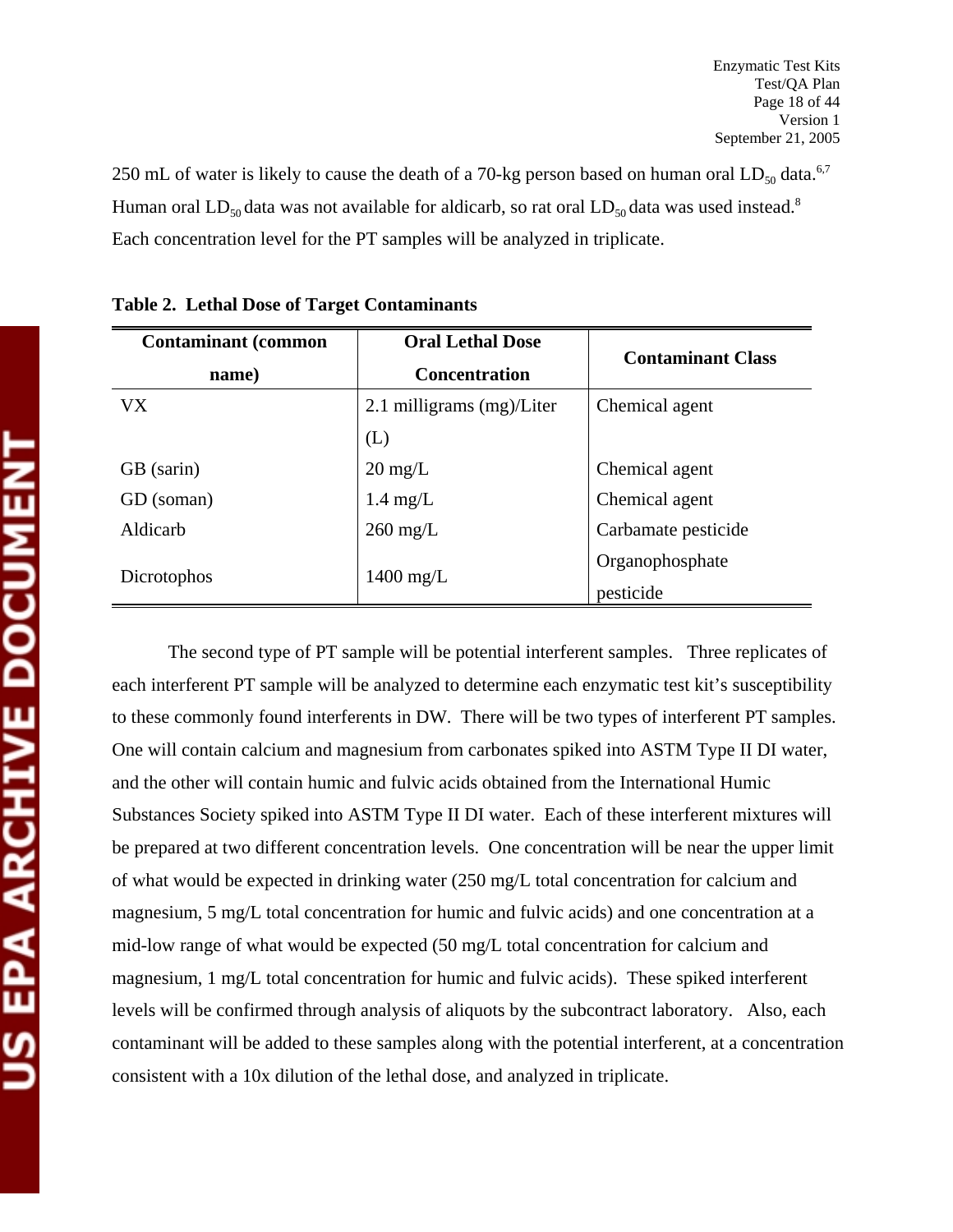### *B1.1.2 Drinking Water (DW) Samples*

Drinking water samples will be collected from four geographically distributed municipal sources (Ohio, New York, California, and Florida) to evaluate the performance of the enzymatic test kits with various DW matrices. These samples will vary in their source and treatment and disinfection process. All samples will have undergone either chlorination or chloramination disinfection prior to receipt. Samples will be collected from water utility systems with the following treatment and source characteristics:

- C Chlorinated filtered surface water source
- C Chlorinated unfiltered surface water source
- C Chlorinated filtered groundwater source
- C Chloraminated filtered surface water.

All samples will be collected in new, pre-cleaned high density polyethylene (HDPE) containers. After sample collection, to characterize the DW matrix, an aliquot of each DW sample will be sent to a subcontract laboratory to determine the following water quality parameters: concentration of trihalomethanes, haloacetic acids, total organic halides, calcium, magnesium, pH, conductivity, alkalinity, turbidity, organic carbon, and hardness. The DW samples will be dechlorinated prior to their use with sodium thiosulfate pentahydrate to prevent the degradation of some of the target contaminants by chlorine. Also, some test kits require dechlorination of DW prior to analysis. The dechlorination of the DW will be qualitatively confirmed by adding a diethyl-p-phenylene diamine (DPD) tablet to an aliquot of DW. If the water does not turn pink, the dechlorination process will be determined to be successful. If the water does turn pink, additional dechlorinating reagent will be added and the dechlorination confirmation procedure repeated. Each DW sample will be analyzed without adding any contaminant, as well as after fortification with each individual contaminant at a single concentration level (10x dilution of the lethal dose). Aliquots of each contaminant stock solution will be diluted with DW samples to the appropriate concentration. Each sample will be tested in triplicate.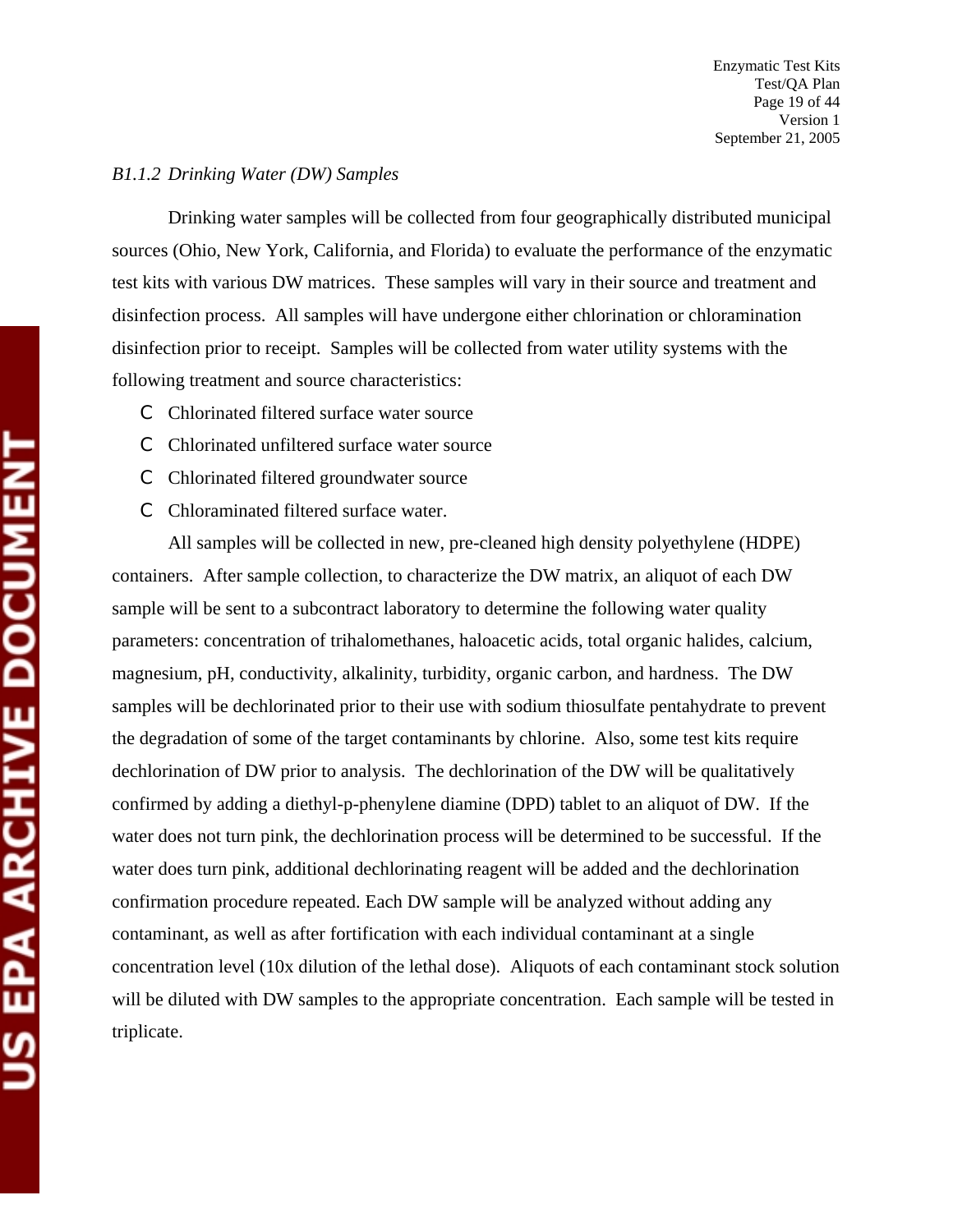# *B1.1.3 Quality Control (QC) Samples*

QC samples will include method blank (MB) samples consisting of ASTM Type II DI water, and positive and negative controls, if applicable and as provided by the vendor. All of the MB QC samples will be exposed to identical sample preparation and analysis procedures as the test samples. Positive and negative controls will be provided by the vendor or prepared and used according to the protocol provided by the vendor. The MB samples will be used to ensure that no sources of contamination are introduced in the sample handling and analysis procedures. At least 10% of the test samples (7 samples for each contaminant) will be MB samples. The vendor provided control samples will indicate to the operator whether the enzymatic test kit is functioning properly and will be added to each set of samples analyzed by the technology, as applicable, or added per batch of samples as indicated by the vendor. The test samples and MB samples will be analyzed blindly by the operator in that the samples used for analysis will be marked with a non-identifying number.

# *B1.1.4 Portability Samples and Operational Factors*

Those enzymatic test kits that are designed to be field portable will be tested outside of the laboratory by a non-technical operator. A non-technical operator is considered to be someone with little to no laboratory experience who would be representative of a first responder. The nontechnical operator will be trained in the use of the enzymatic test kit by the vendor or by another Battelle staff person who was trained by the vendor. Because many of the contaminants being tested are highly toxic and unsafe to be handled outside of a special facility, method blank samples and non-toxic positive and negative control samples will be analyzed as portability samples. The non-toxic positive and negative control samples will be provided by the vendor or prepared and used according to the vendor's protocol.. Because no samples spiked with the contaminants of interest will be used, only the operational aspects of each enzymatic test kit will be evaluated as part of the portability testing. As these technologies are anticipated to be used by first-responders, their performance in a non-laboratory setting will be evaluated under simulated first response conditions by having the operator dressed in a Level B protective suit, butyl gloves, boots, and either a self contained breathing apparatus (SCBA) or an air purifying respirator,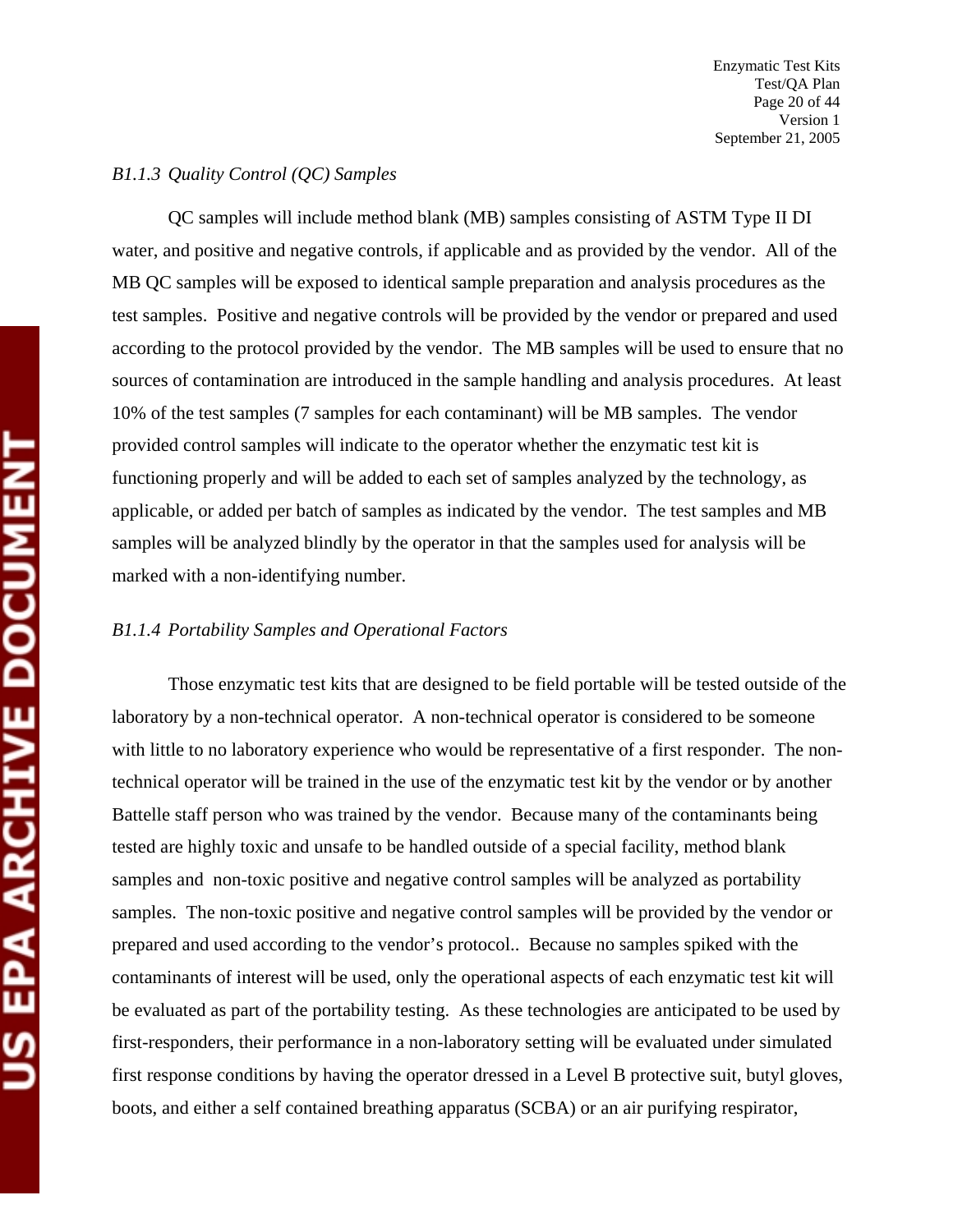depending on the availability of personnel trained in the operation of such devices. The operator will have prior experience in working in personal protective equipment (PPE). One set of MB samples will be tested without the use of PPE. Ease of use from the perspective of the operator will be documented both with and without the PPE.

Operational factors such as ease of use and sample throughput will be evaluated based on observations recorded by Battelle staff. Operational factors will be noted for both the laboratory and non-laboratory portions of the verification test. These observations will be summarized to describe the operational performance of each enzymatic test kit in the verification reports.

Table 3 provides a summary of all of the samples to be tested for each enzymatic test kit and each contaminate of interest.

| <b>Performance Test</b><br>(PT) Samples | <b>Performance Factor</b><br><b>Evaluated</b>                               | <b>Sample Description</b>                                                                                                          | <b>Reps</b> |
|-----------------------------------------|-----------------------------------------------------------------------------|------------------------------------------------------------------------------------------------------------------------------------|-------------|
| Contaminant Only                        | Accuracy, Precision,                                                        | Contaminant PT sample @ lethal dose                                                                                                | 3           |
|                                         | <b>False Negative</b>                                                       | Contaminant PT sample $@$ 10 times less than the<br>lethal dose                                                                    | 3           |
|                                         |                                                                             | Contaminant PT sample $@$ 100 times less than the<br>lethal dose                                                                   | 3           |
|                                         |                                                                             | Contaminant PT sample $@1,000$ times less than<br>the lethal dose                                                                  | 3           |
|                                         |                                                                             | Contaminant PT sample $@ 10,000$ times less than<br>the lethal dose                                                                | 3           |
| Interferent                             | Interference Effects,<br>Precision, False<br>Positive/Negative<br>Responses | Fulvic and humic acids $@$ a total concentration of<br>$1 \text{ mg/L}$                                                            | 3           |
|                                         |                                                                             | Fulvic and humic acids @ a total concentration of 1<br>$mg/L$ + contaminant @ 10 times less than the lethal<br>dose                | 3           |
|                                         |                                                                             | Fulvic and humic acids @ a total concentration of<br>$5 \text{ mg/L}$                                                              | 3           |
|                                         |                                                                             | Fulvic and humic acids @ a total concentration of<br>$5 \text{ mg/L} + \text{contaminant}$ @ 10 times less than the<br>lethal dose | 3           |
|                                         |                                                                             | Calcium and magnesium $@$ a total concentration of<br>$50 \text{ mg/L}$                                                            | 3           |

**Table 3. Summary of Test Samples for Enzymatic Test Kits Verification**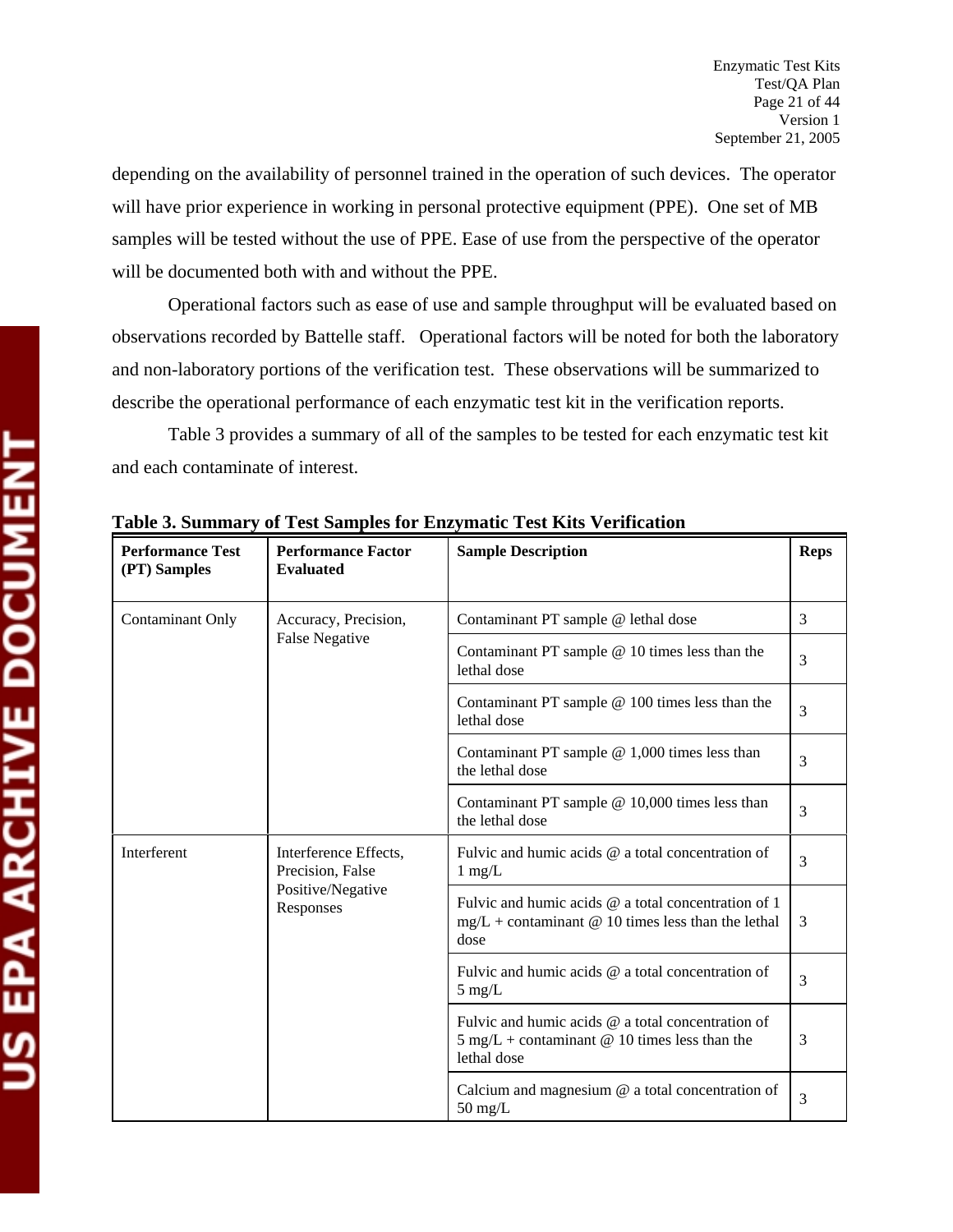|                                        |                                                                | Calcium and magnesium $@$ a total concentration of<br>50 mg/L + contaminant $@$ 10 times less than the<br>lethal dose | 3                  |
|----------------------------------------|----------------------------------------------------------------|-----------------------------------------------------------------------------------------------------------------------|--------------------|
|                                        |                                                                | Calcium and magnesium @ a total concentration of<br>$250$ mg/L                                                        | 3                  |
|                                        |                                                                | Calcium and magnesium @ a total concentration of<br>250 mg/L + contaminant $@$ 10 times less than the<br>lethal dose  | 3                  |
| <b>Portability Samples</b>             | <b>Performance Factor</b><br><b>Evaluated</b>                  | <b>Sample Description</b>                                                                                             | <b>Reps</b>        |
| <b>Method Blank</b>                    | Operational factors                                            | Analysis in PPE by non-technical operator                                                                             | 3                  |
| Samples                                |                                                                | Analysis not in PPE by non-technical operator                                                                         | 3                  |
| <b>Drinking Water</b><br>(DW) Samples  | <b>Performance Factor</b><br><b>Evaluated</b>                  | <b>Sample Description</b>                                                                                             | <b>Reps</b>        |
| Filtered chlorinated                   | Potential Matrix and                                           | Unspiked                                                                                                              | 3                  |
| surface water                          | Interference Effects,<br>Precision, False<br>Positive/Negative | Spiked with contaminant $@$ 10 times less than the<br>lethal dose                                                     | 3                  |
| Unfiltered                             | Responses                                                      | Unspiked                                                                                                              | 3                  |
| chlorinated surface<br>water           |                                                                | Spiked with contaminant $@$ 10 times less than the<br>lethal dose                                                     | 3                  |
| Filtered chlorinated                   |                                                                | Unspiked                                                                                                              | 3                  |
| groundwater                            |                                                                | Spiked with contaminant $@$ 10 times less than the<br>lethal dose                                                     | 3                  |
| Filtered                               |                                                                | Unspiked                                                                                                              | 3                  |
| chloraminated<br>surface water         |                                                                | Spiked with contaminant $@$ 10 times less than the<br>lethal dose                                                     | 3                  |
| <b>Quality Control</b><br>(QC) Samples | <b>Performance Factor</b><br><b>Evaluated</b>                  | <b>Sample Description</b>                                                                                             | <b>Reps</b>        |
| Method Blank                           | <b>Quality Check</b>                                           | DI water - 10% of all non-QC samples                                                                                  | $\tau$             |
| Positive Control                       |                                                                | Provided by vendor                                                                                                    | Var <sup>(a)</sup> |
| <b>Negative Control</b>                |                                                                | Provided by vendor                                                                                                    | Var <sup>(a)</sup> |
|                                        | Approximate total number of samples per contaminant            |                                                                                                                       | 76                 |

(a) Number of positive and negative controls will vary based on the protocol provided by the vendor.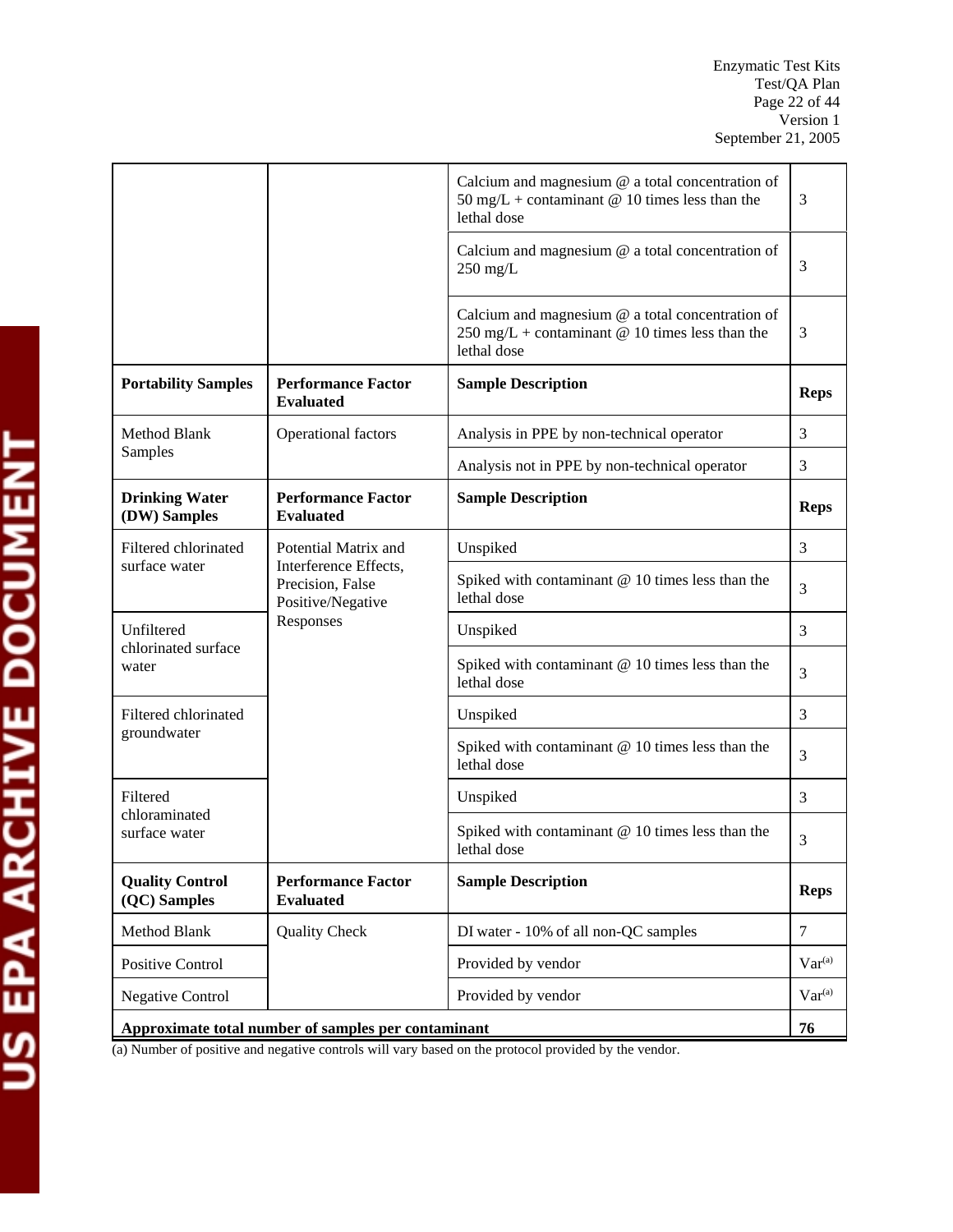#### **B1.2 Statistical Analysis**

The technologies participating in this verification test will only be evaluated for qualitative results (i.e., presence or absence of the contaminant of interest). All data analyses will be based on these qualitative results. The statistical methods and calculations used for evaluation of the qualitative performance parameters are described in the following sections. The performance parameters will be determined for each target analyte (see Table 2) individually.

When semi-quantitative measures (e.g., percent inhibition) are used in determining the presence or absence of a contaminant for a particular technology, the semi-quantitative measure will be used to determine a qualitative result for the enzymatic test kit (i.e., presence or absence of contaminant). A qualitative result will then be reported as with the other technologies and used for the data analyses described in the following sections. The semi-quantitative measure will also be reported for that sample but will not be used in any other data analyses.

# *B1.2.1 Accuracy*

The accuracy will be assessed by evaluating how often the enzymatic test kit result is positive in the presence of a concentration above the LOD. Contaminant-only PT samples will be used for this analysis. An overall percent agreement will be determined by dividing the number of positive responses to the overall number of analyses of contaminant-only PT samples above the kit's LOD (see Equation 1). If the LOD for a technology is not known or available, then all analyzed contaminant-only PT samples above the concentration level where consistent negative results are obtained will be used in estimating the accuracy for that enzymatic test kit.

$$
Accuracy (% Agreement) = \frac{\# of positive contaminant only PT samples}{total # of contaminant only PT samples} \times 100
$$
 (1)

#### *B1.2.2 False Positive/False Negative Rates*

A false positive response will be defined as an enzymatic test kit response indicating the presence of a contaminant when the ASTM Type II DI water (including interferent samples) or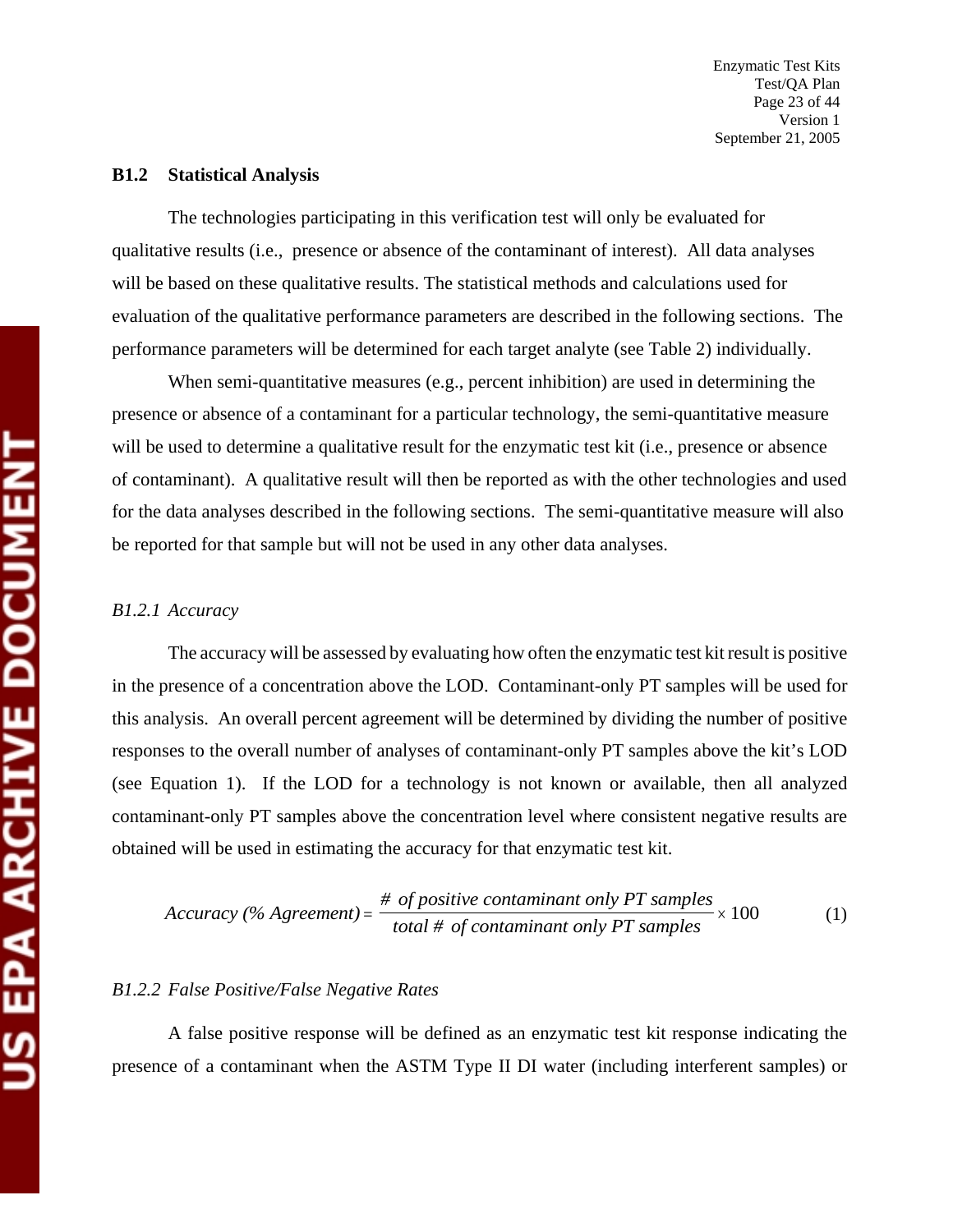drinking water sample is not spiked at all. A false positive rate will be reported as the number of false positive results out of the total number of unspiked samples (see Equation 2).

A false negative response will be defined as an enzymatic test kit response indicating the absence of a contaminant when the sample is spiked with a contaminant at a concentration greater than the enzymatic test kit's LOD. Spiked PT (contaminant and interferent) samples and spiked DW samples will be included in the analysis. Contaminant-only PT samples above the technology's LOD or the level at which consistent negative responses are obtained (when the LOD is not known) will be included in the analysis. A false negative rate will be evaluated as the number of false negative results out of the total number of spiked samples for a particular contaminant (see Equation 3).

False Positive Rate = 
$$
\frac{\# \ of \ positive \ results}{total \# \ of \ unspiked \ samples}
$$
 (2)

False Negative Rate = 
$$
\frac{\# \ of \ negative \ results}{\ total \# \ of \ spiked \ samples}
$$
 (3)

#### *B1.2.3 Precision*

Precision measures the repeatability and reproducibility of enzymatic test kit responses. The precision of the three replicates of each sample set will be assessed. Responses will be considered inconsistent if one or more of the three replicates differs from the response of the other samples in the replicate set. The overall precision for each enzymatic test kit will be assessed by calculating the overall number of consistent responses for all the sample sets. The results will be reported as the percentage of consistent responses out of all replicate sets (see Equation 4).

*Precision (% Consistent results)* =  $\frac{\text{\# of consistent responses of replicate sets}}{\text{total \# of replicate sets}} \times 100$  (4)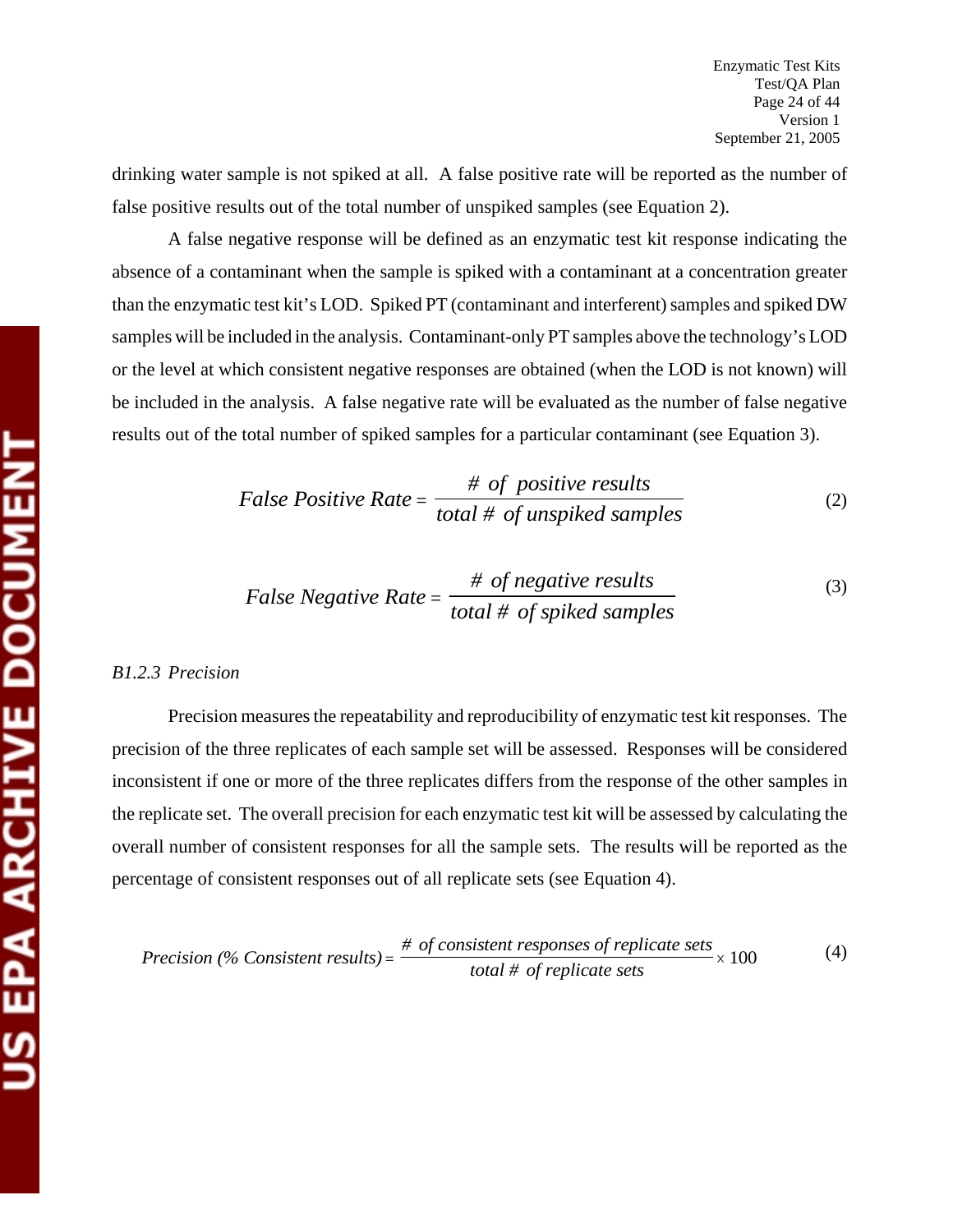### *B1.2.4 Potential Matrix and Interferent Effects*

The potential effect of the DW matrix on the enzymatic test kit performance will be evaluated qualitatively by comparing the results for the spiked and unspiked DW samples to those for the PT samples spiked with the contaminant at 100 times less than the lethal dose. Similarly, the potential effect of interferent PT samples will be evaluated. The results indicating the correct or incorrect reporting of the presence of a contaminant will be evaluated. The findings will be reported and discussed.

# **B1.3 Reporting**

The statistical comparisons described above will be conducted separately for each enzymatic test kit being tested, and information on the additional performance parameters such as ease of use and sample throughput will be compiled and reported. Separate verification reports will be prepared for each kit that was tested. No intercomparison of the enzymatic test kit data will be performed at any time. For each enzymatic test kit, the verification report will present the test procedures and test data, as well as the results of the statistical evaluation of those data.

All use of the test kits by Battelle staff, including all operational aspects observed during laboratory and field testing, will be documented at the time of the test and reported. The verification report will briefly describe the ETV program, the AMS Center, and the procedures used in verification testing. These sections will be common to each verification report. The results of the verification test will then be stated, without comparison to any other technology tested or comment on the acceptability of the technology's performance.

# **B2 REFERENCE SAMPLE PREPARATION AND ANALYSIS**

An aliquot of the stock or reference solution (that will be prepared from the stock solution) will be submitted for reference measurement (see Section B4 for reference methods). Reference or stock solutions for each contaminant (see Table 2) will be prepared separately. Interferent stock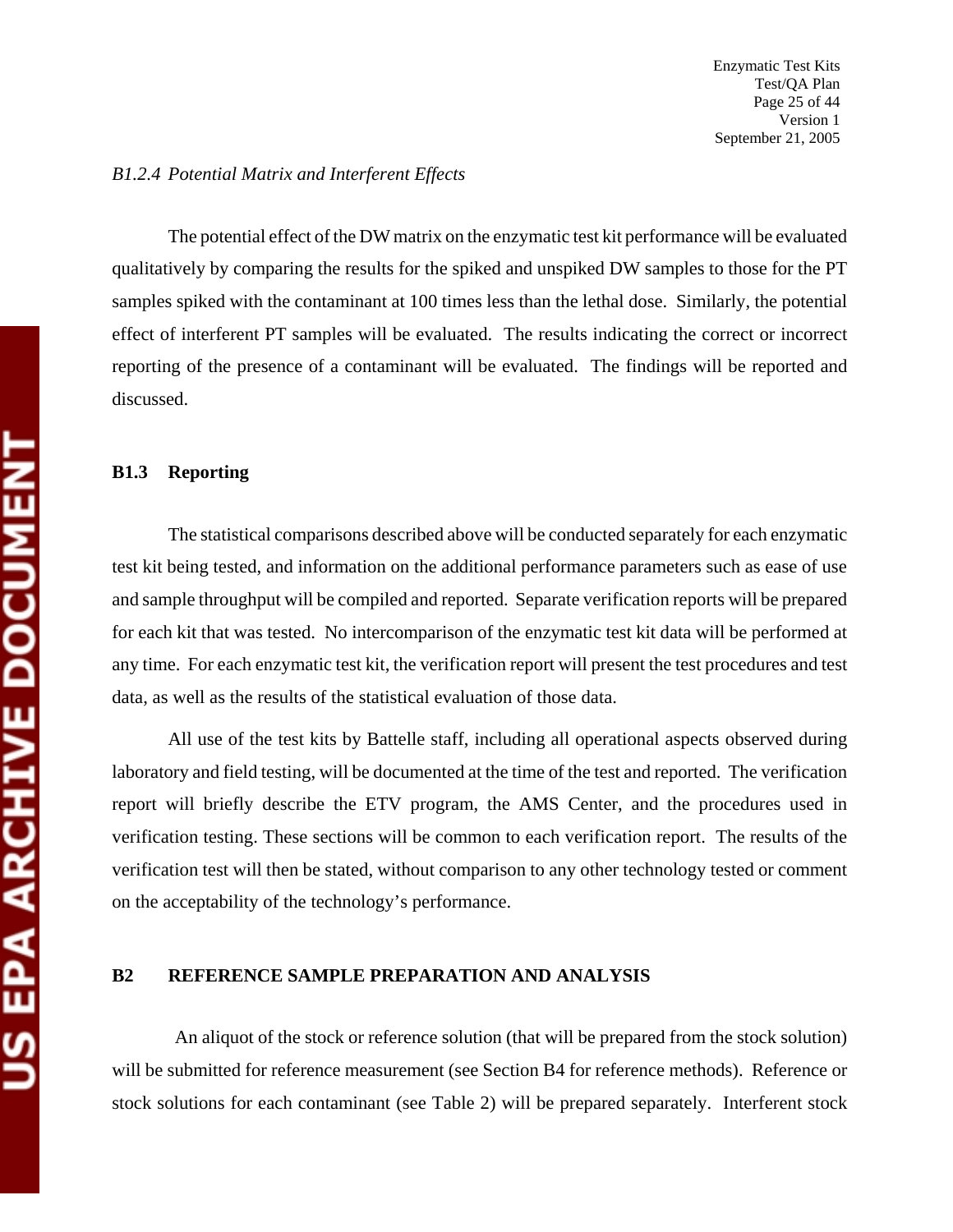preparation, extraction or preservation, and analysis will be noted. Reference or stock solutions solutions will contain multiple analytes in the same solution (calcium and magnesium or fulvic and humic acids together). The concentration of the contaminant and interfering compound stock solutions will be verified with standard analytical methods as described in Section B4. Up to four aliquots of each stock or reference solution will be analyzed over the course of the verification test. Aliquots to be analyzed by confirmatory methods will be preserved or extracted and stored as prescribed by the standard method to be used. Reference solutions for the pesticides and chemical agents will be prepared as close in time as possible to the test samples to minimize any differences in the rate of sample degradation. A reference sample for these compounds may also be submitted for reference measurement at the end of each day of testing to assess the stability of the analyte throughout the testing day. Reference solutions known or suspected to undergo hydrolysis will be preserved or extracted, according to the reference method, on the day of preparation. The time of (after extraction or preservation if prescribed in the reference method) will be stored according to the reference method or laboratory protocols.

# **B3 SAMPLE HANDLING AND CUSTODY REQUIREMENTS**

Sample custody will be documented throughout collection, shipping, and analysis of the samples from the water utilities to Battelle. Similar documentation will be recorded for shipping and analysis of samples to the subcontract laboratory. Sample chain-of-custody procedures will be in accordance with the Battelle SOP MDAS.I-009-Draft, Sample Chain of Custody.<sup>9</sup> The chain-ofcustody form summarizes the samples collected and analyses requested. The chain-of-custody form will track sample release from the DW utilities to the Battelle laboratory, and from the Battelle laboratory to the subcontract laboratory. Each chain-of-custody form will be signed by the person relinquishing samples once that person has verified that the chain-of-custody form is accurate. The original sample chain-of-custody forms accompany the samples; the shipper will keep a copy. Upon receipt at the sample destination, chain-of-custody forms will be signed by the person receiving the samples once that person has verified that all samples identified on the chain-of-custody forms are present in the shipping container. Any discrepancies will be noted on the form and the sample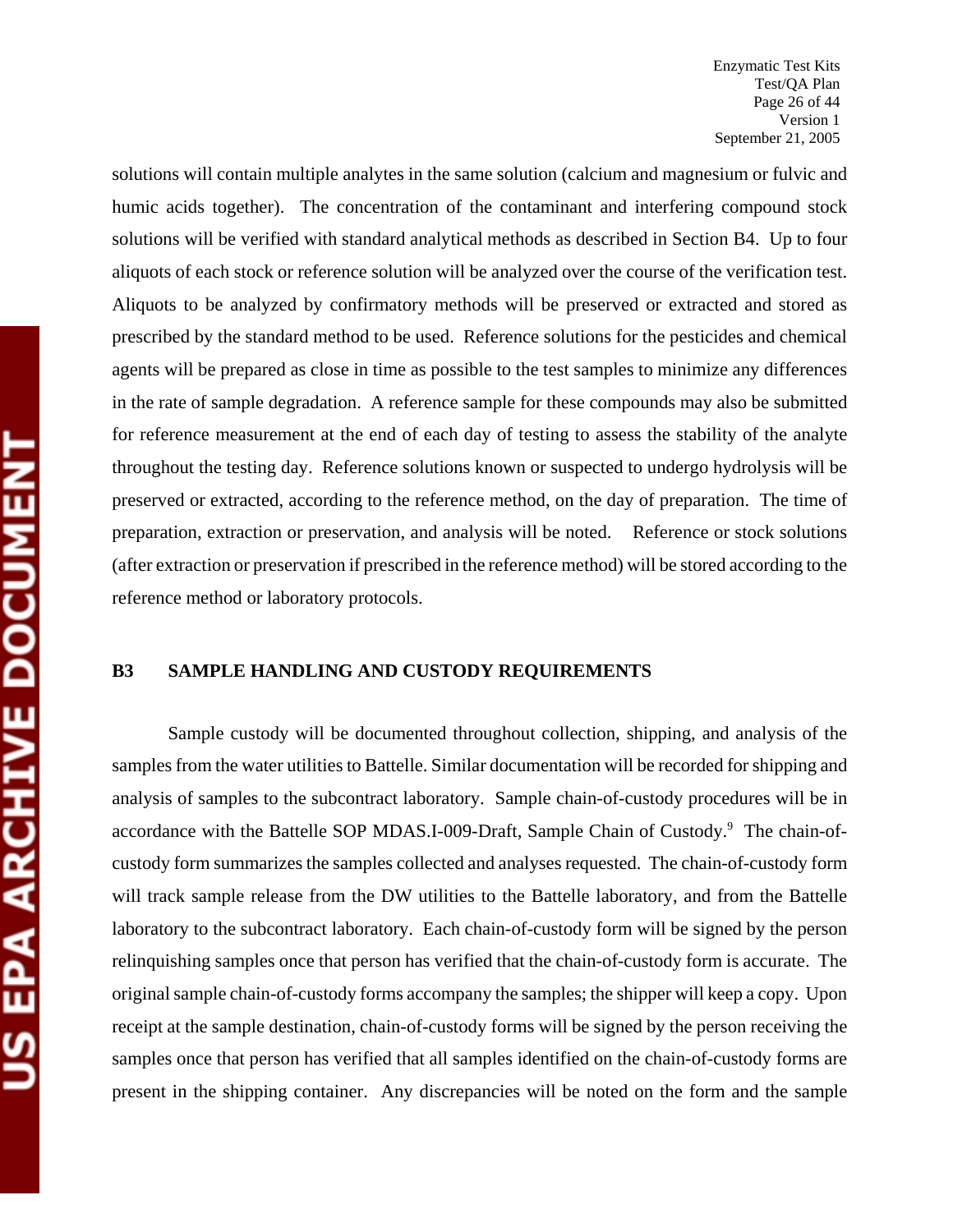receiver will immediately contact the Verification Test Coordinator to report missing, broken, or compromised samples. Reference samples shipped to the subcontract laboratory will be analyzed within the holding time identified in the applicable reference method.

# **B4 LABORATORY REFERENCE METHODS**

Table 4 provides the standard laboratory methods that will be used for the sample preparation and reference analyses during this verification test. Table 5 provides the reference methods that will be used for the analysis of the interferent solutions. Table 6 provides the methods that will be used for determining the physio-chemical characteristics of the drinking water matrices. Instrumentation used for each reference method is given in each table. All of the reference methods for the target analytes will be performed by Battelle. Reference methods for the physio-chemical characterization of the drinking water and the interferent solutions will be performed by a subcontract laboratory. In all cases, laboratories will follow the QC requirements specified in B5. A subcontract laboratory will be responsible for providing calibrated instrumentation, performing all method QA/QC, and providing calibration records for any instrumentation used.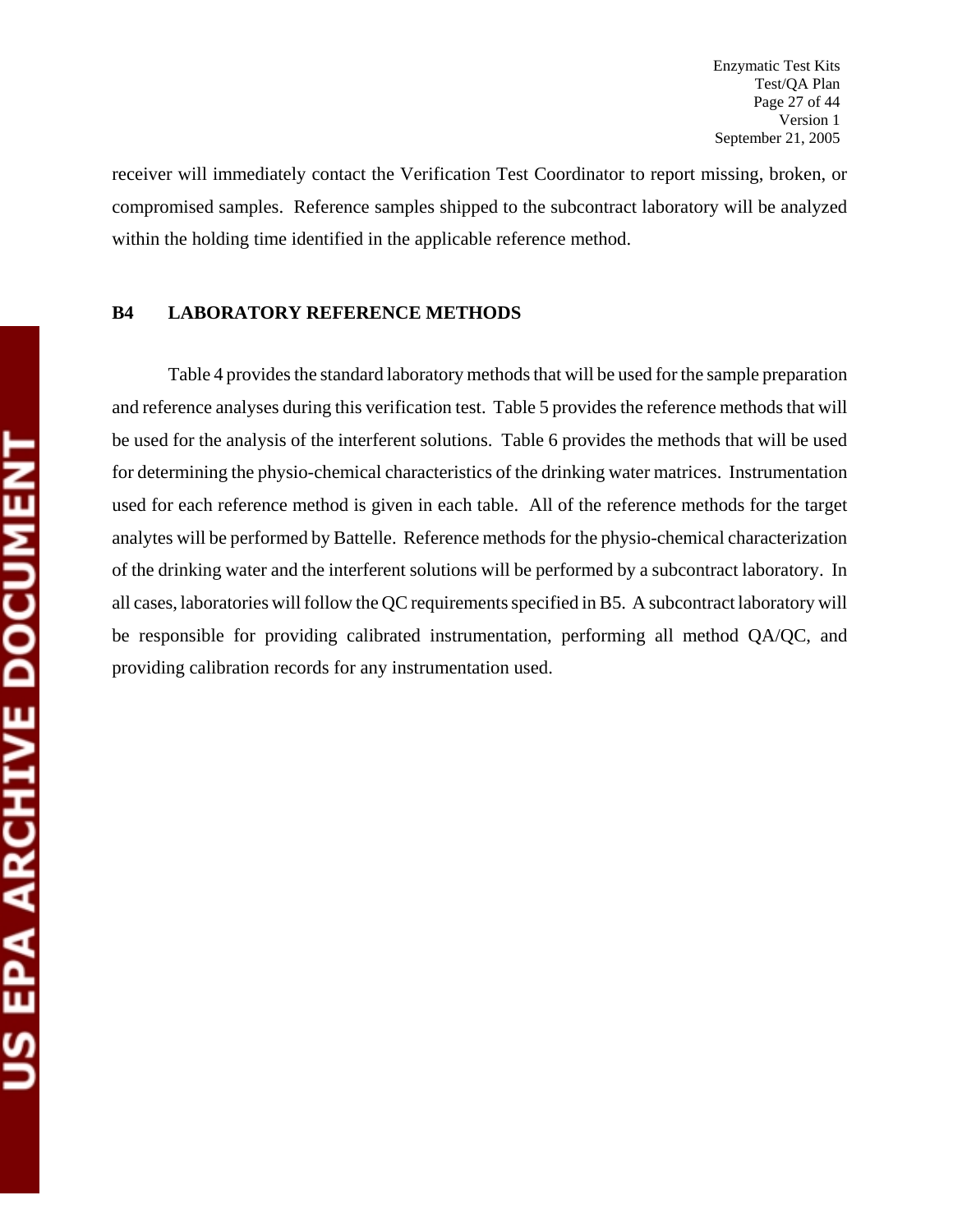| <b>Target Analyte</b> | <b>Reference Method</b>                         | <b>Instrumentation</b> <sup>a</sup> |
|-----------------------|-------------------------------------------------|-------------------------------------|
| VX                    | HMRC-IV-118-05 <sup>10</sup>                    | GC/MS                               |
| GB (sarin)            | HMRC-IV-118-05 <sup>10</sup>                    | GC/MS                               |
| GD (soman)            | HMRC-IV-118-05 <sup>10</sup>                    | GC/MS                               |
|                       | SOP for Analysis of Water Sample Extracts       |                                     |
| aldicarb              | For Type 1 Analytes by Liquid                   | LC/MS                               |
|                       | Chromatography/ Mass Spectrometry <sup>11</sup> |                                     |
|                       | SOP for Extracting and Preparing Water          |                                     |
| dicrotophos           | Samples For Analysis of Dicrotophos,            | GC/MS                               |
|                       | Mevinphos, And Dichlorovos <sup>12</sup>        |                                     |

# **Table 4. Reference Methods for Target Analytes**

<sup>a</sup> Gas chromatography (GC)/ mass spectrometry (MS)

Liquid chromatography (LC)/mass spectrometry (MS)

# **Table 5. Reference Methods for Interferents**

| Interferents              | <b>Reference Method</b> | <b>Instrumentation</b> <sup>a</sup> |
|---------------------------|-------------------------|-------------------------------------|
| Ca and Mg                 | EPA $200.8^{13}$        | Simultaneous ICP                    |
| Humic and Fulvic<br>Acids | SM 5310 <sup>14</sup>   | <b>Combustion infrared NDR</b>      |

a Inductively coupled plasma (ICP)

Negative differential resistance (NDR)

# **Table 6. Reference Methods for the Physio-Chemical Characterization of Drinking Water**

| <b>Parameter</b>         | Reference<br>Method       | <b>Instrumentation</b> <sup>a</sup>  |
|--------------------------|---------------------------|--------------------------------------|
| Turbidity                | SM 2130 <sup>14</sup>     | Turbidimeter                         |
| Organic carbon           | SM 5310 <sup>14</sup>     | <b>Combustion infrared NDR</b>       |
| Specific<br>conductivity | SM 2510 <sup>14</sup>     | Conductivity meter                   |
| Alkalinity               | SM 2320 <sup>14</sup>     | pH meter                             |
| pH                       | EPA 150.1 <sup>15</sup>   | pH meter                             |
| Hardness                 | EPA SM 2340 <sup>14</sup> | pH meter                             |
| Total organic<br>halides | SM 5320 <sup>14</sup>     | Microcoulometric combustion analyzer |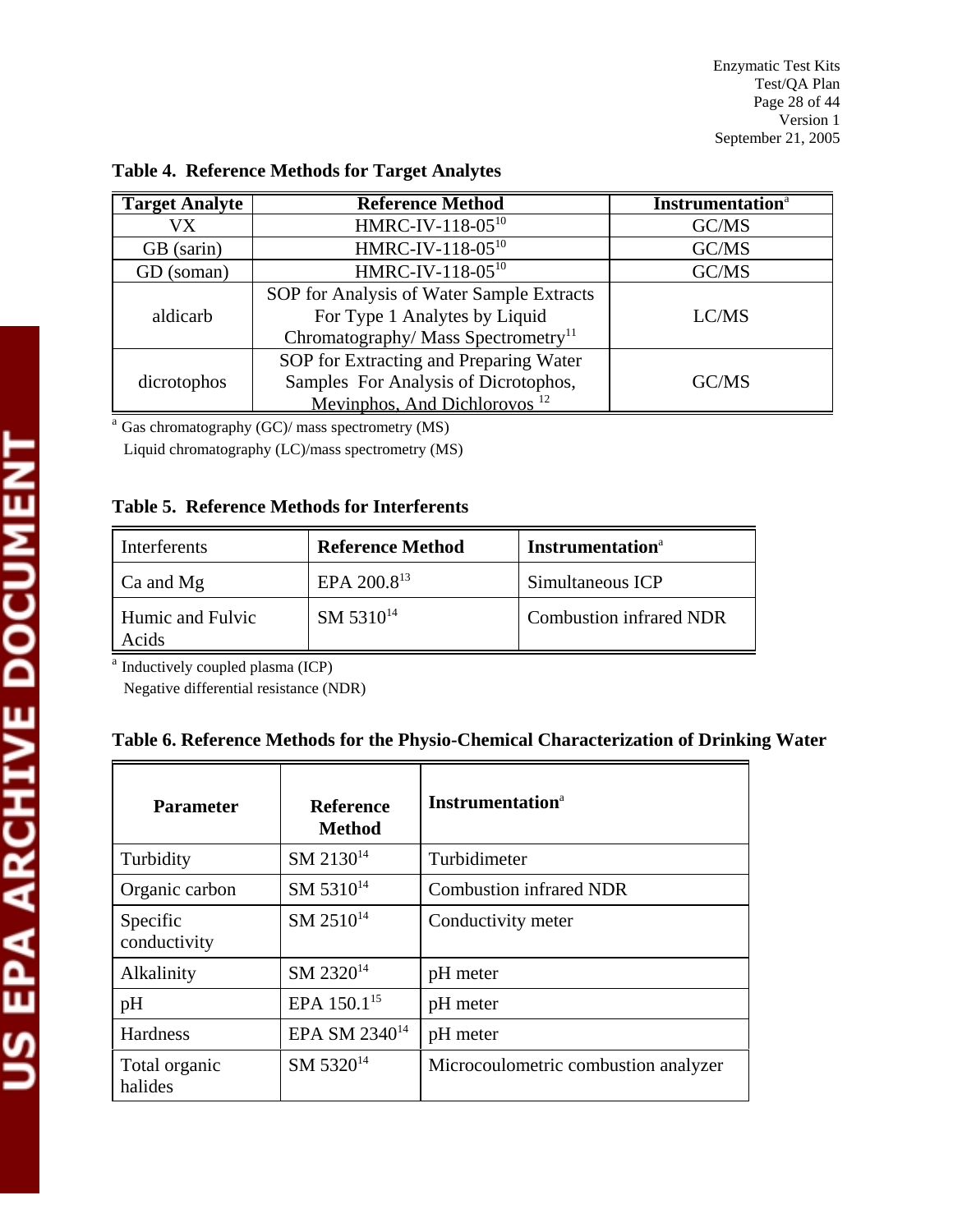| Trihalomethanes  | EPA 524.2 <sup>16</sup> | GC/MS  |
|------------------|-------------------------|--------|
| Haloacetic acids | EPA 552.2 <sup>16</sup> | GC/ECD |

<sup>a</sup> Negative differential resistance (NDR) Gas chromatography (GC)/ mass spectrometry (MS) Gas chromatography (GC)/ Electron capture detection (ECD)

# **B5 QUALITY CONTROL AUDITS AND REQUIREMENTS**

with each method is presented in Table 7. The QC measures for these reference methods will at Steps will be taken to maintain the quality of the data collected during this verification test. When confirmation analyses of the stock or reference solutions of both contaminant and potential interfering compounds are performed, QC measures as noted in each laboratory's operating procedures or the reference method will be followed. Similarly, appropriate QC measures as stated in the reference method or the laboratory's operating procedures will be followed for the physiochemical characterization of the DW. The reference methods to be followed for this verification test are listed in Tables 4 through 6. A summary of the QC samples and acceptance criteria associated least include the analysis of a method blank sample with the analyses of the reference or stock solution. Method blank samples will be analyzed to ensure that no sources of contamination are present. If the analysis of a method blank sample indicates a concentration above the MDL for the confirmatory instrument, contamination will be suspected. Any contamination source(s) will be corrected, and proper blank readings will be achieved, before proceeding with the analyses. In general, a matrix spike or laboratory fortified spike sample will also be analyzed. Average acceptable recoveries for these samples are between 70-150%. Samples outside of the expected range will generally be flagged and rerun once the QC acceptance criteria have been met. QC samples will be run with every batch of 1-20 samples. Specific QC samples and acceptance criteria associated with each method can be found in the appropriate reference (see Tables 4-6).

Quality control samples as provided with each enzymatic test kit will also be run per the vendor's instructions (see Section B1.1.3). Method blank samples will also be run as part of the verification test (see Section B1.1.3).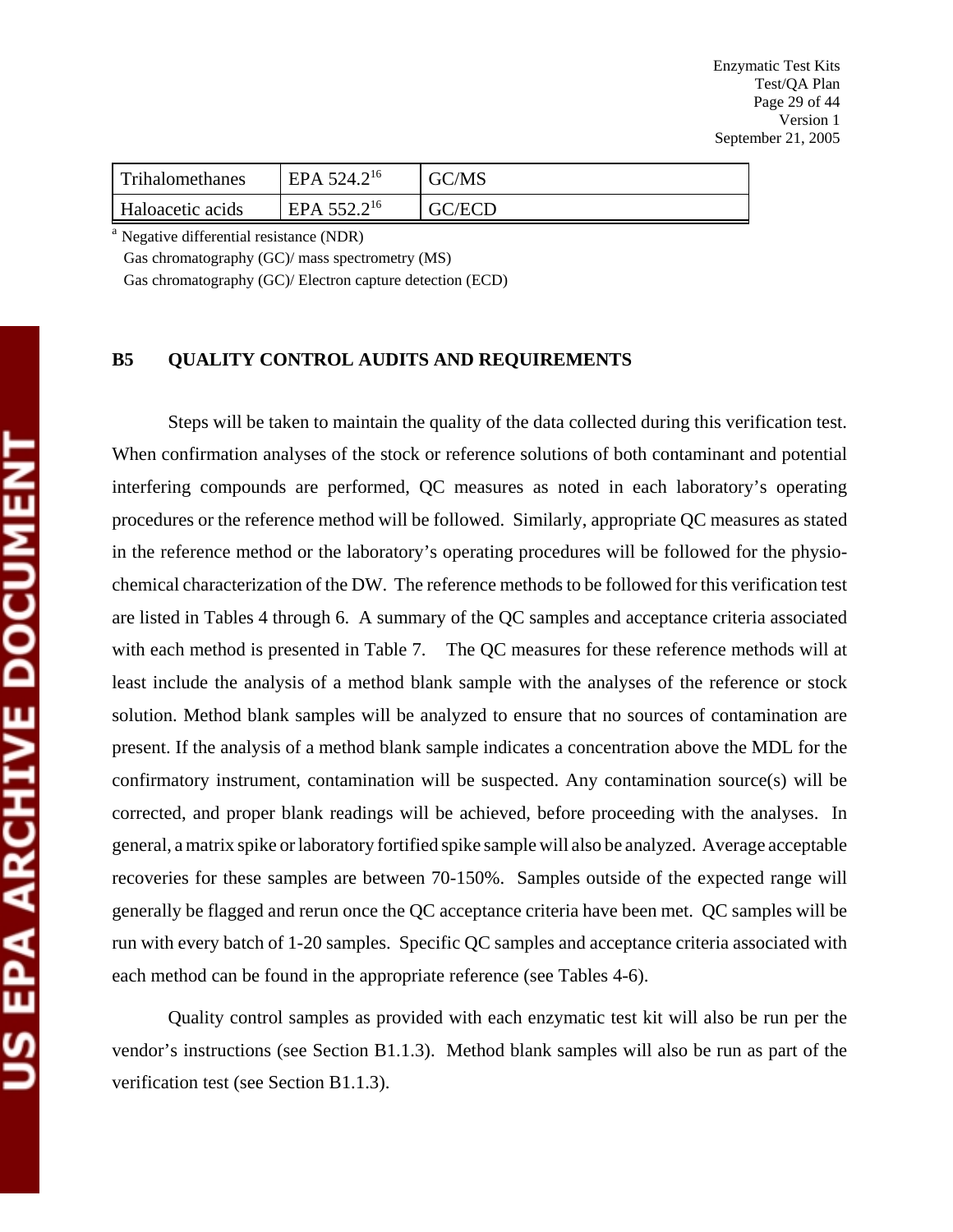| <b>Reference Method</b>                                                                                                                                 | <b>QC</b> Samples               | Frequency                                           | <b>Acceptance Criteria</b> <sup>a</sup> |
|---------------------------------------------------------------------------------------------------------------------------------------------------------|---------------------------------|-----------------------------------------------------|-----------------------------------------|
| <b>HMRC-IV-118-05</b>                                                                                                                                   | Duplicate                       | Once in every 10 samples                            | $\pm 10\%$ RPD                          |
|                                                                                                                                                         | <b>Blank</b>                    | Once in every 10 samples                            | $<$ MDL $\,$                            |
|                                                                                                                                                         | Matrix spike                    | Once in every 10 samples                            | Depends on matrix                       |
| <b>SOP</b> for Analysis of Water<br><b>Sample Extracts For Type 1</b><br><b>Analytes by Liquid</b><br><b>Chromatography/Mass</b><br><b>Spectrometry</b> | Duplicate                       | Once in every 10 samples                            | $\pm 20\%$ RPD                          |
|                                                                                                                                                         | Fortified blank                 | Once in every 10 samples                            | 50-100% recovery                        |
|                                                                                                                                                         | Method blank                    | Once in every 10 samples                            | $<1$ ng/mL                              |
|                                                                                                                                                         | Spike                           | Once in every 10 samples                            | 80-120% recovery                        |
| <b>SOP</b> for Extracting and<br><b>Preparing Water Samples For</b><br><b>Analysis of Dicrotophos,</b><br><b>Mevinphos, And Dichlorovos</b>             | Duplicate                       | Once in every 10 samples                            | $\pm 50\%$ RPD                          |
|                                                                                                                                                         | Method blank                    | Once in every 10 samples                            | $<$ 50 ppb                              |
|                                                                                                                                                         | Spike                           | Once in every 10 samples                            | 70-150% recovery                        |
| <b>EPA 200.8</b>                                                                                                                                        | Initial performance<br>check    | First, before anything else<br>is run               | 95-105% recovery                        |
|                                                                                                                                                         | Continuing<br>performance check | After every 10 samples                              | 90-110% recovery                        |
|                                                                                                                                                         | Quality check<br>standards      | Once in every 10 samples                            | 95-105% recovery                        |
|                                                                                                                                                         | <b>Blank</b>                    | At the start of a run and<br>after every 10 samples | $±$ the PQL                             |
|                                                                                                                                                         | Matrix spike                    | Once in every 10 samples                            | 85-115% recovery                        |
|                                                                                                                                                         | Duplicate                       | Once in every 10 samples                            | $\pm 20\%$ RPD if $> 5x$ the<br>PQL     |
| <b>SM 5310</b>                                                                                                                                          | <b>Blank</b>                    | At the start of a run and<br>after every 10 samples | $<$ RDL                                 |
|                                                                                                                                                         | <b>RDL</b>                      | Once per run                                        | 70-130% recovery                        |
|                                                                                                                                                         | Matrix spike                    | Once in every 10 samples                            | 75-125% recovery                        |
|                                                                                                                                                         | Duplicate                       | Once in every 10 samples                            | $\pm 20\%$ RPD                          |
| <b>SM 2130</b>                                                                                                                                          | Check standards                 | First, before anything else                         | 90-110% recovery                        |

# **Table 7. Quality Control Measures for Reference Methods**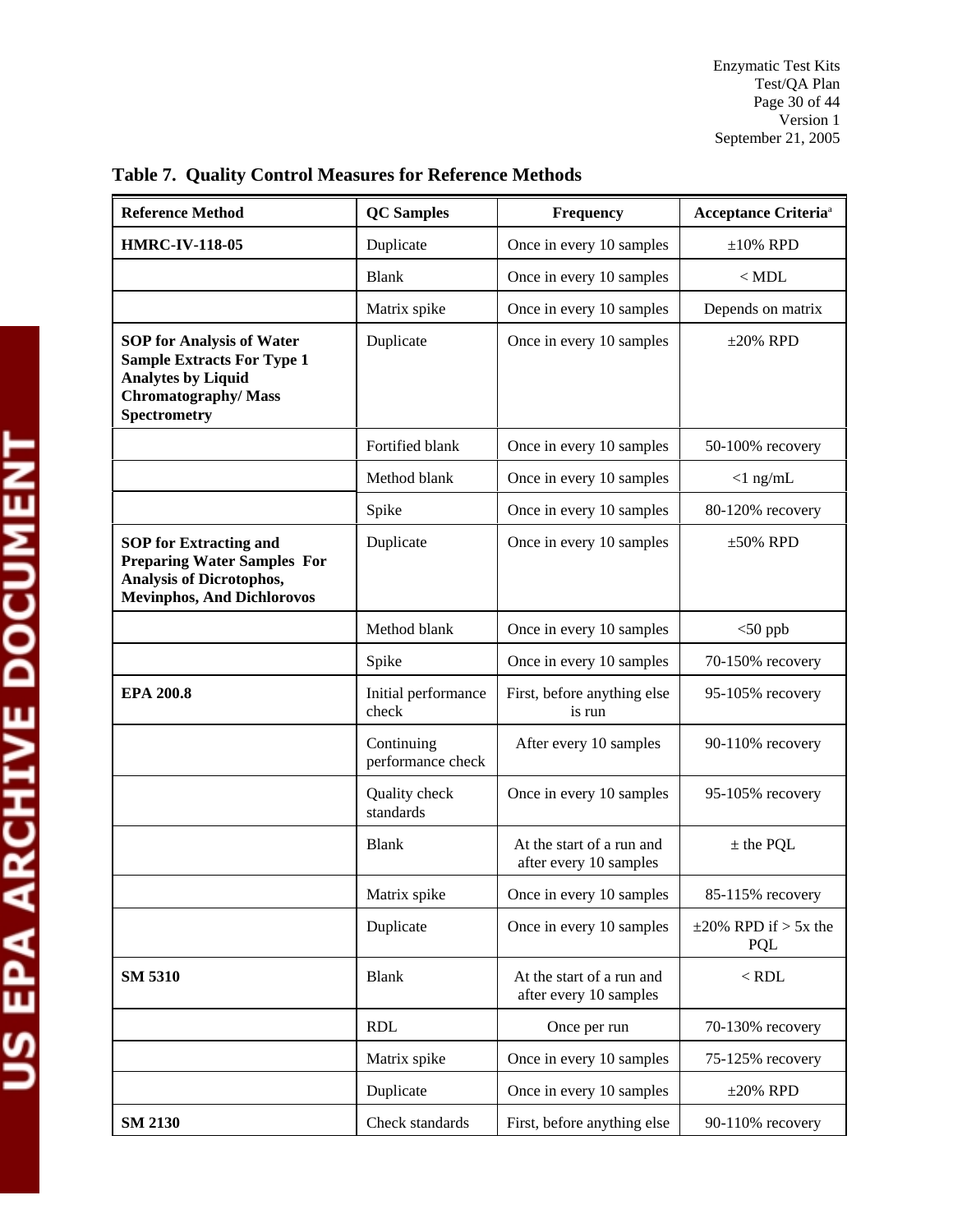|                  | Duplicate       |                                                     | $\pm 10\%$ RPD               |
|------------------|-----------------|-----------------------------------------------------|------------------------------|
| <b>SM 2510</b>   | Check standards | At the start of a run and<br>after every 10 samples | $\pm 10\%$ of the true value |
|                  | <b>Blank</b>    | At the start of a run and<br>after every 10 samples | $<$ 2 UHMO                   |
|                  | Duplicate       | At the start of a run and<br>after every 10 samples | $\pm 20\%$ RPD               |
| <b>EPA 150.1</b> | <b>Buffer</b>   | At the start of a run and<br>after every 10 samples | $\pm 1\%$ of the true value  |
|                  | Duplicate       | Once in every 10 samples                            | $\pm 10\%$ RPD               |
| <b>SM 2320</b>   | Check standards | At the start of a run and<br>after every 10 samples | $\pm 10\%$ of the true value |
|                  | <b>Blank</b>    | At the start of a run and<br>after every 10 samples | $<$ RDL                      |
|                  | Duplicate       | Once in every 10 samples                            | $\pm 10\%$ RPD               |
|                  | Matrix spike    | Once in every 10 samples                            | $\pm 10\%$ of the true value |
| <b>SM 2340</b>   | Check standards | At the start of a run and<br>after every 10 samples | $\pm 10\%$ of the true value |
|                  | <b>Blank</b>    | At the start of a run and<br>after every 10 samples | $<$ RDL                      |
|                  | Duplicate       | Once in every 10 samples                            |                              |
|                  | Matrix spike    | Once in every 10 samples                            | $\pm 10\%$ of the true value |
| EPA 524.2        | Check standards | Every 12 hours                                      | 70-130% recovery             |
|                  | <b>LCS</b>      | Every 24 hours                                      | 70-130% recovery             |
|                  | <b>Blank</b>    | Every 12 hours                                      | 70-130% recovery             |
|                  | Duplicate       | Every 24 hours                                      | 70-130% recovery             |
| EPA 552.2        | <b>Blank</b>    | Once in every 10 samples                            | 70-130% recovery             |
|                  | Matrix spike    | Once in every 10 samples                            | 70-130% recovery             |
|                  | Duplicate       | Once in every 10 samples                            | 70-130% recovery             |
| <b>SM 5320</b>   | <b>Blank</b>    | Once per batch not to<br>exceed 20 samples          | $<$ RDL $\,$                 |
|                  | Matrix spike    | Once per batch not to<br>exceed 20 samples          | 55-139% recovery             |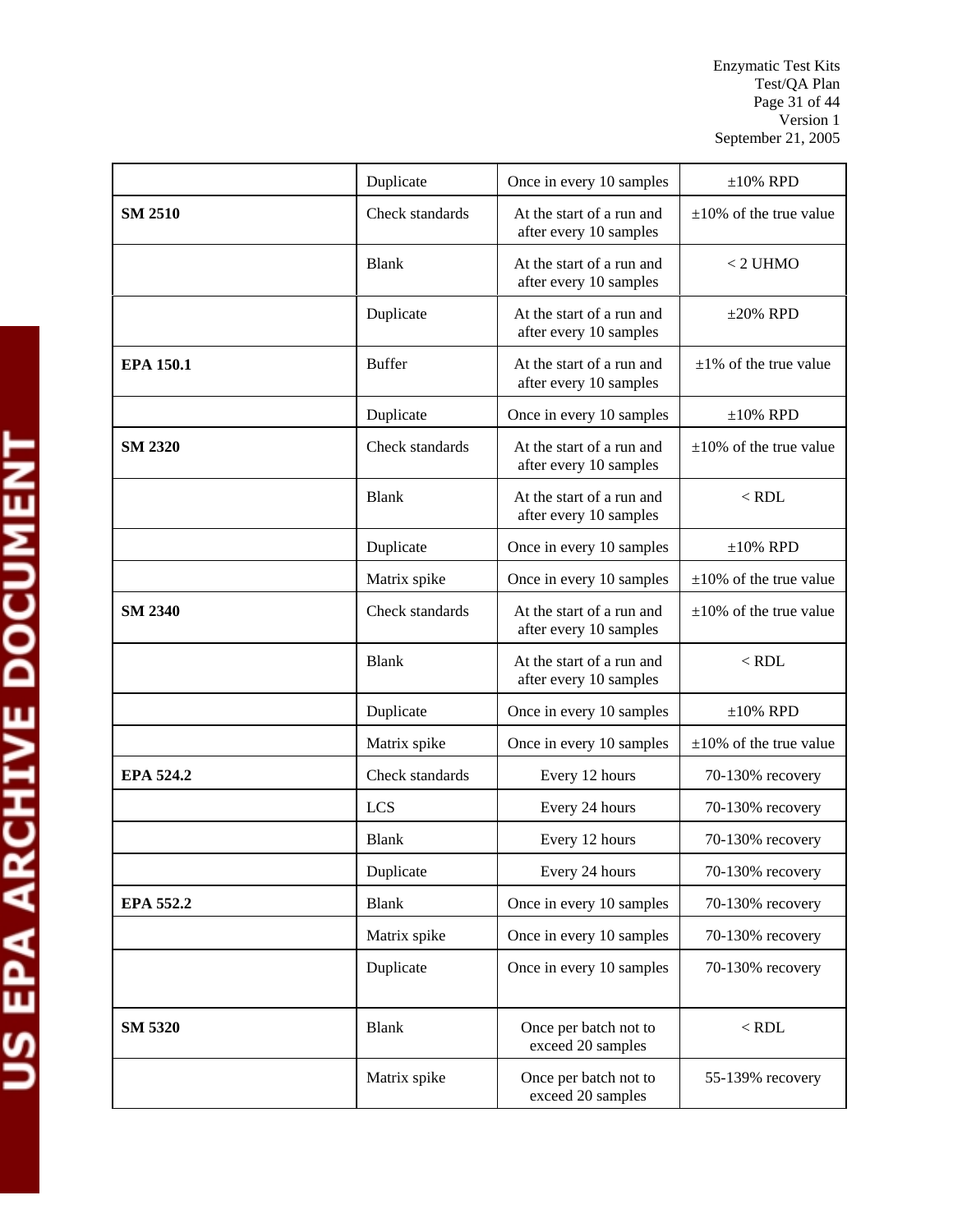|                                                | Duplicate | Once per batch not to<br>exceed 20 samples | $90-131\%$ recovery |
|------------------------------------------------|-----------|--------------------------------------------|---------------------|
| <sup>a</sup> Relative percent difference (RPD) |           |                                            |                     |
| Method detection limit (MDL)                   |           |                                            |                     |

 Method detection limit (MDL) Practical quantitation limit (PQL) Reporting detection limit (RDL)

# **B6 INSTRUMENT/EQUIPMENT TESTING, INSPECTION, AND MAINTENANCE**

The instruments used for the reference analyses (see Tables 4-6) will be tested and inspected as per the standard operating procedures of Battelle or the subcontract laboratory or per the standard methods being used to make each measurement. Instruments to be used in the reference analyses for this test include (but are not limited to) gas chromatography (GC)/mass spectrometry (MS), liquid chromatography/MS, pH electrodes, inductively-coupled plasma/MS, and GC/electron capture detection. Any discovered deficiencies with a particular instrument will be resolved per the protocol of the laboratory in a timely manner. Any maintenance required on components of the enzymatic test kits will be the responsibility of the vendor.

# **B7 INSTRUMENT/EQUIPMENT CALIBRATION AND FREQUENCY**

The instruments used for the reference analyses will be calibrated per the standard reference methods being used to make each measurement or the standard operating procedures of the analysis laboratory. Instruments to be used in the reference analyses for this test include (but are not limited to) gas chromatography (GC)/mass spectrometry (MS), liquid chromatography/MS, pH electrodes, inductively-coupled plasma/MS, and GC/electron capture detection. If any component of an enzymatic test kit requires calibration, the vendor will provide Battelle technical staff with instructions on how to properly maintain such components. All calibrations performed will be documented by Battelle in the project laboratory record book. Calibration of spectrometry instruments will generally involve a 4-8 point calibration curve covering the range of concentrations of the reference solutions to be analyzed. Calibration of each reference instrument will be performed as frequently as required in the reference method guidelines. Calibration procedures for each method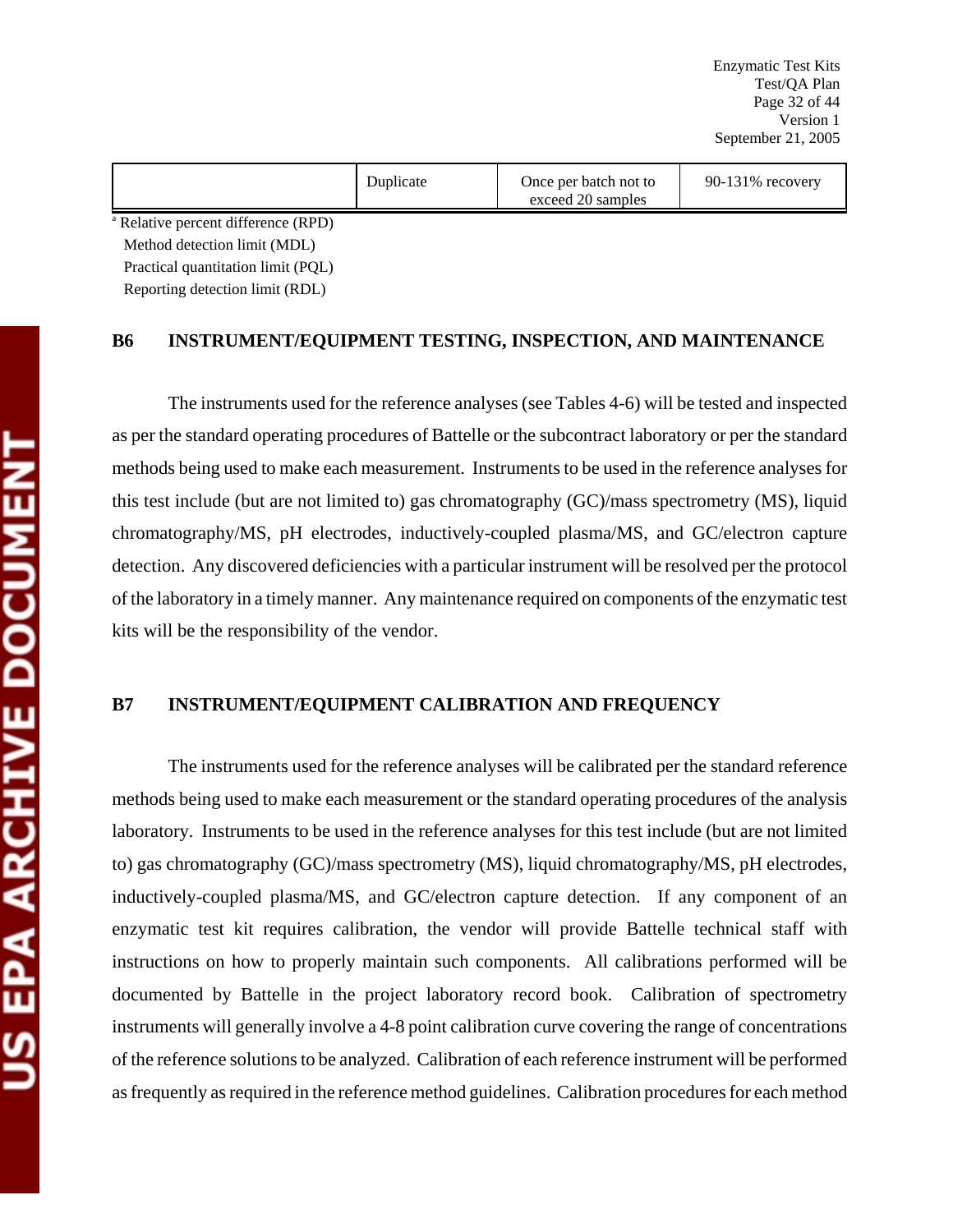are summarized in Table 8.

Calibration of the applicable enzymatic test kit components will be done as often as suggested by the vendor. This calibration will use National Institute of Standards and Technology (NIST) traceable standards if applicable or calibration solutions and/or devices supplied by the vendor. Pipettes used during solution preparation will be maintained and calibrated as required by Battelle standard operating procedures (i.e., minimum of every 6 months). Pipettes will be checked and either recalibrated or replaced if they are dropped accidentally over the course of testing.

| <b>Reference Method</b>                                                                                         | <b>Calibration Procedures</b>                                                                                                              |  |  |
|-----------------------------------------------------------------------------------------------------------------|--------------------------------------------------------------------------------------------------------------------------------------------|--|--|
| <b>HMRC-IV-118-05</b>                                                                                           | 5 point curve performed once with each set of samples.<br>Calibration check also performed.                                                |  |  |
| SOP for Analysis of Water Sample Extracts For Type 1<br>Analytes by Liquid Chromatography/ Mass<br>Spectrometry | At least a 4 point curve performed once with each set<br>of samples. Continuing calibration blanks and<br>verification standards run also. |  |  |
| SOP for Extracting and Preparing Water Samples For<br>Analysis of Dicrotophos, Mevinphos, And Dichlorovos       | 4 point curve performed once with each set of samples                                                                                      |  |  |
| EPA 200.8                                                                                                       | 3 point curve performed once with each set of samples.<br>Performance check standards also run.                                            |  |  |
| SM 5310                                                                                                         | 6 pint curve performed once with each set of samples<br>or once every 24 hours                                                             |  |  |
| SM 2103                                                                                                         | 5 point curve performed quarterly each year.<br>Continuing calibration checks and check standards<br>also performed.                       |  |  |
| SM 2510                                                                                                         | N/A. Performance check standards run.                                                                                                      |  |  |
| EPA 150.1                                                                                                       | Calibration performed once before each set of samples                                                                                      |  |  |
| SM 2320                                                                                                         | Calibration performed once before each set of samples.<br>Performance check standards also run.                                            |  |  |
| SM 2340                                                                                                         | Calibration performed once before each set of samples.<br>Performance check standards also run.                                            |  |  |
| EPA 524.2                                                                                                       | 7 point curve performed once before each set of<br>samples. Performance check standards also run.                                          |  |  |
| EPA 552.2                                                                                                       | 5-6 point curve performed once before each ste of<br>samples.                                                                              |  |  |

**Table 8. Calibration Procedures for Reference Methods**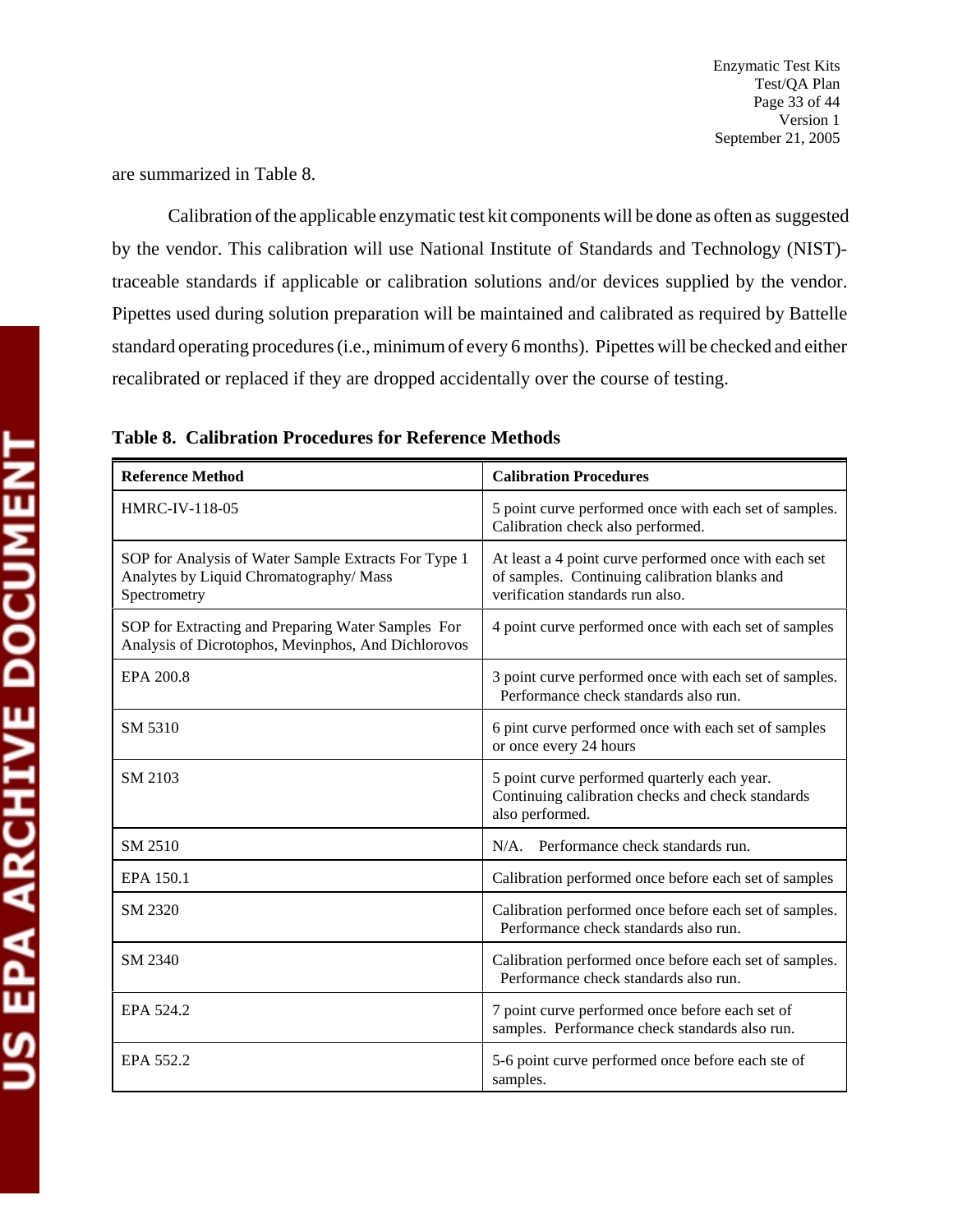Enzymatic Test Kits Test/QA Plan Page 34 of 44 Version 1 September 21, 2005

| SM 5320 | 5 point curve performed once before each set of |  |
|---------|-------------------------------------------------|--|
|         | samples. Recalibrated if the performance check  |  |
|         | standards fail.                                 |  |

#### **B8 INSPECTION/ACCEPTANCE OF SUPPLIES AND CONSUMABLES**

All materials, supplies, and consumables will be ordered by the Verification Test Coordinator or designee. Where possible, Battelle will rely on sources of materials and consumables that have been used previously as part of ETV verification testing without problems. Battelle will also rely on previous experience or recommendations from EPA advisors, host facility staff, or enzymatic test kit vendors. NIST-traceable materials will be used whenever possible. All items will be compared with their Certificates of Analysis, or similar documentation. Items that don't match will be sent back to their supplier.

#### **B9 NON-DIRECT MEASUREMENTS**

Data published previously in the scientific literature relating to enzymatic test kits' performance will not be used during this verification test.

#### **B10 DATA MANAGEMENT**

Various types of data will be acquired and recorded electronically or manually by Battelle technical staff during this verification test. Table 9 summarizes the type of data to be recorded. All data and observations for the operation of the test kits will be documented by Battelle technical staff on data sheets or in laboratory record books. If a subcontract laboratory is used, results from the subcontract laboratory reference instruments will be compiled by the subcontractor's staff in electronic format and submitted to Battelle upon obtaining the results. Results from any Battelle-performed reference methods will be similarly compiled and submitted.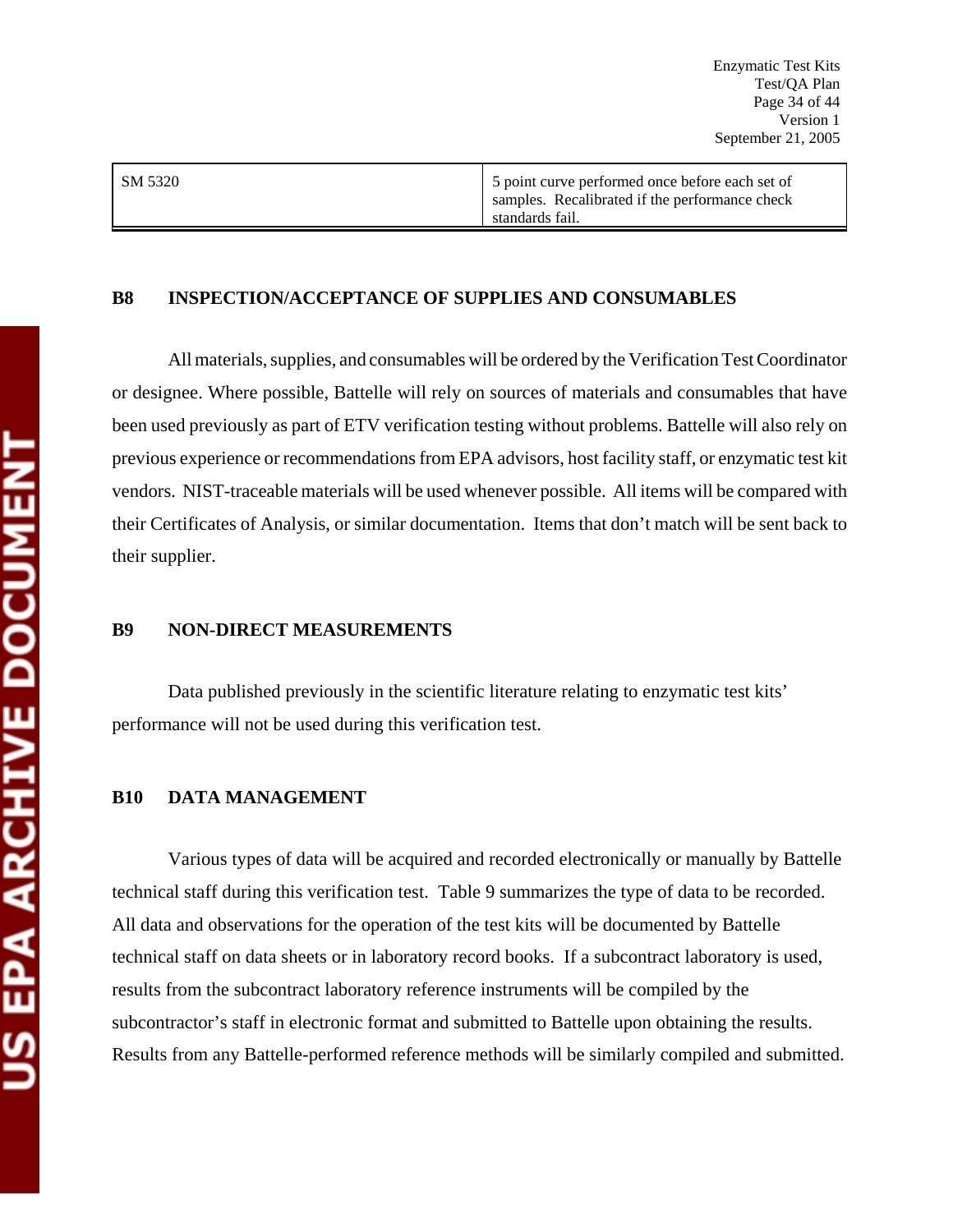Enzymatic Test Kits Test/QA Plan Page 35 of 44 Version 1 September 21, 2005

| Data to Be<br><b>Recorded</b>                                   | <b>Where Recorded</b>                                               | <b>How Often</b><br><b>Recorded</b>                                          | <b>By Whom</b>                                  | <b>Disposition of Data</b>                                                                                      |
|-----------------------------------------------------------------|---------------------------------------------------------------------|------------------------------------------------------------------------------|-------------------------------------------------|-----------------------------------------------------------------------------------------------------------------|
| Dates, times,<br>and details of<br>test events                  | <b>ETV</b> laboratory<br>record books or<br>data recording<br>forms | Start/end of test<br>procedure, and at<br>each change of a<br>test parameter | <b>Battelle</b>                                 | Used to organize<br>and check test<br>results; manually<br>incorporated in data<br>spreadsheets as<br>necessary |
| Sample<br>preparation<br>(dates,<br>concentrations,<br>$etc.$ ) | <b>ETV</b> laboratory<br>record books                               | When each<br>solution is<br>prepared                                         | <b>Battelle</b>                                 | Used to confirm the<br>concentration and<br>integrity of the<br>samples analyzed                                |
| Enzymatic test<br>kit procedures<br>and sample<br>results       | ETV data sheets<br>and laboratory<br>record book                    | Throughout test<br>duration                                                  | <b>Battelle</b>                                 | Manually<br>incorporated into<br>data spreadsheets<br>for statistical<br>analysis and<br>comparisons            |
| Reference<br>method sample<br>preparation                       | ETV laboratory<br>record book                                       | Throughout<br>sample<br>preparation                                          | <b>Battelle</b>                                 | Used to demonstrate<br>validity of samples<br>submitted for<br>reference<br>measurements                        |
| Reference<br>method<br>procedures,<br>calibrations,<br>QA, etc. | Laboratory record<br>books or data<br>recording forms               | Throughout<br>sampling and<br>analysis processes                             | <b>Battelle</b> or<br>subcontract<br>laboratory | Retained as<br>documentation of<br>reference method<br>performance                                              |
| Reference<br>method analysis<br>results                         | Electronically from<br>reference analytical<br>method               | Every sample<br>analysis                                                     | <b>Battelle</b> or<br>subcontract<br>laboratory | Converted to<br>spreadsheets for<br>calculations                                                                |

# **Table 9. Summary of Data Recording Process**

Records received by or generated by any of the Battelle technical staff during the verification test will be reviewed by a Battelle staff member within two weeks of receipt or generation, respectively, before the records are used to calculate, evaluate, or report verification results. If a Battelle staff member generated the record, this review will be performed by a Battelle technical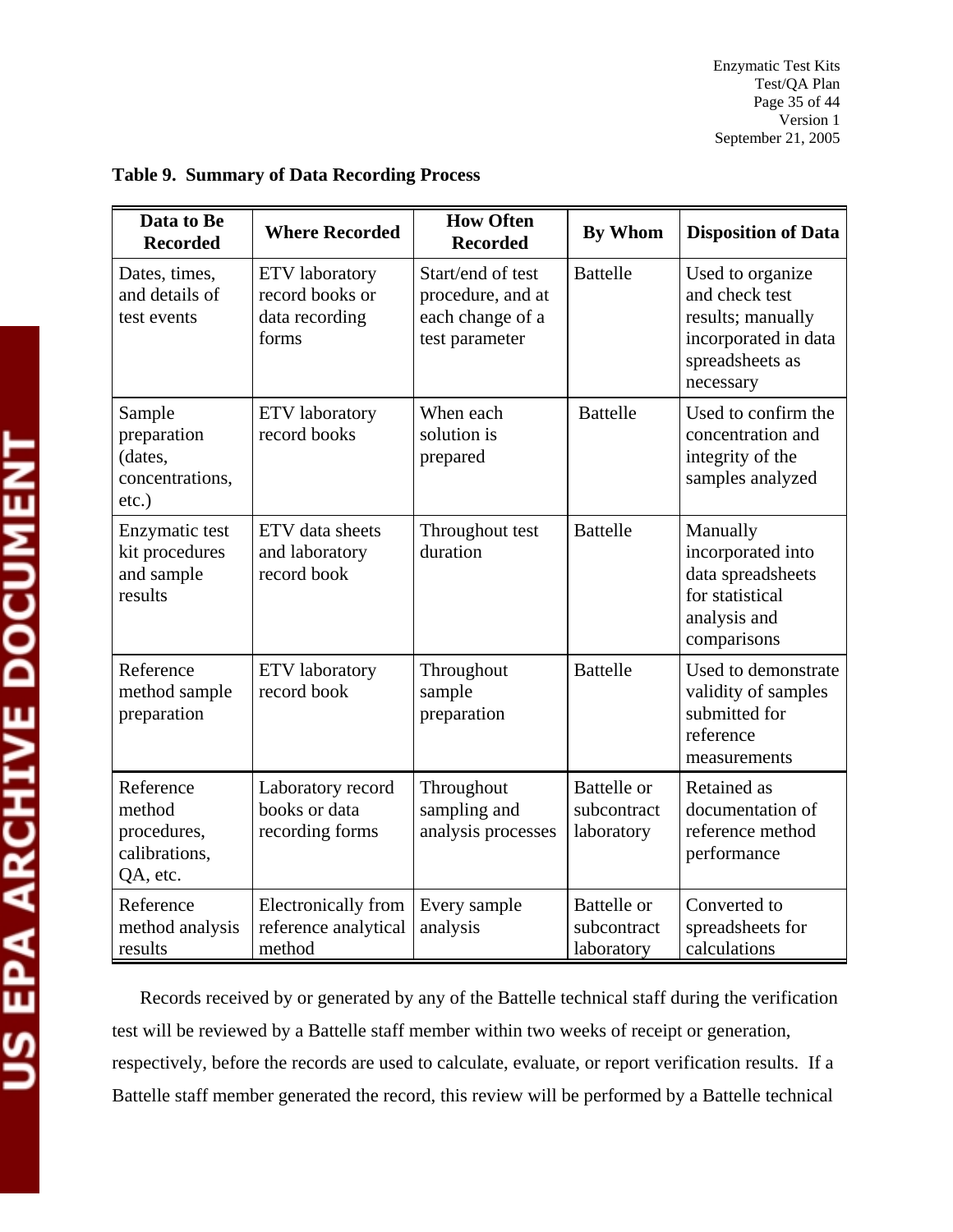staff member involved in the verification test, but not the staff member who originally generated the record. The review will be documented by the person performing the review by adding his/her initials and date to the hard copy of the record being reviewed. In addition, data calculations performed by Battelle technical staff will be spot-checked by Battelle technical staff to ensure that calculations are performed correctly. Calculations to be checked include any statistical calculations described in this test/QA plan. The data obtained from this verification test will be compiled and reported independently for each enzymatic test kit. Results for the enzymatic test kits from different vendors will not be compared with each other.

Among the QA activities conducted by Battelle QA staff will be an audit of data quality. This audit will consist of a review by the Battelle Quality Manager of at least 10% of the test data. During the course of any such audit, the Battelle Quality Manager will inform the technical staff of any findings and any immediate corrective action that should be taken. If serious data quality problems exist, the Battelle Quality Manager will request that Battelle's AMS Center Manager issue a stop work order. Once the assessment report has been prepared, the Verification Test Coordinator will ensure that a response is provided for each adverse finding or potential problem, and will implement any necessary follow-up corrective action. The Battelle Quality Manager will ensure that follow-up corrective action has been taken.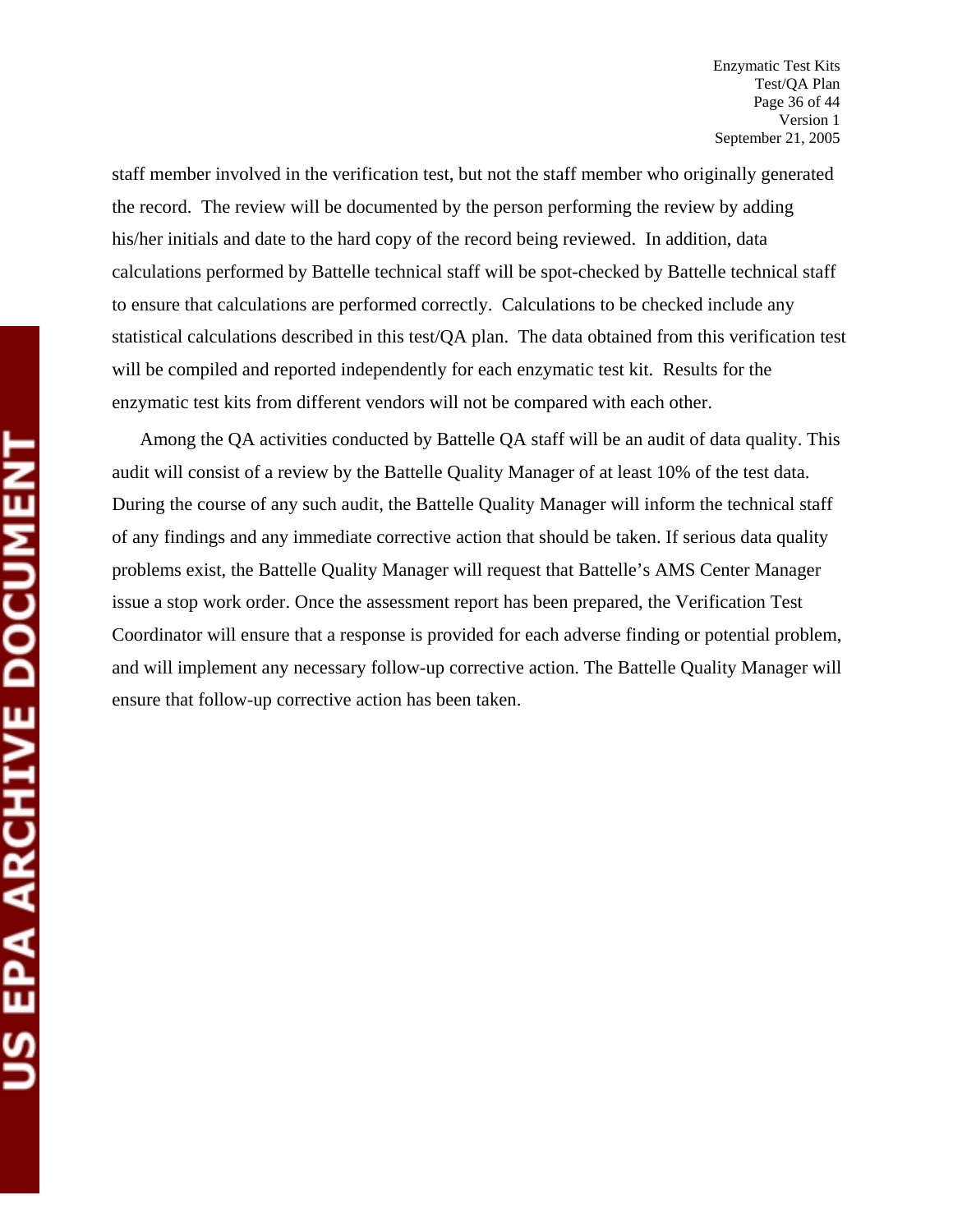Enzymatic Test Kits Test/QA Plan Page 37 of 44 Version 1 September 21, 2005

# **SECTION C**

#### **ASSESSMENT AND OVERSIGHT**

#### **C1 ASSESSMENTS AND RESPONSE ACTIONS**

Every effort will be made in this verification test to anticipate and resolve potential problems before the quality of performance is compromised. One of the major objectives of this test/QA plan is to establish mechanisms necessary to ensure this. Internal QC measures described in this test/QA plan, which is peer reviewed by a panel of outside experts, implemented by the technical staff and monitored by the Verification Test Coordinator, will give information on data quality on a day-to-day basis. The responsibility for interpreting the results of these checks and resolving any potential problems resides with the Verification Test Coordinator. Technical staff have the responsibility to identify problems that could affect data quality or the ability to use the data. Any problems that are identified will be reported to the Verification Test Coordinator, who will work with the Battelle Quality Manager to resolve any issues. Action will be taken to control the problem, identify a solution to the problem, and minimize losses and correct data, where possible. Independent of any EPA QA activities, Battelle will be responsible for ensuring that the following audits are conducted as part of this verification test.

#### **C1.1 Performance Evaluation Audits**

When possible, the concentration of the standards used to prepare the samples fortified with contaminants and potential interfering compounds will be confirmed by analyzing standards prepared in ASTM Type II DI water from two separate commercial vendors using the reference methods noted in Tables 4 and 5. The standards from one vendor will be used during the verification test, while the standards from the second vendor will be used exclusively to confirm the accuracy of the displayed concentration of the first vendor. Agreement of the standards within 25% (percent difference) is required for the measurements to be considered as acceptable. Failure to achieve this agreement will trigger a repeat of the performance evaluation (PE) comparison.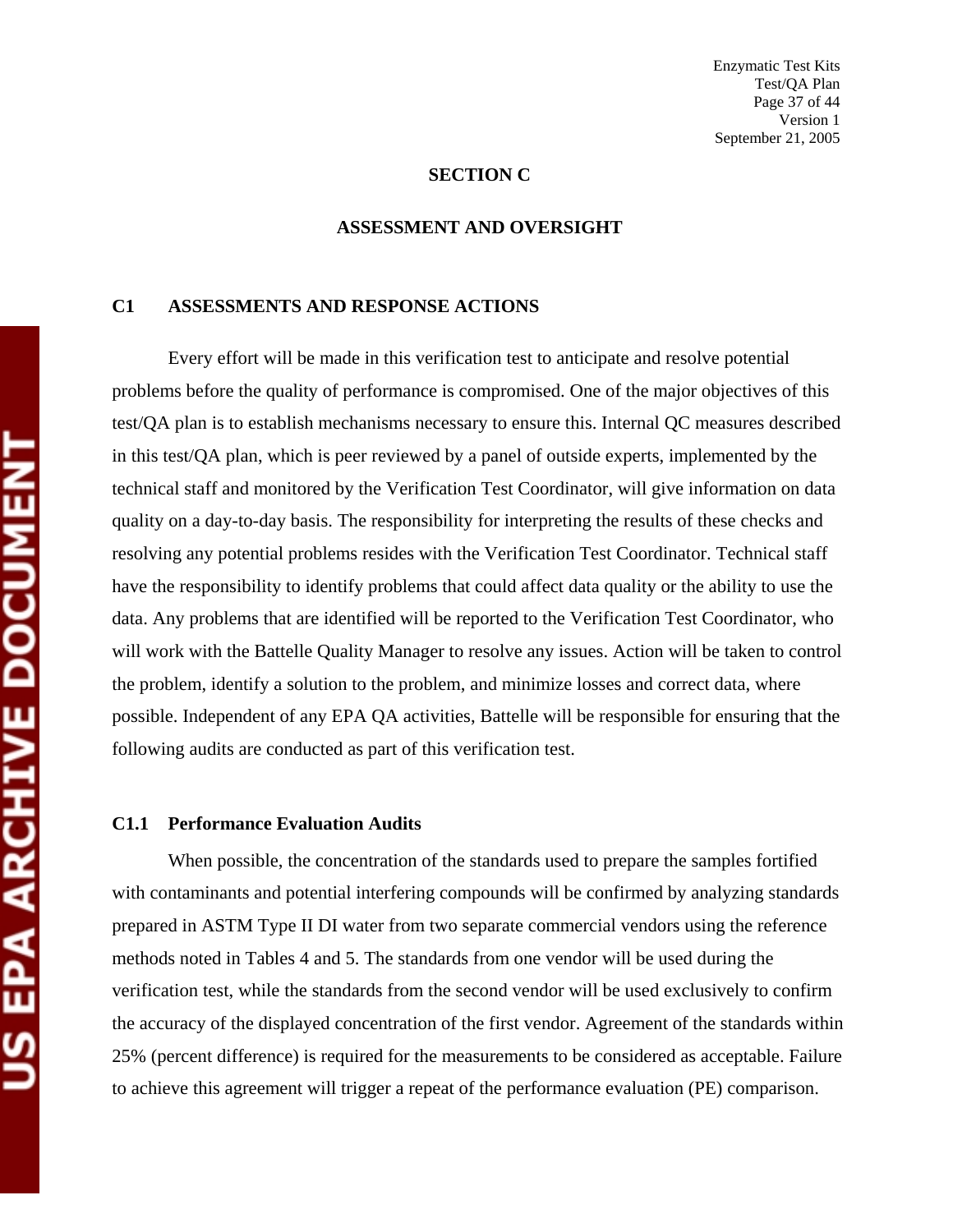Failure in the second comparison requires obtaining another set of standards, and repeating the PE audit.

Given the security requirements and lack of alternate sources for some of the chemical agents used in this verification test, PE audits will not be performed for these contaminants. PE audits will be done for all remaining compounds when more than one source of the contaminant or potential interfering compounds are available. PE audits will only be performed on compounds used to prepare test samples and will not be performed on any solutions supplied as part of an enzymatic test kit.

#### **C1.2 Technical Systems Audits**

The Battelle Quality Manager will perform a technical systems audit (TSA) at least once during this verification test. The purpose of this audit is to ensure that the verification test is being performed in accordance with the AMS Center QMP<sup>1</sup>, this test/QA plan, published reference methods, and any SOPs used by Battelle. In the TSA, the Battelle Quality Manager, or designee, may review the reference methods used, compare actual test procedures to those specified or referenced in this plan, and review data acquisition and handling procedures. In the TSA, the Battelle Quality Manager will observe testing in progress, observe the reference method sample preparation and analysis (when available), inspect documentation, and review technology-specific record books. He will also check standard certifications and may confer with other Battelle staff. A TSA report will be prepared, including a statement of findings and the actions taken to address any adverse findings. The EPA AMS Center Quality Manager will receive a copy of Battelle's TSA report. At EPA's discretion, EPA QA staff may also conduct an independent on-site TSA during the verification test. The TSA findings will be communicated to technical staff at the time of the audit and documented in a TSA report.

#### **C1.3 Data Quality Audits**

The Battelle Quality Manager will audit at least 10% of the verification data acquired in the verification test. The Battelle Quality Manager will trace the data from initial acquisition, through reduction and statistical comparisons, to final reporting. All calculations performed on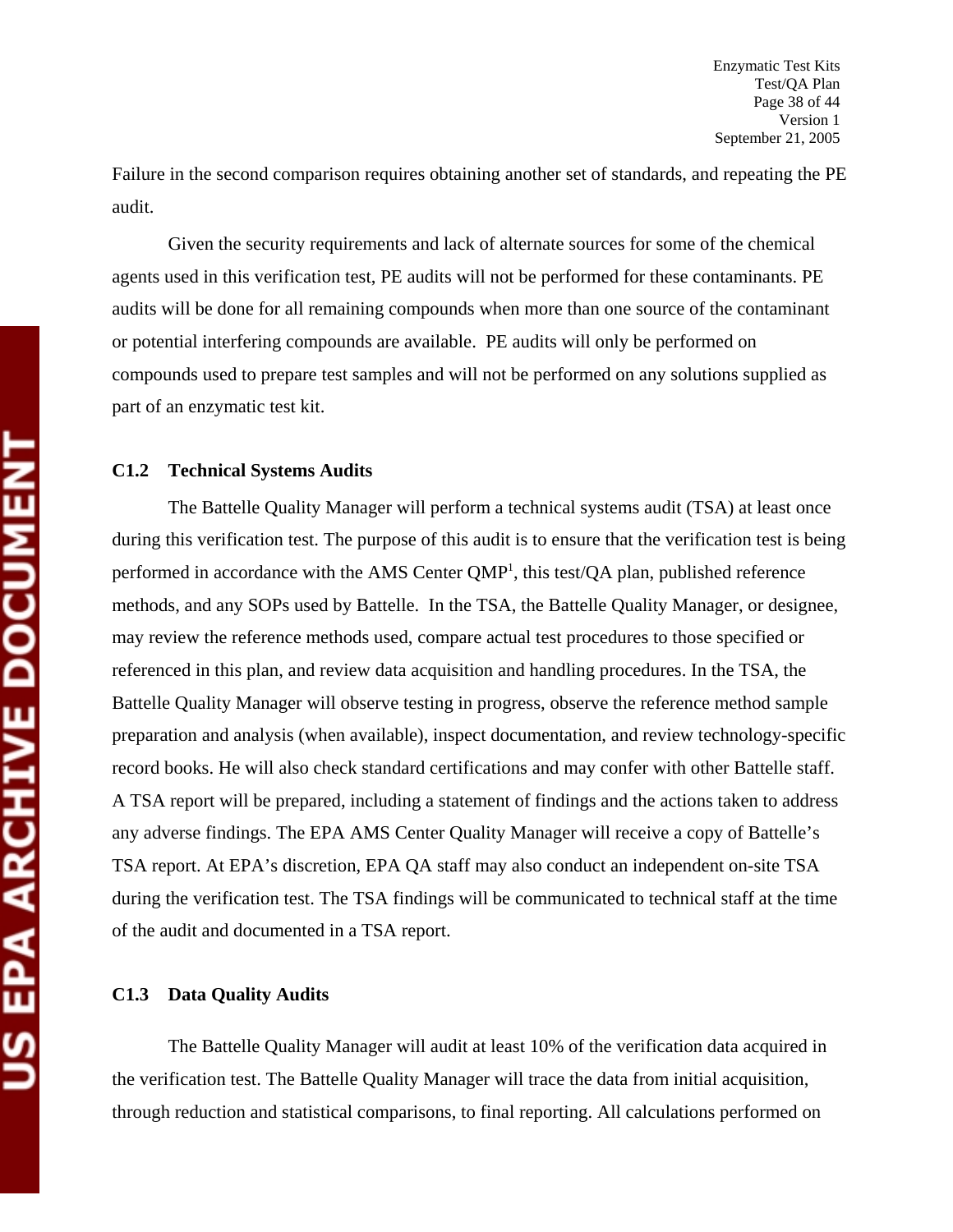the data undergoing the audit will be checked.

#### **C1.4 QA/QC Reporting**

Each assessment and audit will be documented in accordance with Section 3.3.4 of the AMS Center QMP<sup>1</sup>. The results of the TSA will be submitted to EPA. Assessment reports will include the following:

- C Identification of any adverse findings or potential problems
- C Response to adverse findings or potential problems
- C Recommendations for resolving problems
- C Confirmation that solutions have been implemented and are effective
- C Citation of any noteworthy practices that may be of use to others.

#### **C2 REPORTS TO MANAGEMENT**

The Battelle Quality Manager, during the course of any assessment or audit, will identify to the technical staff performing experimental activities any immediate corrective action that should be taken. If serious quality problems exist, the Battelle Quality Manager will notify the AMS Center Manager to authorize a stop work order. Once the assessment report has been prepared, the Verification Test Coordinator will ensure that a response is provided for each adverse finding or potential problem and will implement any necessary follow-up corrective action. The Battelle Quality Manager will ensure that follow-up corrective action has been taken. The test/QA plan and final report are reviewed by EPA AMS Center QA staff and the EPA AMS Center program management staff. Upon final review and approval, both documents will then be posted on the ETV website (www.epa.gov/etv).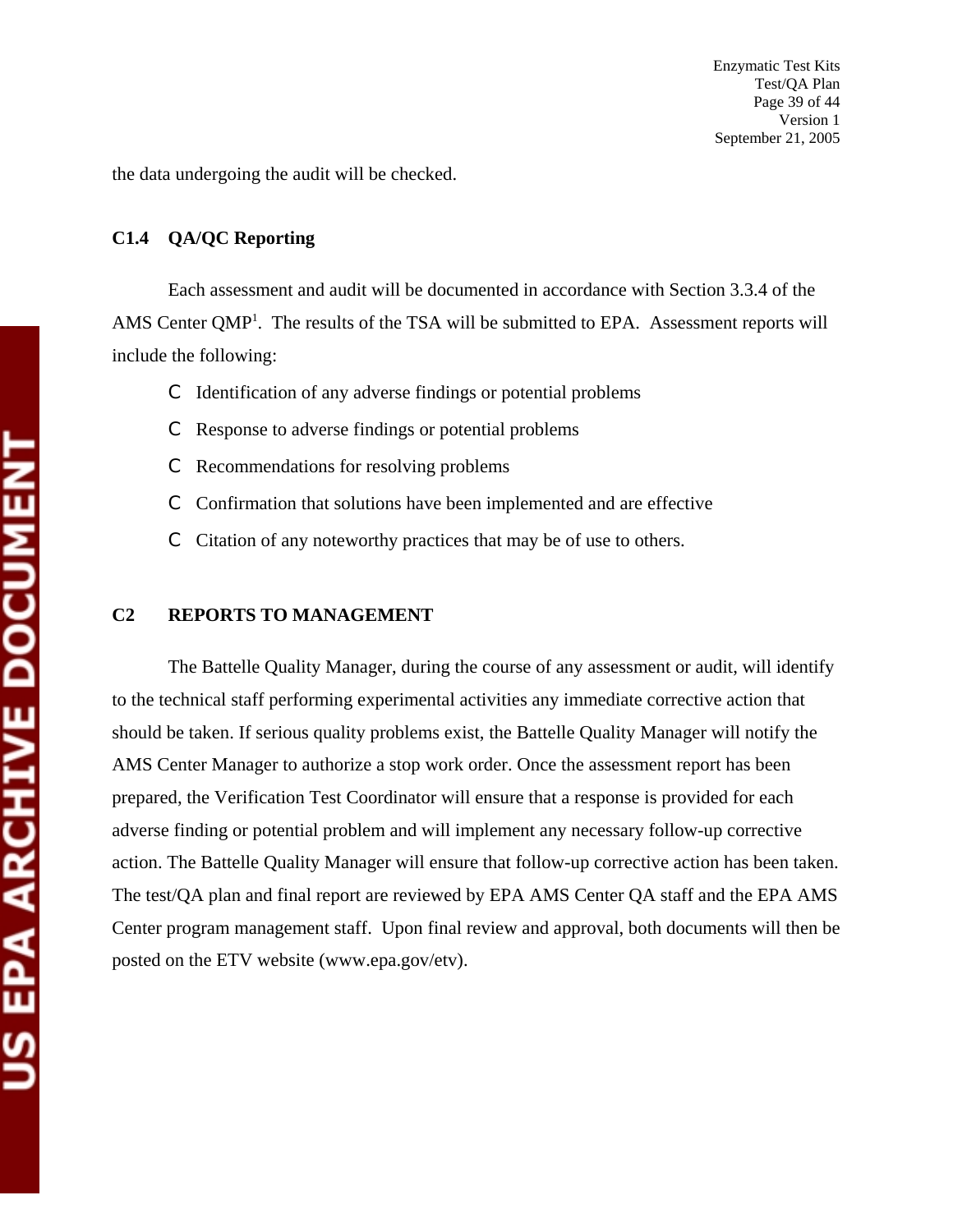#### **SECTION D**

#### **DATA VALIDATION AND USABILITY**

#### **D1 DATA REVIEW, VALIDATION, AND VERIFICATION REQUIREMENTS**

The key data review, validation, and verification requirements for the verification test are the collection of QC samples as outlined in the test/QA plan, a comparison of field data sheet comments against final data to flag any suspect data, and a review of final data (as described in Section B10). The QA audits, as described in Section C, are designed to assure the quality of this data.

# **D2 VALIDATION AND VERIFICATION METHODS**

Data verification is conducted as part of the data review as described in Section B10 and C1.2 of this test/QA plan. This verification will include a visual inspection of handwritten data to ensure that all entries were properly recorded or transcribed, and that any erroneous entries were properly noted (i.e, single line through the entry, with an error code and the initials of the recorder and data of entry). Data manually incorporated into spreadsheets for use in calculations will be checked against the handwritten data to ensure no transcription errors occurred. Calculations will be spot-checked to ensure the accuracy and the appropriateness of the calculations. Calculations performed manually will be reviewed and repeated using a handheld calculator or commercial software (i.e., Excel). Calculations performed using standard commercial software (i.e., Excel) will be reviewed by inspection of the equations used for the calculations and verification of selected calculations by handheld calculator.

A number of data validation procedures will also be performed. Section C of this test/QA plan provides a description of the validation safeguards employed for this verification test. Data validation efforts include the completion of QC activities, and the performance of TSA and PE audits as described in Section C.

An audit of data quality will be conducted by the Battelle Quality Manager to ensure that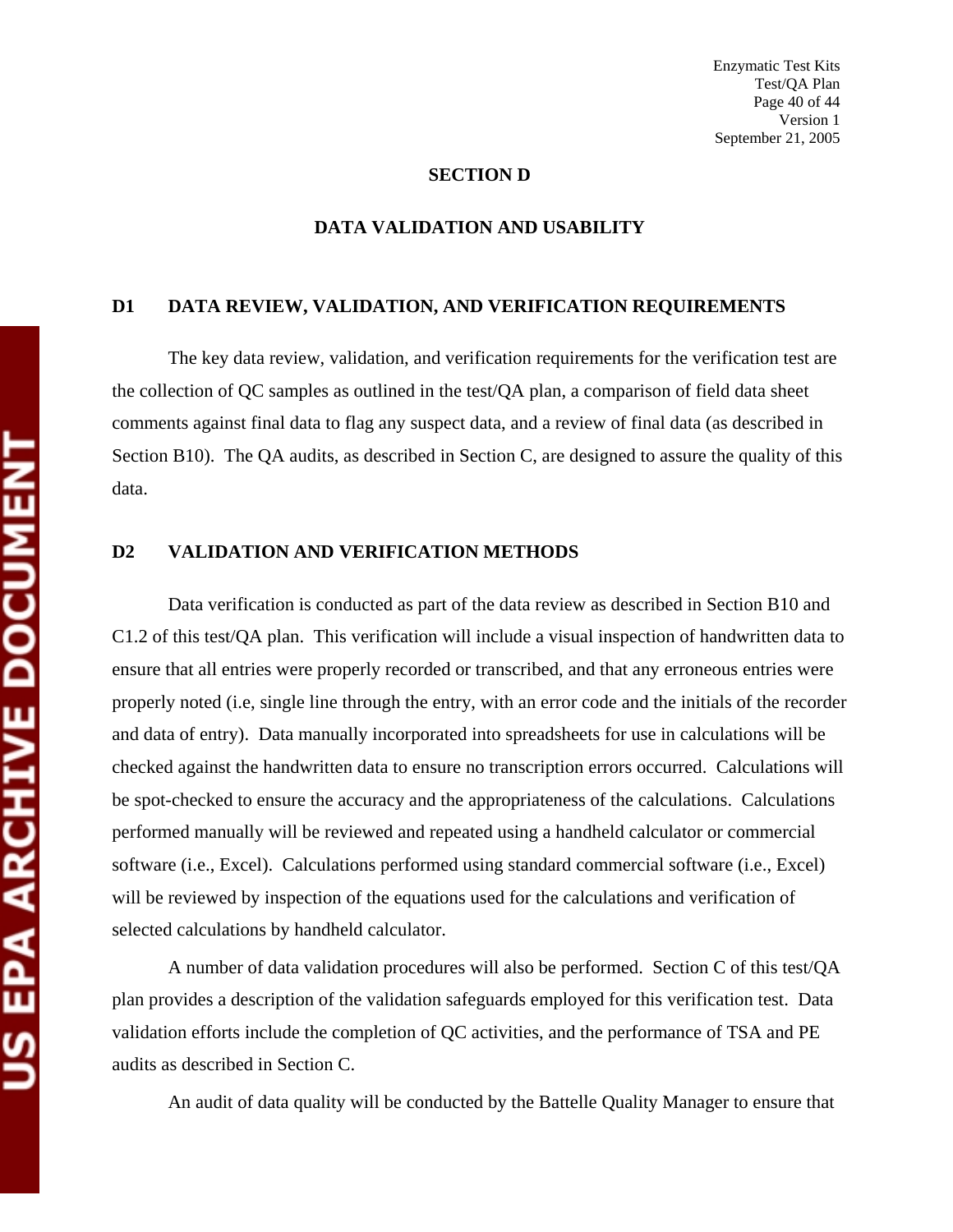data review, verification, and validation procedures were completed, and to assure the overall quality of the data.

# **D3 RECONCILIATION WITH USER REQUIREMENTS**

This purpose of this verification test is to evaluate the performance of enzymatic test kits. To meet the requirements of the user community, the data obtained in this verification test should include thorough documentation of the performance of each enzymatic test kit during the verification test. The data review, verification, and validation procedures described in previous sections will assure that data meet these requirements, are accurately presented in the verification reports generated from this test, and that data not meeting these requirements are appropriately flagged and discussed in the verification reports. The QC acceptance criteria described in Section B4 will be used to ensure that the reference methods provide accurate measurements of the reference or stock solutions and that the levels of contaminants tested are accurately presented in the verification reports.

The data from this verification test will be compiled into an ETV verification report. The report will be submitted to EPA in Word Perfect and Adobe pdf format and subsequently posted on the ETV website. This test/QA plan and the resulting ETV verification report(s) will be subjected to review by the enzymatic test kit vendors, Battelle staff, EPA, and expert peer reviewers. The reviews of this test/QA plan will assure that this verification test and the resulting reports meet the needs of potential users of the enzymatic test kits.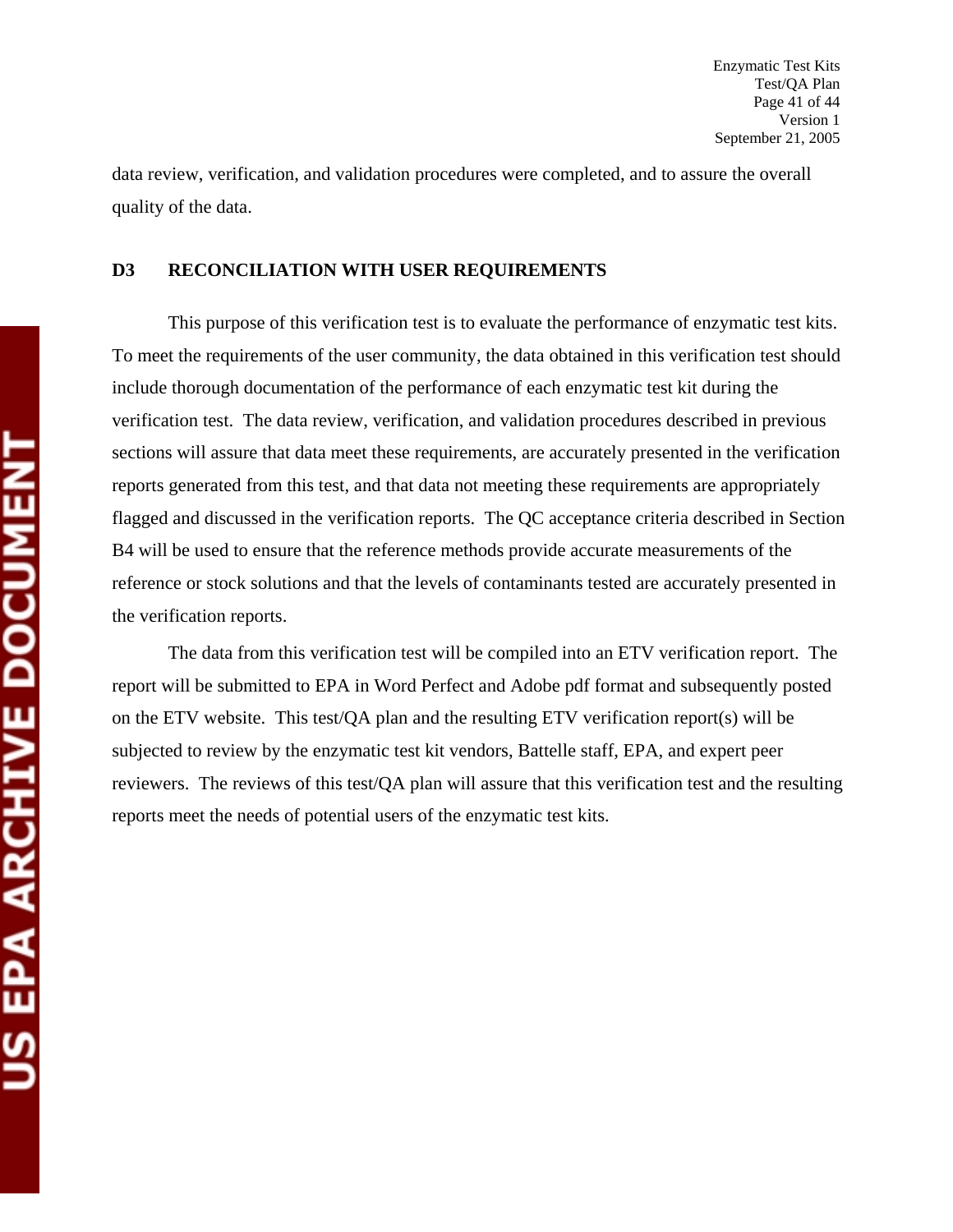# **SECTION E**

# **HEALTH AND SAFETY**

# **E1 STANDARD/TEST SAMPLE PREPARATION**

All handling of solid and highly concentrated aqueous solutions of contaminants and possible interferences will be done inside of a laboratory hood with hood sash set to the lowest height that still allows for safe manipulation of materials. The following guidelines should be adhered to:

- Personal protective equipment shall include safety glasses with side shields, a laboratory coat, and nitrile lab gloves. Gloves shall be immediately changed if they become contaminated.
- All contaminated waste shall be handled as hazardous waste and disposed of according to facility regulations.

# **E2 SAMPLE HANDLING DURING VERIFICATION TESTING**

Laboratory handling of any solutions used during the verification test will be accomplished by taking the following precautions:

- All containers shall be stored and transported in double containment.
- Safety goggles or glasses, nitrile gloves with long cuffs, and a chemical resistant disposable lab coat, or other safety equipment specifically called for in facility guidelines, shall be worn when handling all chemicals. Gloves shall be immediately changed if they become contaminated.

# **E3 TESTING OF VX, GB, AND GD**

Use of these contaminants in the verification of enzymatic test kits will be done following the safety procedures required at the HMRC facility.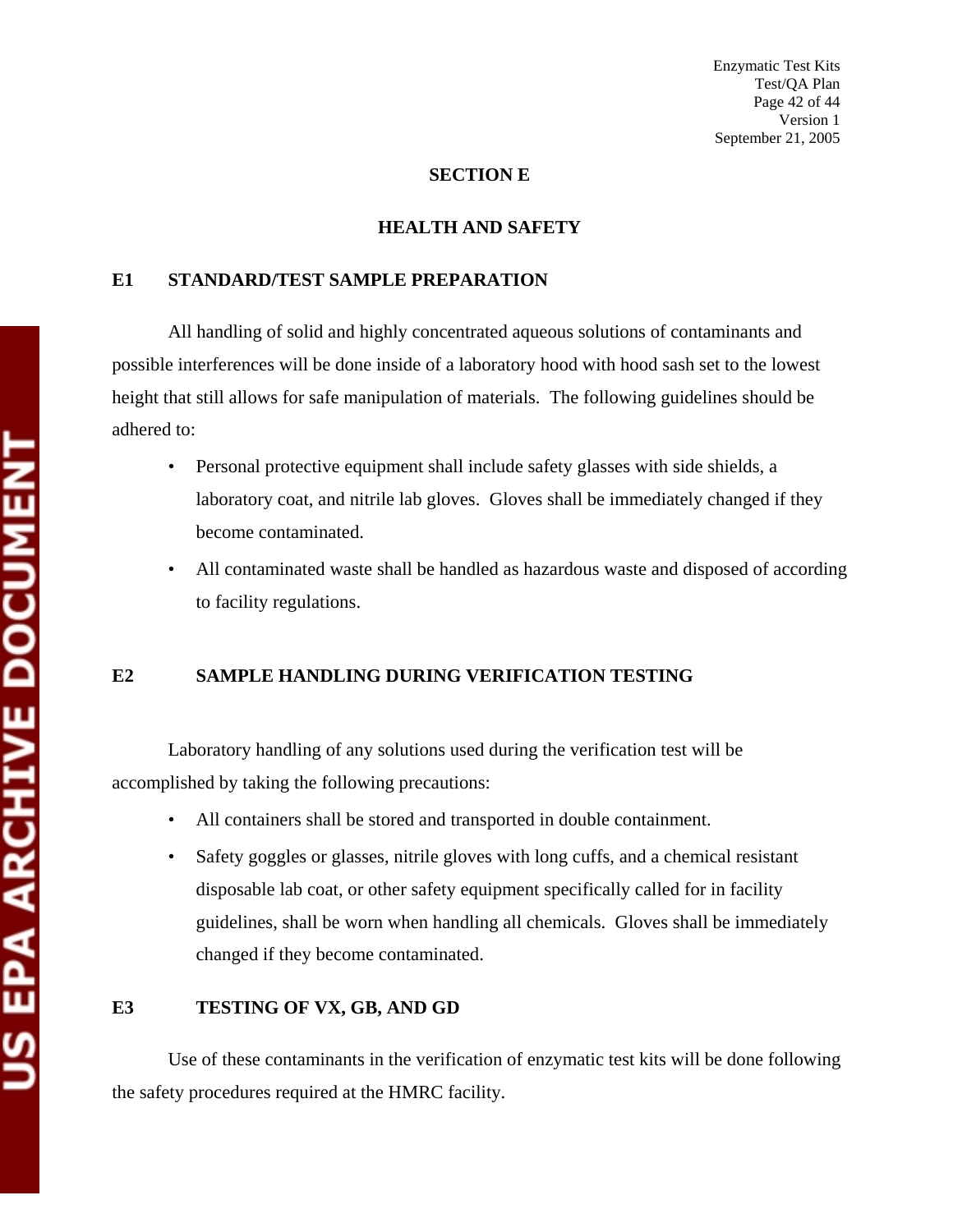Enzymatic Test Kits Test/QA Plan Page 43 of 44 Version 1 September 21, 2005

# **SECTION F**

# **REFERENCES**

- 1. Quality Management Plan for the ETV Advanced Monitoring Systems Center, Version 5.0, U.S. EPA Environmental Technology Verification Program, Battelle, Columbus, Ohio, March 2004.
- 2. "Environmental Technology Verification Program Quality Management Plan", December 2002, EPA/600/R-03/021.
- 3. Army Regulation 50-6, *Chemical Surety*, June 2001.
- 4. Battelle, *Chemical Safety Information Program*, SIH-PP-005, September, 2004.
- 5. Battelle SOP HMRC-III-007, *Standard Operating Procedure 3X and 4X Proof of Decon*.
- 6. U.S. Army Center for Health Promotion and Preventative Medicine, USACHPPM Technical Guide 230, *Chemical Exposure Guidelines for Deployed Military Personnel*, January 2002.
- 7. Gosselin et al., *Clinical Toxicology of Commercial Products*. 5<sup>th</sup> edition, Baltimore, MD, 1984.
- 8. World Health Organization, *The WHO Recommended Classification of Pesticides by Hazard and Guidelines to Classifiction: 2004*, 2005.
- 9. Battelle SOP MDAS.I-009-Draft, *Sample Chain of Custody*, June 2004.
- 10. Battelle SOP HMRC-IV-118, *Standard Operating Procedure for the Determination of CA in Wastewater*.
- 11. Battelle, *Standard Operating Procedure for Analysis of Water Extracts for Type I Analytes by Liquid Chromatography/Mass Spectrometry,* Version 1*,* January 2004.
- 12. Battelle, *Standard Operating Procedure for Extracting and Preparing Water Samples for Analysis of Dicrotophos, Mevinphos, and Dichlorovos,* Version 3*,* March 2005.